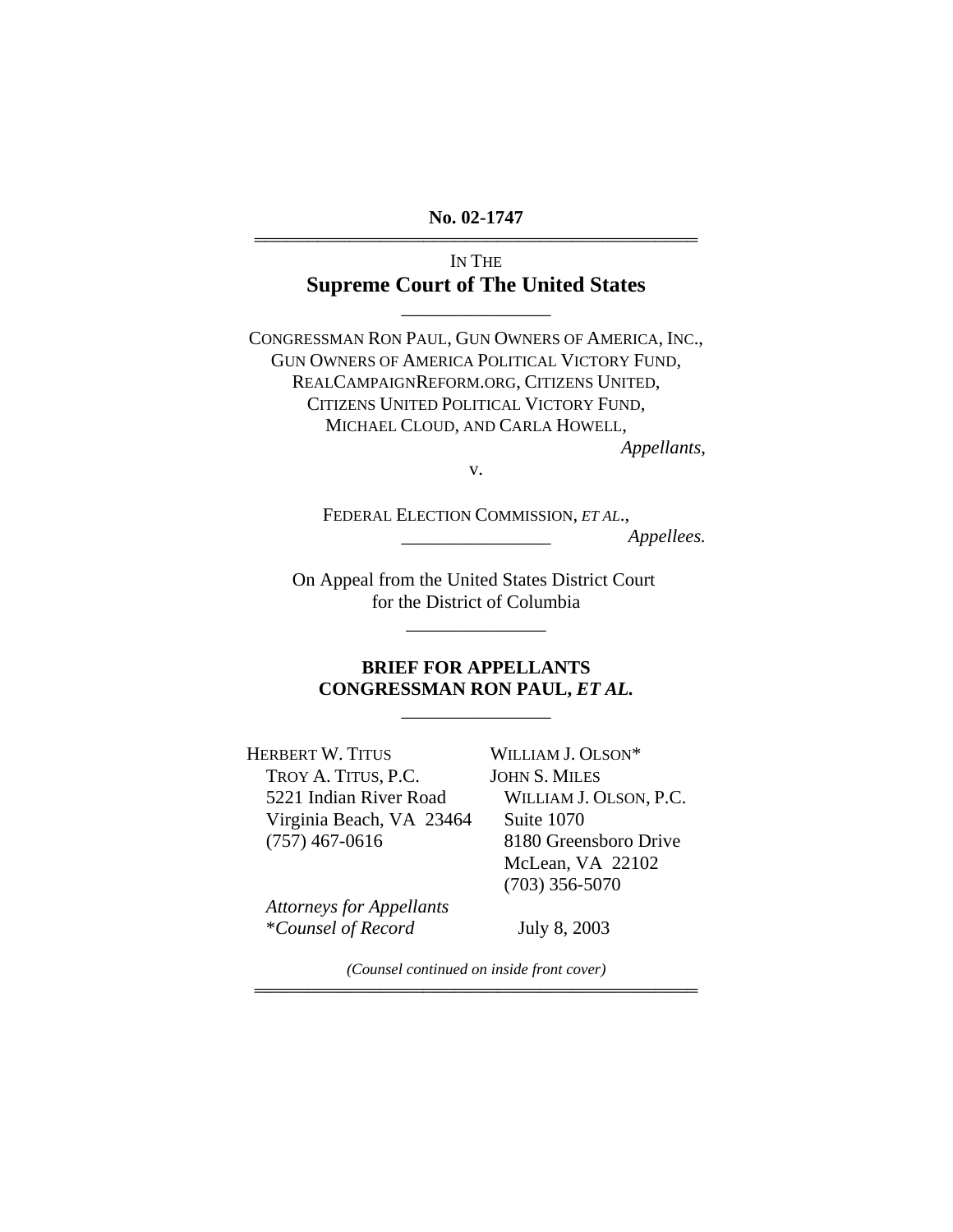RICHARD O. WOLF MOORE & LEE, LLP 1750 Tysons Boulevard Suite 1450 McLean, VA 22102 (703) 506-2050

GARY G. KREEP U.S. JUSTICE FOUNDATION Suite 1-C 2091 East Valley Parkway Escondido, CA 92027 (760) 741-8086

PERRY B. THOMPSON 629 High Knob Road Front Royal, VA 22630 (540) 305-0012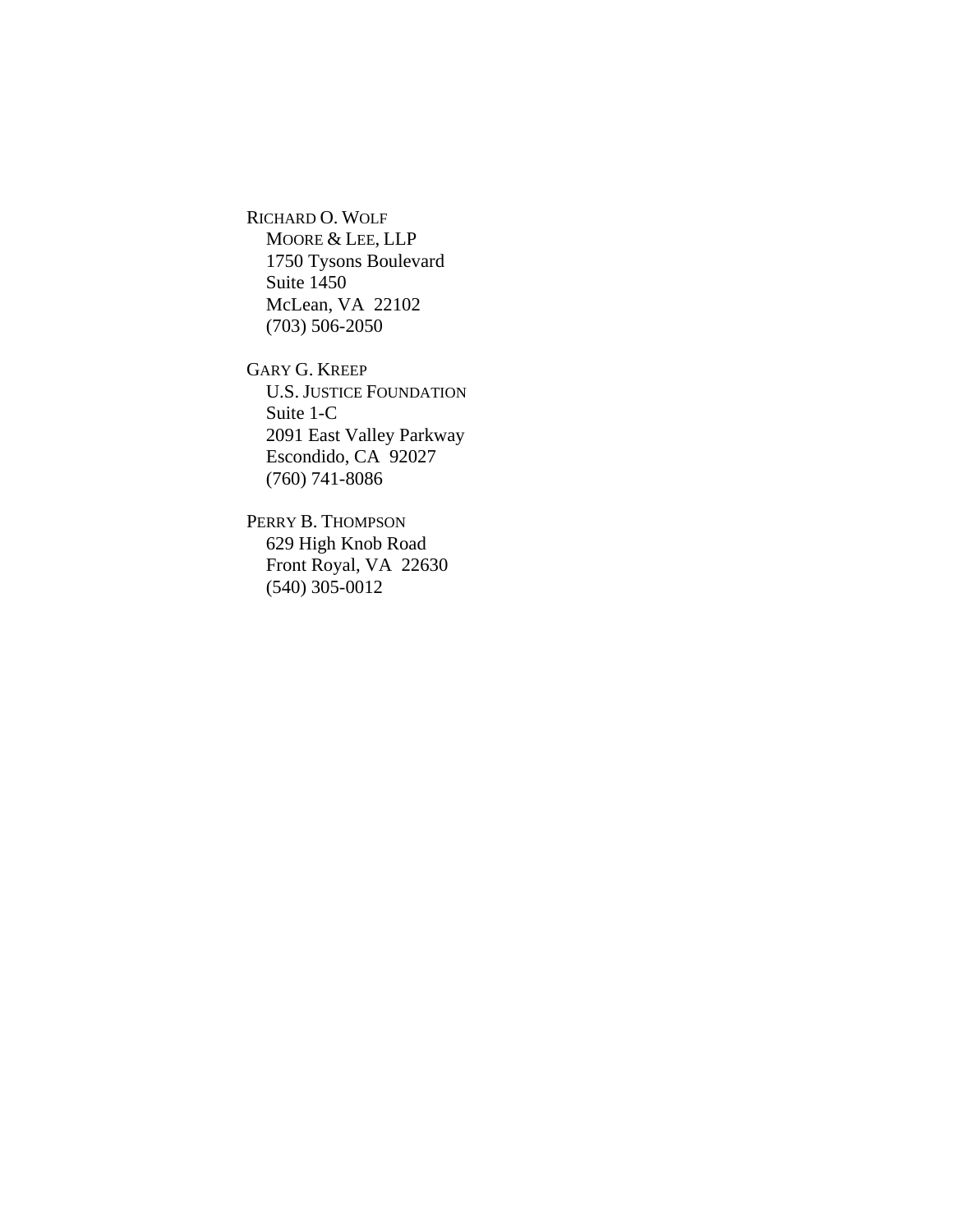#### **QUESTIONS PRESENTED FOR REVIEW**

1. Whether the district court erred by dismissing appellants' freedom of the press challenge to various provisions of BCRA, and to provisions of FECA amended by BCRA, on the ground that, in the area of campaign finance regulation, the freedom of the press guarantee in the First Amendment to the United States Constitution contains no greater rights than those protected by the guarantees of free speech and association?

2. Whether the district court erred by upholding the statutory exemptions in BCRA enjoyed by the "institutional press" and other FEC-licensed press activities from the prohibitions against, and regulations of, electioneering communications and contribution limits governing appellants, on the ground that Congress may, regardless of the freedom of the press guarantee, grant greater rights to the "institutional press" than to the "general press," only the latter of which appellants are a part?

3. Whether the district court erred by holding that, regardless of the constitutional guarantee of the freedom of the press, the fall-back definition of electioneering communication in Title II of BCRA (as modified by the court) and the accompanying prohibitions and regulations are constitutional as applied to appellants as members of the "general press," even though the institutional press and other FEC-licensed press activities are exempted?

4. Whether the district court erred by holding that, regardless of the constitutional guarantee of the freedom of the press, those appellants who are federal officeholders and/or candidates for federal office must, as members of the "general press," submit to the Federal Election Commission's licensing power and editorial control as provided for in BCRA § 101(a)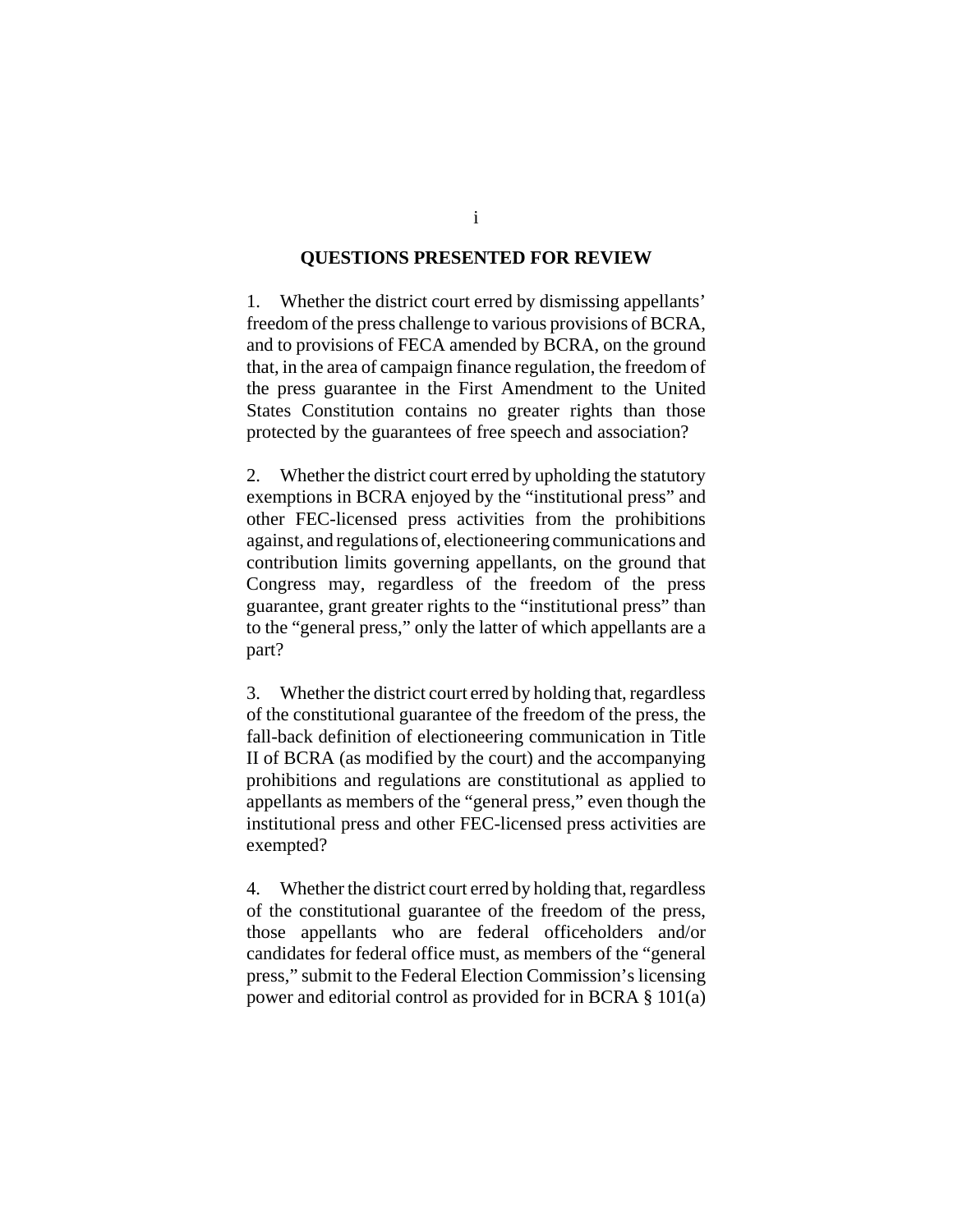(new FECA  $\S$  323(e)), including limiting their ability to assist candidates and causes they support, whereas members of the "institutional press" are exempt?

5. Whether the district court erred by holding that, regardless of the freedom of the press, those appellants who are candidates for election to state office, must, as members of the "general press," submit to the licensing power and editorial control of the Federal Election Commission as provided for in BCRA  $\S$  101(a) (new FECA  $\S$  323(f)), if they refer to a candidate for federal office and the Federal Election Commission determines this to constitute promotion or support, whereas members of the "institutional press" are exempt?

6. Whether the district court erred by holding that, regardless of the freedom of the press, appellant Congressman and candidates for federal office, being members only of the "general press," had no standing to challenge the constitutionality of BCRA § 307(a) limiting individual contributions to federal election campaigns, and mandating disclosure of contributor identities and donations, despite the impact of such limits upon the editorial function of their campaigns for federal office, and by dismissing appellant candidates' press challenge to such statutory limits and requirements?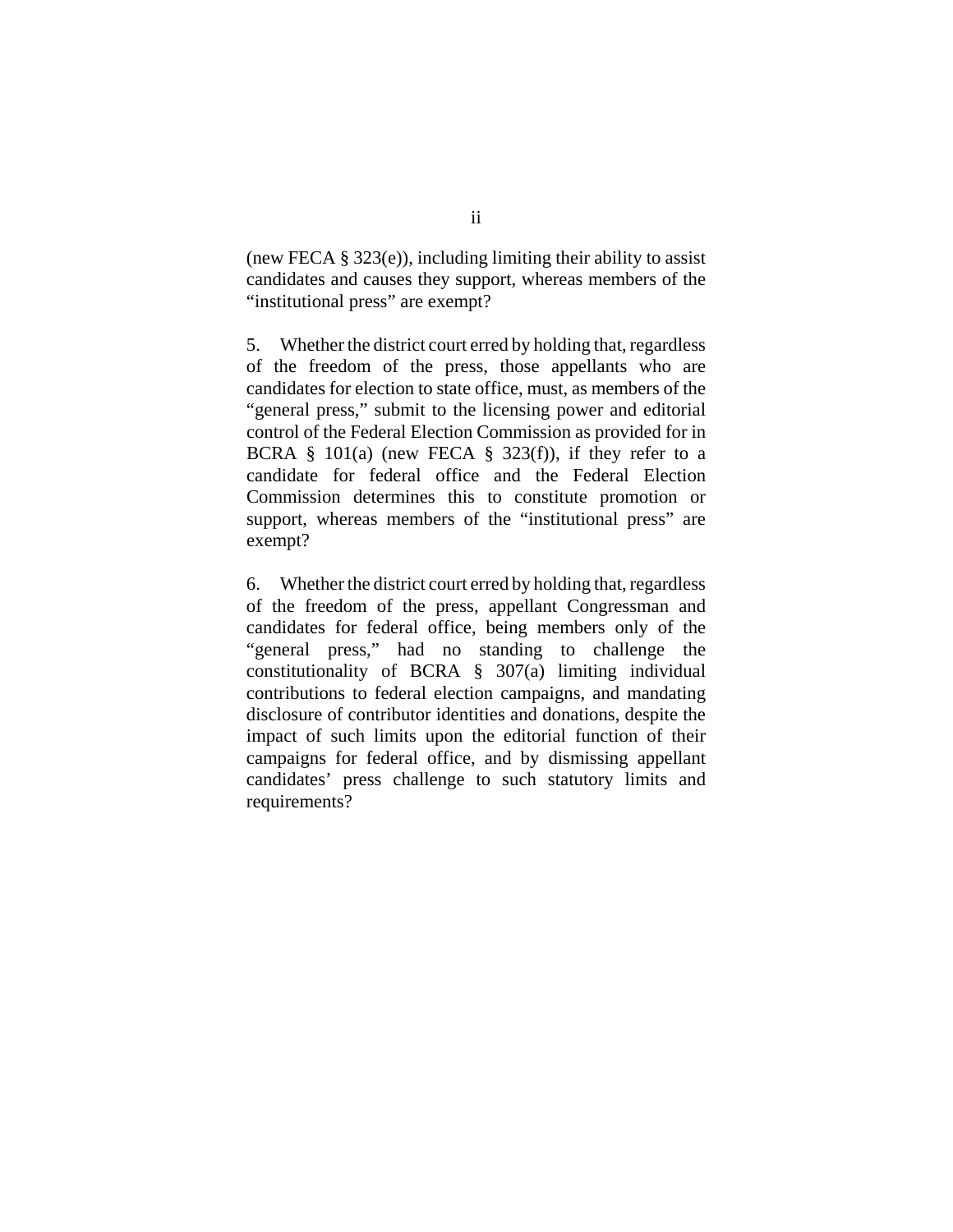#### **PARTIES TO THE PROCEEDING**

The appellants in this case, who were plaintiffs in Civil Action No. 02-CV-781 below before the district court, are: Congressman Ron Paul; Gun Owners of America, Inc.; Gun Owners of America Political Victory Fund; RealCampaignReform.org; Citizens United; Citizens United Political Victory Fund; Michael Cloud; and Carla Howell.

The appellees in this case, who were defendants or intervenor-defendants below, are: Federal Election Commission; the United States of America; Senator John McCain; Senator Russell Feingold; Representative Christopher Shays; Representative Martin Meehan; Senator Olympia Snowe; and Senator James Jeffords.

This case was consolidated below with ten other civil actions challenging the constitutionality of certain BCRA provisions.

The names of plaintiffs in each of the consolidated cases are as follows:

National Rifle Ass'n v. FEC: National Rifle Association of America (NRA) and NRA Political Victory Fund;

McConnell v. FEC: U.S. Senator Mitch McConnell, former U.S. Representative Bob Barr, U.S. Representative Mike Pence, Alabama Attorney General William H. Pryor, Libertarian National Committee, Inc., American Civil Liberties Union, Associated Builders and Contractors, Inc., Associated Builders and Contractors Political Action Committee, Center for Individual Freedom, Club for Growth, Inc., Indiana Family Institute, Inc., National Right to Life Committee, Inc., National Right to Life Educational Trust Fund, National Right to Life Political Action Committee, National Right to Work Committee, 60-Plus Association, Inc., Southeastern Legal Foundation, Inc., U.S. English d/b/a/ ProENGLISH, Thomas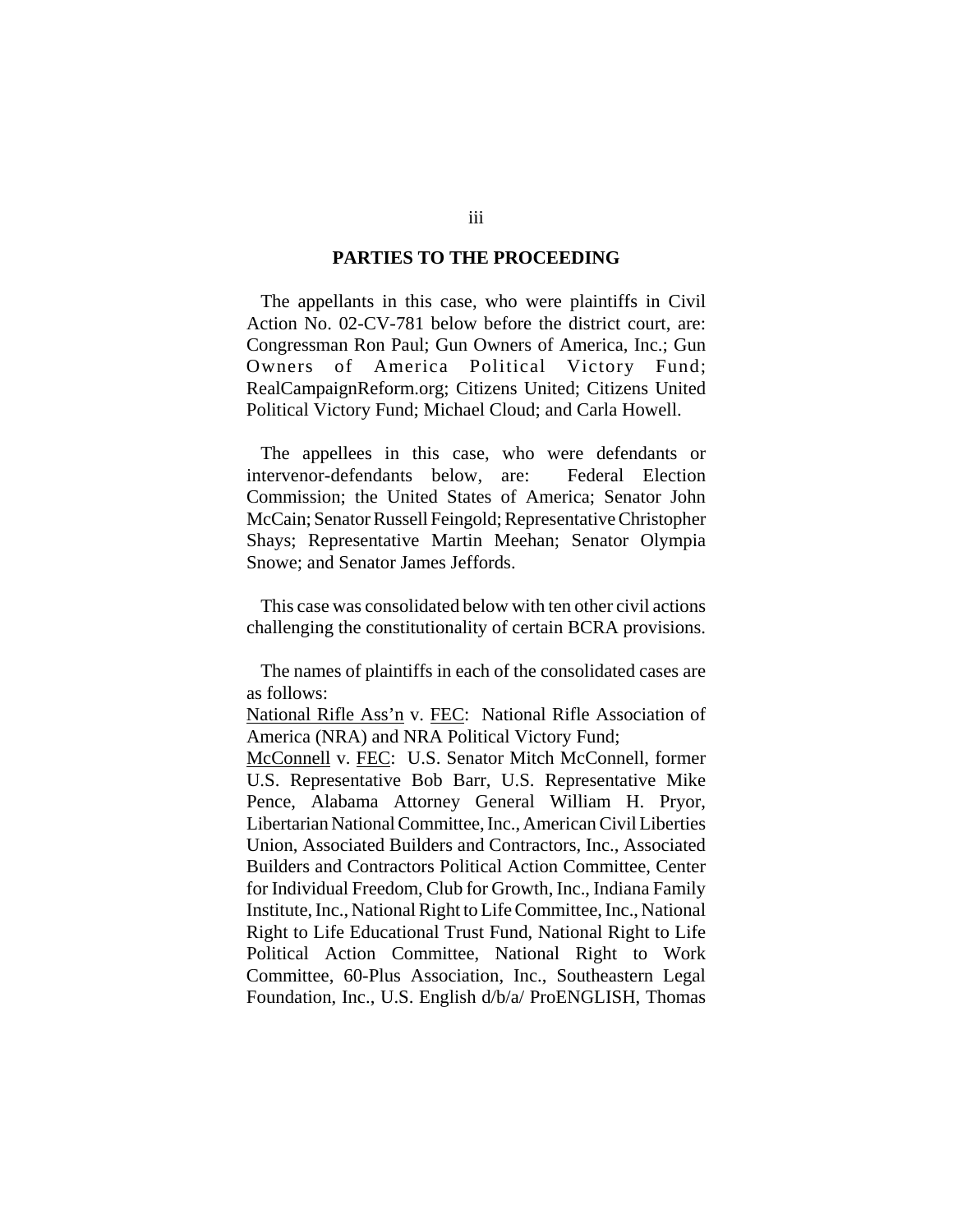McInerney, Barret Austin O'Brock, and Trevor M. Southerland;

Echols v. FEC: Emily Echols, Daniel Solid, Hannah McDow, Isaac McDow, Jessica Mitchell, Daniel Solid, and Zachary C. White;

Chamber of Commerce v. FEC: Chamber of Commerce of the United States, U.S. Chamber Political Action Committee, and National Association of Manufacturers (Plaintiff National Association of Wholesaler-Distributors withdrew);

National Ass'n of Broadcasters v. FEC: National Association of Broadcasters;

AFL-CIO v. FEC: AFL-CIO and AFL-CIO Committee on Political Education and Political Contributions;

Republican National Committee v. FEC: Republican National Committee (RNC), Mike Duncan, former Treasurer, current General Counsel, and Member of the RNC, Republican Party of Colorado, Republican Party of New Mexico, Republican Party of Ohio, and Dallas County (Iowa) Republican County Central Committee;

California Democratic Party v. FEC: California Democratic Party, Art Torres, Yolo County Democratic Central Committee, California Republican Party, Shawn Steel, Timothy J. Morgan, Barbara Alby, Santa Cruz County Republican Central Committee, and Douglas R. Boyd, Jr.;

Adams v. FEC: Victoria Jackson Gray Adams, Carrie Bolton, Cynthia Brown, Derek Cressman, Victoria Fitzgerald, Anurada Joshi, Nancy Russell, Kate Seely-Kirk, Peter Kostmayer, Rose Taylor, Stephanie L. Wilson, California Public Interest Research Group (PIRG), Massachusetts Public Interest Research Group, New Jersey Public Interest Research Group, United States Public Interest Research Group, the Fannie Lou Hamer Project, and Association of Community Organizers for Reform Now; and

Thompson v. FEC: U.S. Representatives Bennie G. Thompson and Earl F. Hilliard.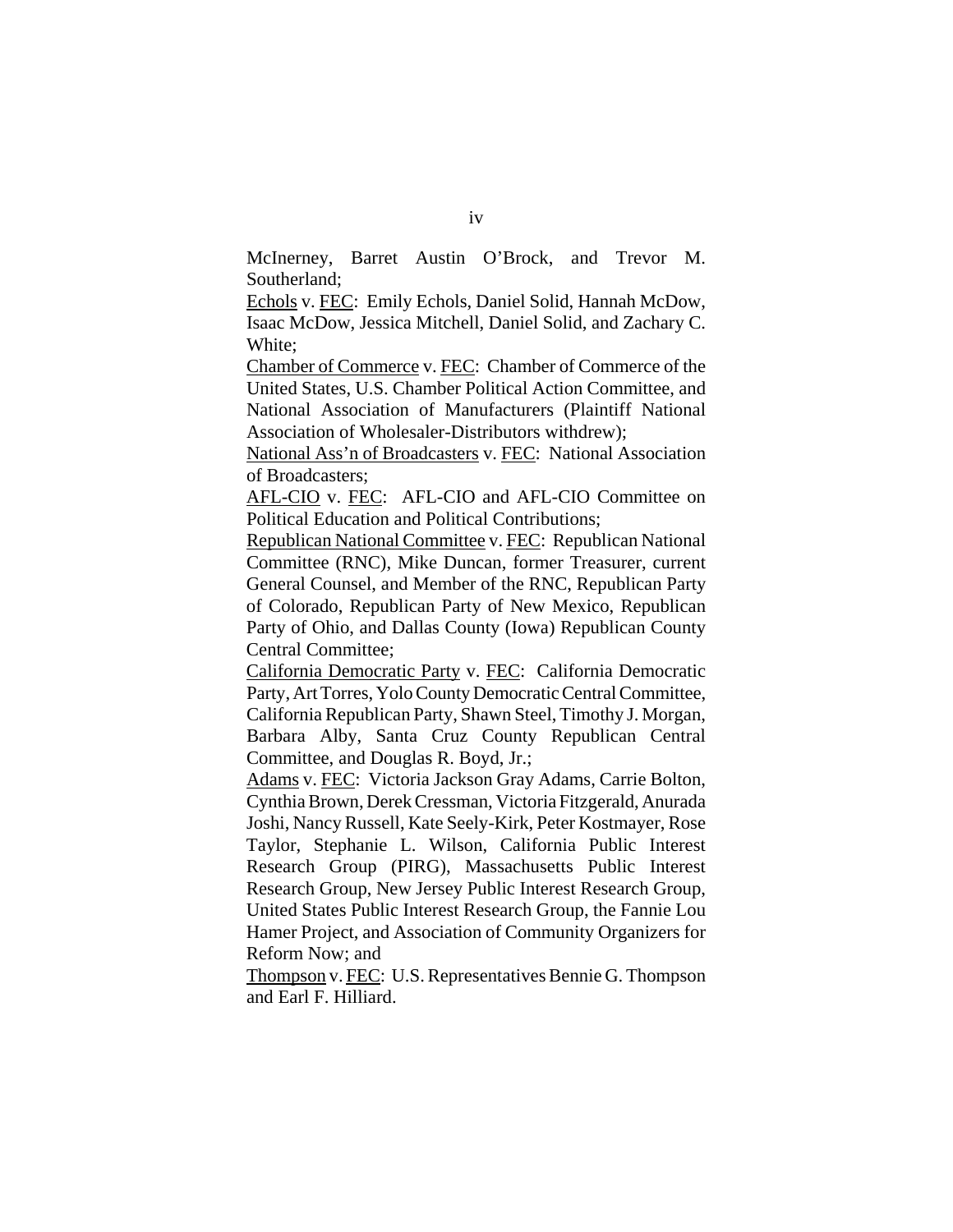The names of other defendants in the consolidated cases are as follows: Federal Communications Commission; John D. Ashcroft; in his capacity as Attorney General of the United States; United States Department of Justice; and David M. Mason, Ellen L. Weintraub, Danny L. McDonald, Bradley A. Smith, Scott E. Thomas, and Michael E. Toner, in their official capacities as Commissioners of the Federal Election Commission.

#### **STATEMENT PURSUANT TO RULE 29.6**

Appellant Gun Owners of America Political Victory Fund, a political committee, is a separate segregated fund of appellant Gun Owners of America, Inc., a nonprofit, nonstock corporation, and appellant Citizens United Political Victory Fund, a political committee, is a separate segregated fund of appellant Citizens United, a nonprofit, nonstock corporation. Otherwise, none of the appellants has a parent corporation. None of the appellants is a stock company, and no publicly held company owns 10 percent or more of the stock of any of the appellants.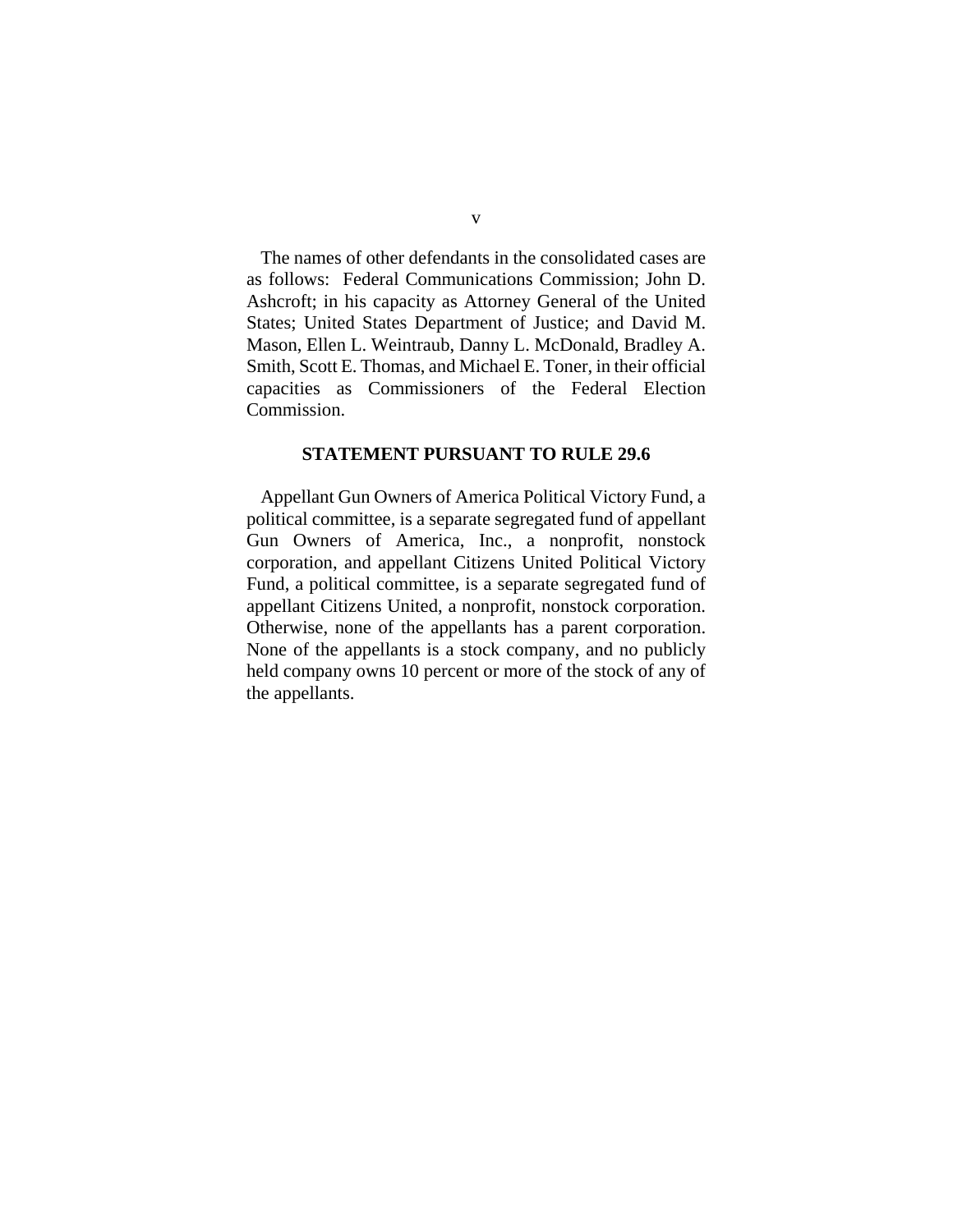# **TABLE OF CONTENTS**

Page

| QUESTIONS PRESENTED FOR REVIEW  i                                                                                                  |
|------------------------------------------------------------------------------------------------------------------------------------|
| PARTIES TO THE PROCEEDING  iii                                                                                                     |
| STATEMENT PURSUANT TO RULE 29.6  v                                                                                                 |
|                                                                                                                                    |
|                                                                                                                                    |
|                                                                                                                                    |
| PERTINENT CONSTITUTIONAL AND STATUTORY                                                                                             |
|                                                                                                                                    |
| SUMMARY OF ARGUMENT  4                                                                                                             |
| <b>ARGUMENT</b>                                                                                                                    |
| $\mathbf{I}$ .<br>THE CUSTOMARY DEFERENCE ACCORDED<br>TO THE CONSTITUTIONAL JUDGMENT OF<br>CONGRESS DOES NOT APPLY IN THIS CASE  6 |
| BCRA/FECA Advantages Incumbents  8<br>А.                                                                                           |
| Claims of Corruption and the Appearance of<br><b>B.</b><br>Corruption Are Undefined and Mask a                                     |

Constitutionally Illegitimate Purpose ........... 13

vi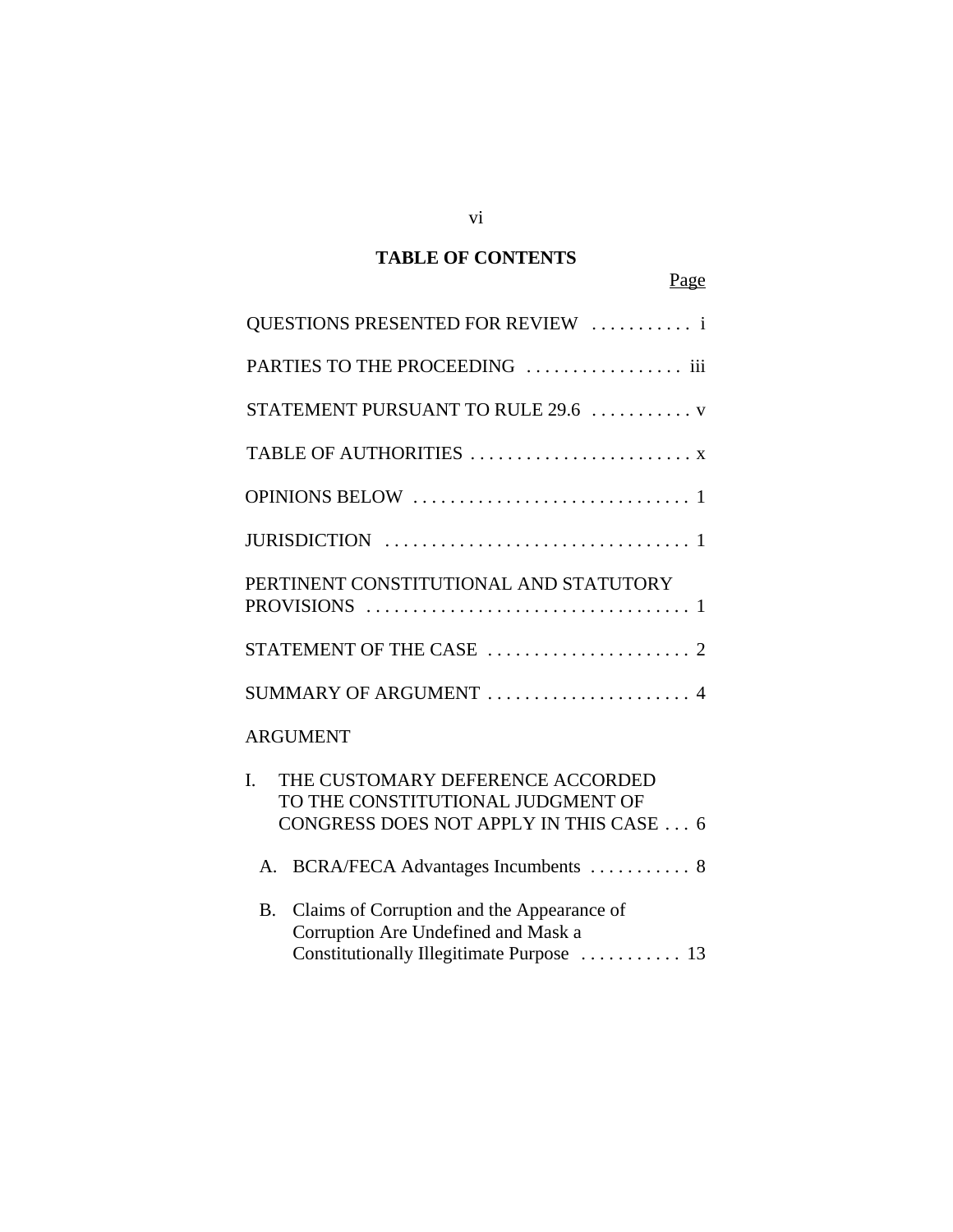# vii

| Π.          | THE COURT BELOW ERRONEOUSLY<br>DISMISSED THE PAUL PLAINTIFFS' CLAIMS<br>UNDER THE FREEDOM OF THE PRESS  16          |
|-------------|---------------------------------------------------------------------------------------------------------------------|
| A.          | The Paul Plaintiffs' Freedom of the Press Claims<br>Are Not Barred by Buckley and Its Progeny  17                   |
| <b>B.</b>   | The Freedom of the Press Is Subject to a Different                                                                  |
| $C_{\cdot}$ | The Freedom of the Press Is Not a Subset of the                                                                     |
|             | III. BCRA TITLE II VIOLATES THE PAUL<br>PLAINTIFFS' FREEDOM OF THE PRESS  32                                        |
| A.          | Title II Is an Unconstitutional Licensing System 33                                                                 |
| <b>B.</b>   | Title II Is an Unconstitutional Prior Restraint  35                                                                 |
| C.          | <b>Title II Unconstitutionally Establishes</b>                                                                      |
|             | D. Title II Imposes Discriminatory Economic                                                                         |
|             | IV. BCRA TITLE I, CREATING NEW FECA § 323(e)<br>AND § 323(f) RESTRICTIONS, VIOLATES THE<br>FREEDOM OF THE PRESS  40 |
| A.          | New FECA § 323(e) Imposes Unconstitutional                                                                          |
| <b>B.</b>   | New FECA § 323(f) Imposes Unconstitutional                                                                          |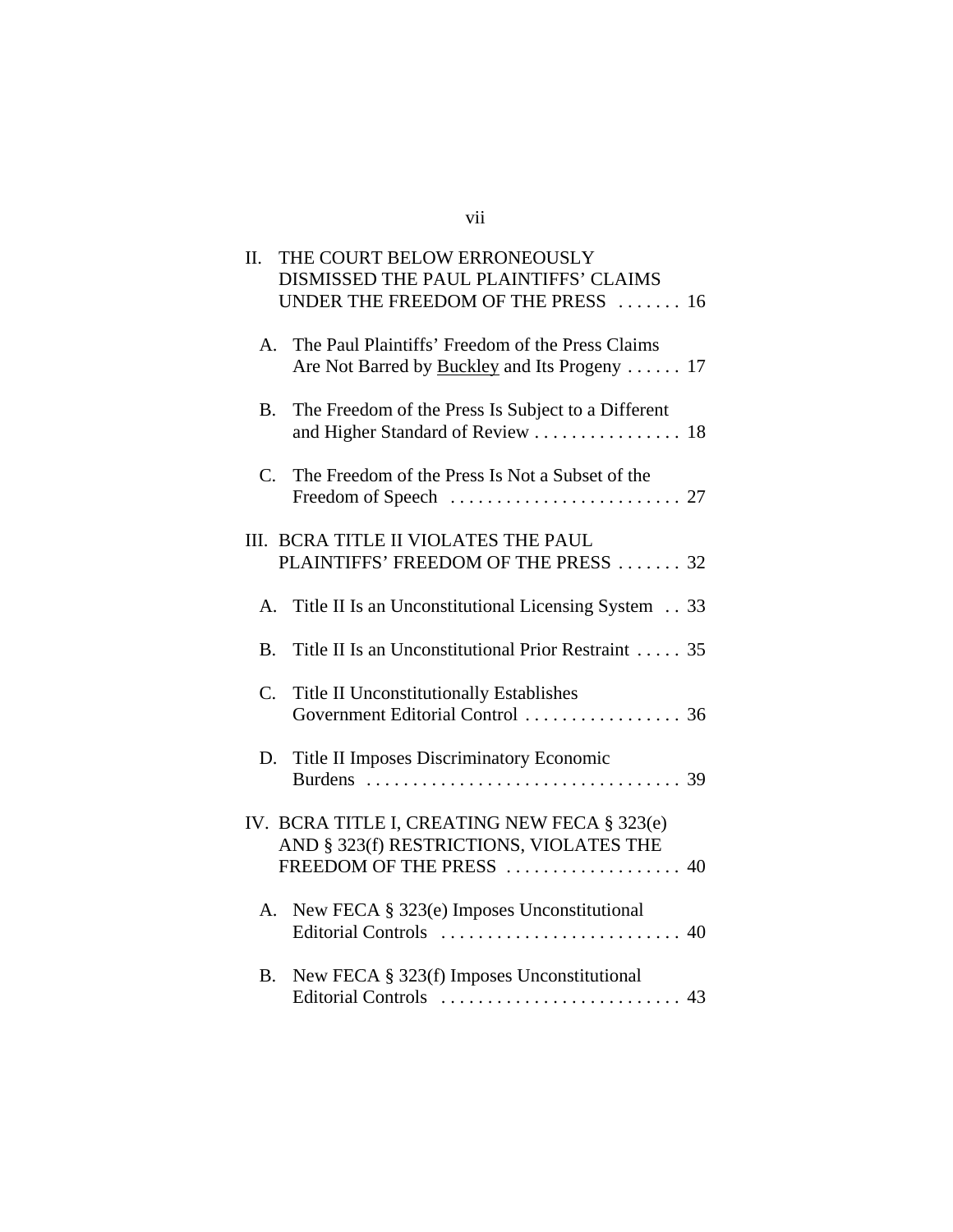# viii

| THE FECA/BCRA CONTRIBUTION LIMITS AND<br>V.<br>DISCLOSURE REQUIREMENTS ARE                                                                               |
|----------------------------------------------------------------------------------------------------------------------------------------------------------|
| UNCONSTITUTIONAL  44                                                                                                                                     |
| The Paul Plaintiffs Have Standing to Challenge the<br>A.                                                                                                 |
| The BCRA/FECA Contribution Limits and<br><b>B.</b><br><b>Disclosure Requirements Unconstitutionally</b><br>Abridge the Paul Plaintiffs' Rights under the |
|                                                                                                                                                          |
|                                                                                                                                                          |
| Amended Complaint, 02-CV-781 (Record No. 9, --)*<br>1a                                                                                                   |
| Report of James C. Miller III (Record No. 60, 195) 9a                                                                                                    |
| Report of Perry Willis (Record No. 60, 195)  40a                                                                                                         |
| Report of Walter J. Olson (Record No. 60, 195)                                                                                                           |
| Declaration of Congressman Ron Paul (Record No.                                                                                                          |
| Declaration of Thomas Lizardo (Record No. 60,                                                                                                            |

<sup>\*</sup> The first record number is that of the docket entries in 02-CV-781 (Paul v. FEC), followed by the record number in 02-CV-582 (McConnell v. FEC), if available, or by the filing date.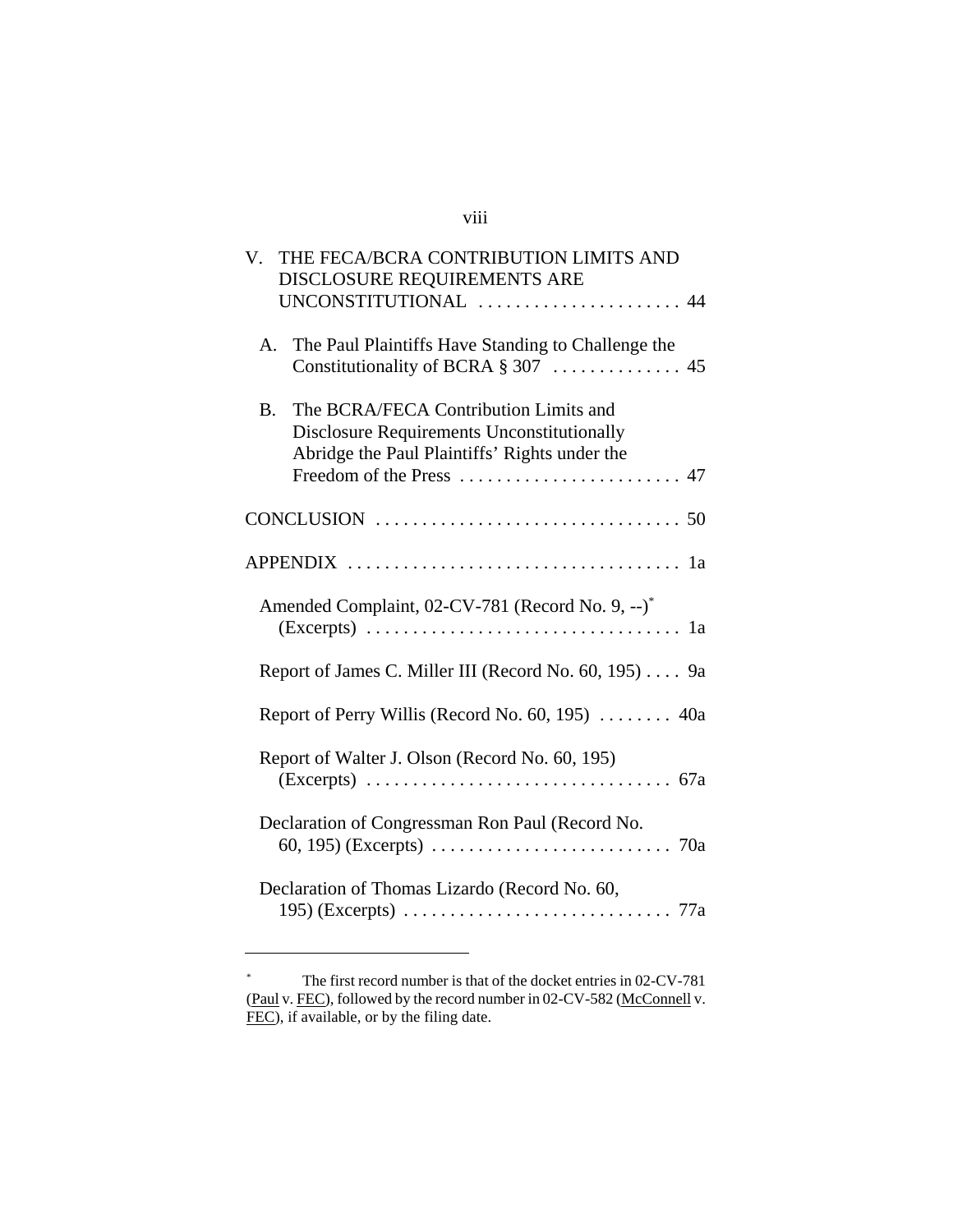# ix

| Declaration of Anonymous Witness No. 1 (Record    |
|---------------------------------------------------|
| Declaration of Michael Cloud (Record No. 60, 195) |
| Declaration of Carla Howell (Record No. 60, 195)  |
| Declaration of Lawrence D. Pratt (Record No. 60,  |
| Declaration of Michael Boos (Record No. 60, 195)  |
| Proposed Findings of Fact (filed 11/26/02)        |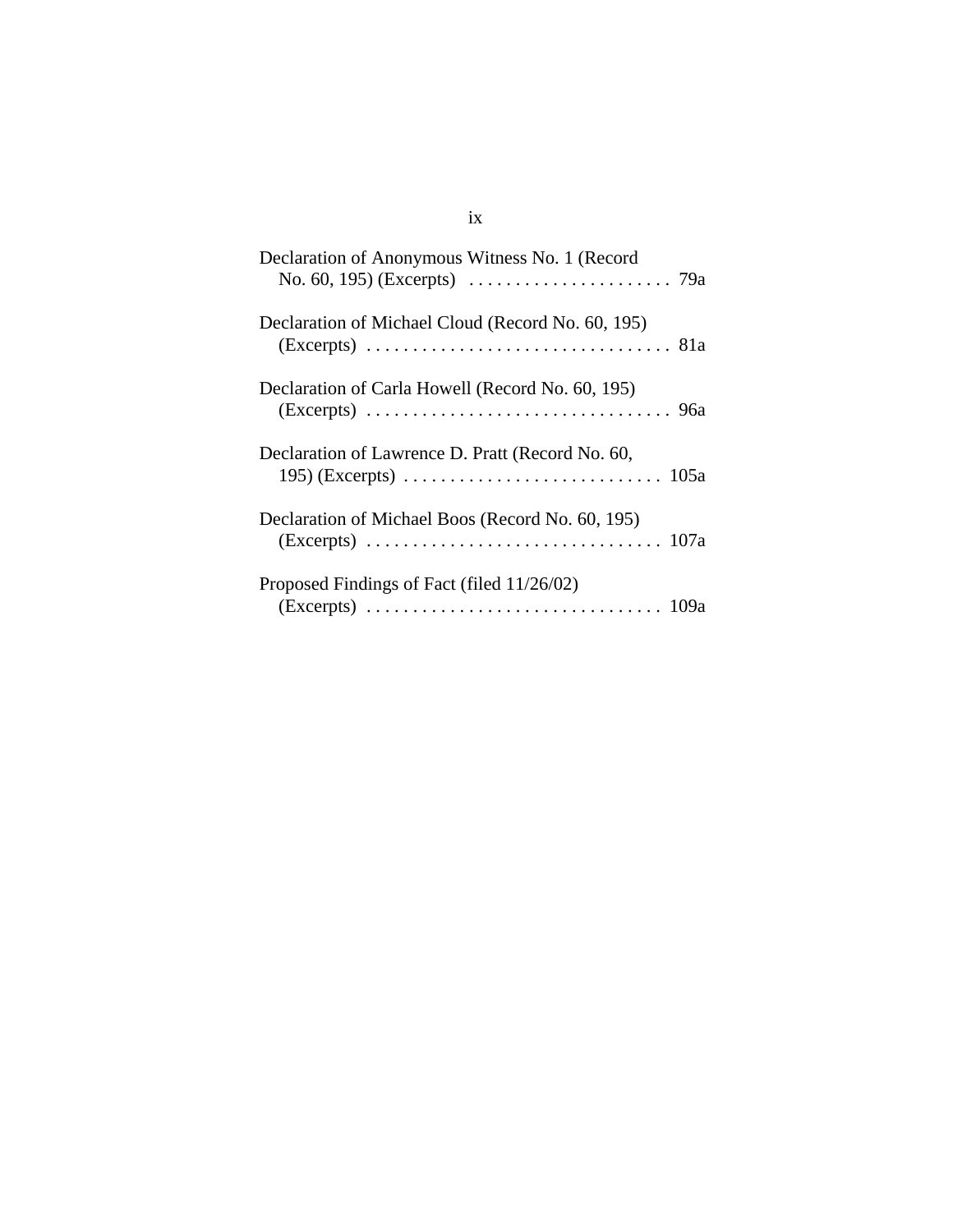# **TABLE OF AUTHORITIES**

Page

| <b>U.S. CONSTITUTION</b> |  |
|--------------------------|--|
|                          |  |

# *STATUTES*

# *REGULATIONS*

# *CASES*

| Abrams v. United States, 250 U.S. 616 (1919)  29     |  |
|------------------------------------------------------|--|
| Anderson v. Celebrezze, 460 U.S. 780, 793 (1983)  8  |  |
| Arkansas Writers' Project, Inc. v. Ragland, 481 U.S. |  |
|                                                      |  |
| Austin v. Michigan State Chamber of Commerce,        |  |
|                                                      |  |

x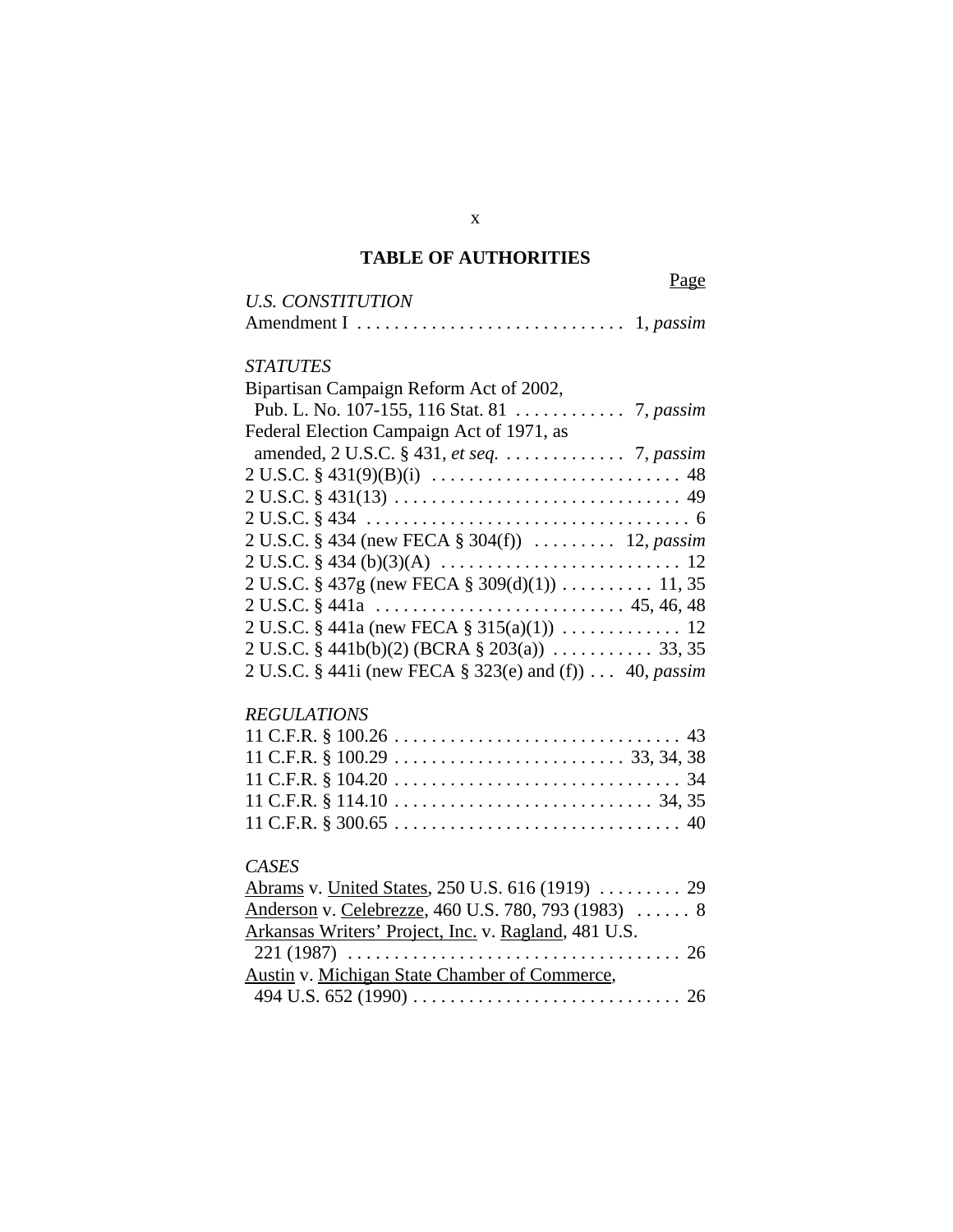| Blue Canary Corp. v. City of Milwaukee, 251 F.3d 1121        |
|--------------------------------------------------------------|
| $(7th Cir. 2001) \ldots$<br>36<br>.<br>.                     |
| Branzburg v. Hayes, 408 U.S. 665 (1972)<br>48                |
| Brown v. Socialist Workers '74 Campaign Comm., 459           |
| U.S. 87 (1982) $\ldots$<br>24                                |
| Buckley v. Amer. Const. Law Found., 525 U.S. 599             |
| $(1999) \ldots$<br>24                                        |
|                                                              |
| CBS v. Democratic National Comm., 412 U.S. 94 (1973) . 6     |
| FEC v. Beaumont, ___ U.S. ___, 123 S. Ct. 2200               |
| 16                                                           |
| FEC v. Mass. Citizens for Life, 479 U.S. 238 (1986) . 34, 39 |
| First National Bank of Boston v. Bellotti, 435 U.S.          |
| 19, passim                                                   |
| Grosjean v. American Press Co., Inc., 297 U.S. 233           |
| $(1936)$<br>$\ldots \ldots \ldots 25, 26, 39$                |
| Lovell v. City of Griffin, 303 U.S. 444 (1938)  20, 27, 34   |
| Lujan v. National Wildlife Federation, 504 U.S. 555          |
|                                                              |
| Martin v. City of Struthers, 319 U.S. 141 (1943)  37, 38     |
| McIntyre v. Ohio Elections Commission, 514 U.S.              |
|                                                              |
| Miami Herald Publishing Co. v. Tornillo, 418 U.S.            |
|                                                              |
|                                                              |
|                                                              |
|                                                              |
| New York Times v. Sullivan, 376 U.S. 254                     |
| $(1964)$<br>$\ldots \ldots \ldots$ 16, passim                |
| New York Times v. United States, 403 U.S. 713                |
|                                                              |
| Pennekamp v. Florida, 328 U.S. 331 (1946)  27                |
|                                                              |
| Republican Party of Minn. v. White, 536 U.S. 765             |
|                                                              |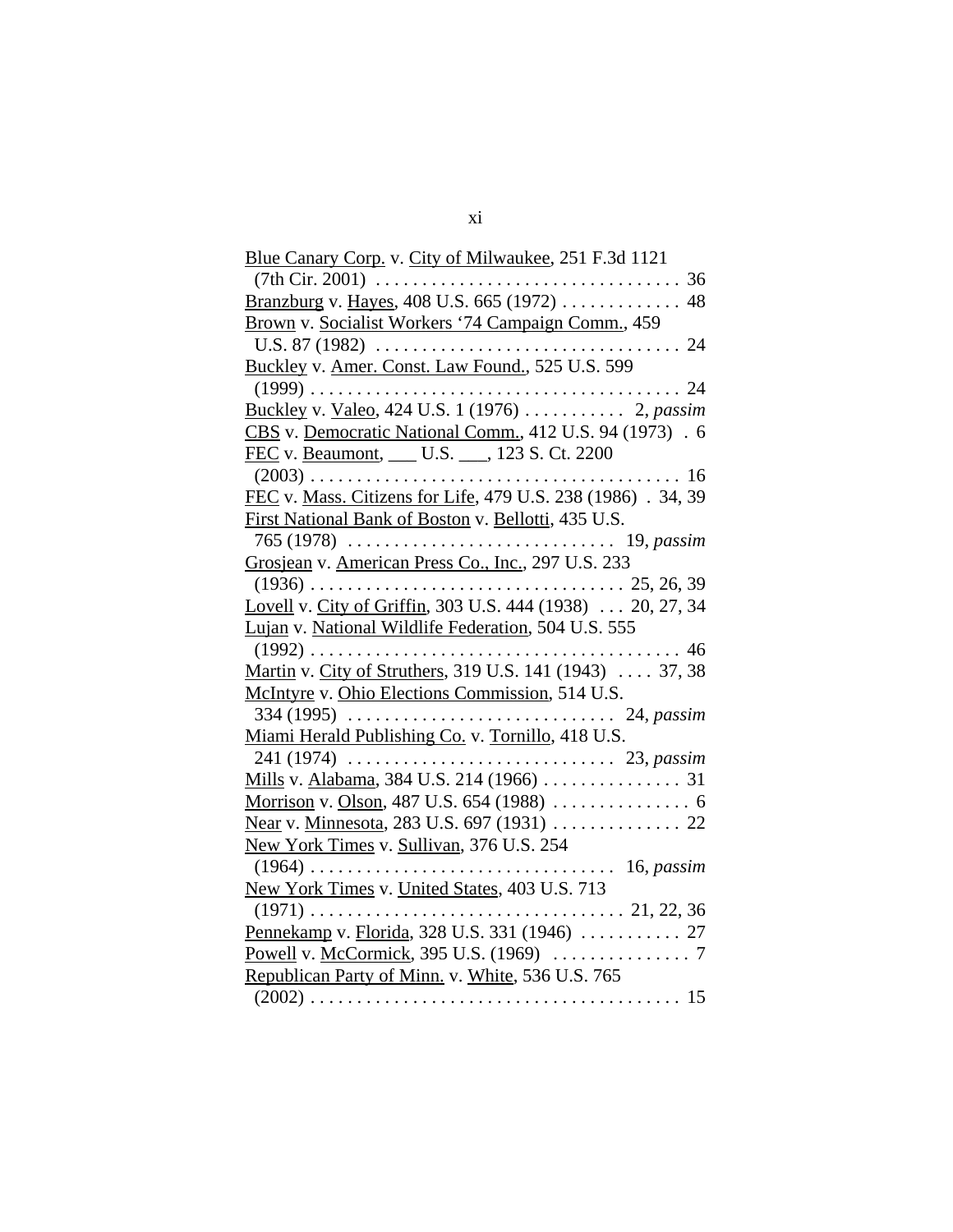| <u>Rex</u> v. Tutchin, Howell's State Trials $1095$ (1704)  15 |
|----------------------------------------------------------------|
|                                                                |
| Schneider v. State (Town of Irvington), 308 U.S. 147           |
|                                                                |
| Sweezy v. New Hampshire, 354 U.S. 234 (1957)  8                |
| Talley v. California, 362 U.S. 60 (1960)  23, 24, 49           |
|                                                                |
| Walz v. Tax Comm. of New York, 397 U.S. 664 (1970) . 18        |
| Watchtower v. Village of Stratton, 536 U.S.150                 |
|                                                                |
|                                                                |
| Wright v. United States, 302 U.S. 583 (1938)  27               |

# *BOOKS*

| J. Adams, The Revolutionary Writings of John Adams      |
|---------------------------------------------------------|
|                                                         |
| I American Political Writing during the Founding Era    |
| 1760-1805(C. Hyneman and D. Lutz, eds., Liberty         |
|                                                         |
| W. Blackstone, Commentaries on the Laws of              |
| <i>England</i> (Univ. Chi, facs. ed. 1769)  22, 28, 50  |
| T. Cooley, A Treatise on Constitutional Limitations     |
|                                                         |
| V The Founders' Constitution (P. Kurland and R. Lerner, |
|                                                         |
|                                                         |
|                                                         |
| Sources of Our Liberties (Perry, ed., Rev. ed,          |
| American Bar Foundation, Chicago: 1978)  28, passim     |
| St. G. Tucker, View of the Constitution of the          |
| <b>United States with Selected Writings</b>             |
|                                                         |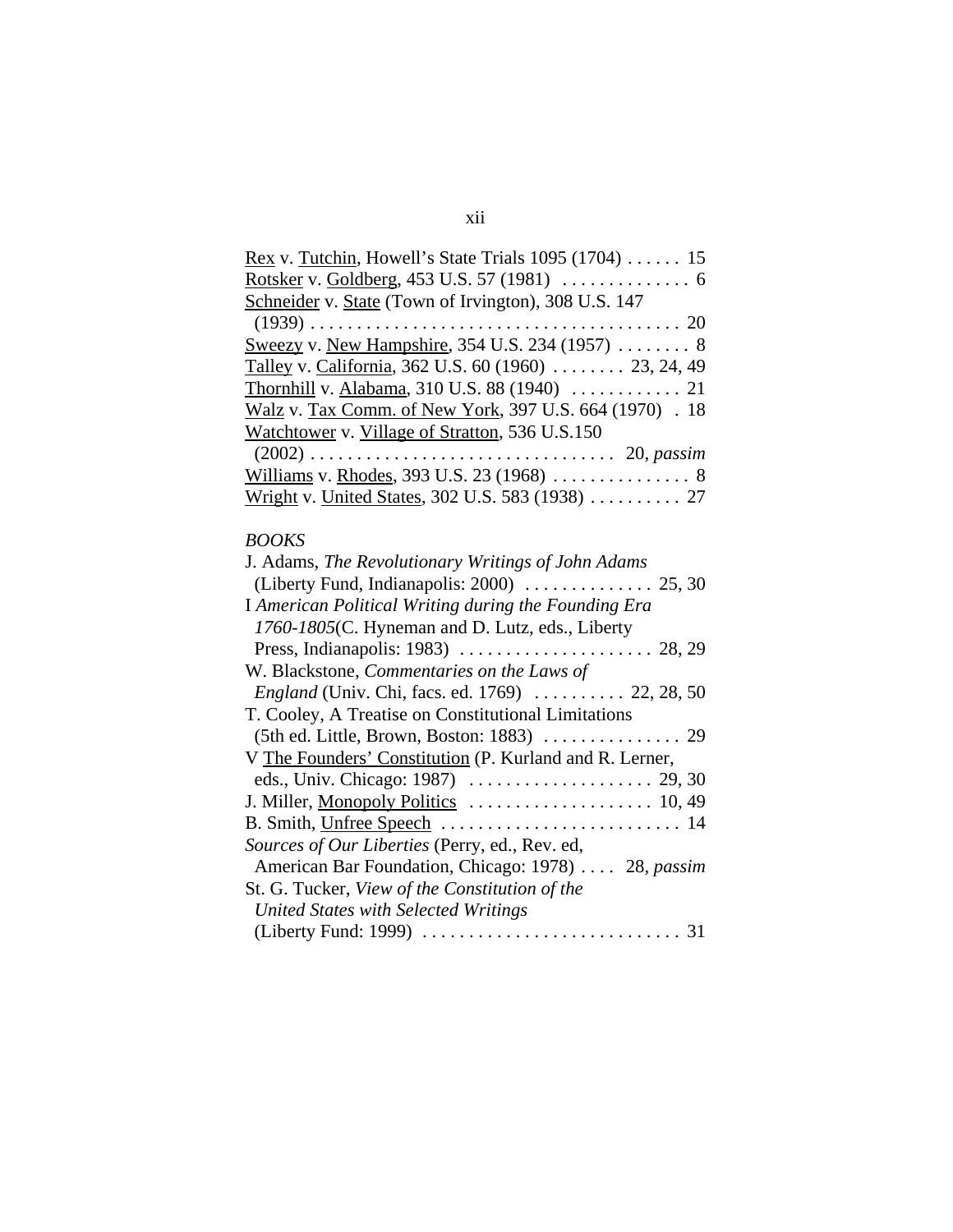# *OTHER*

| Campaign Finance in Virginia (rev. July 2003) Virginia |
|--------------------------------------------------------|
|                                                        |
| Cato Policy Report, March/April 2000, Corruption,      |
| Campaign Finance, and Term Limits 11                   |
| 147 Cong. Rec. S2887 (daily ed. Mar. 26, 2001)  13     |
|                                                        |
| 148 Cong. Rec. S1992 (daily ed. Mar. 18, 2002)  43     |
| 148 Cong. Rec. S2138 (daily ed. Mar. 20, 2002)  42     |
| 148 Cong. Rec. S3131-3132 (daily ed. Mar. 29, 2002)  3 |
| Press Release of John McCain, Nov. 14, 2001  13        |

# xiii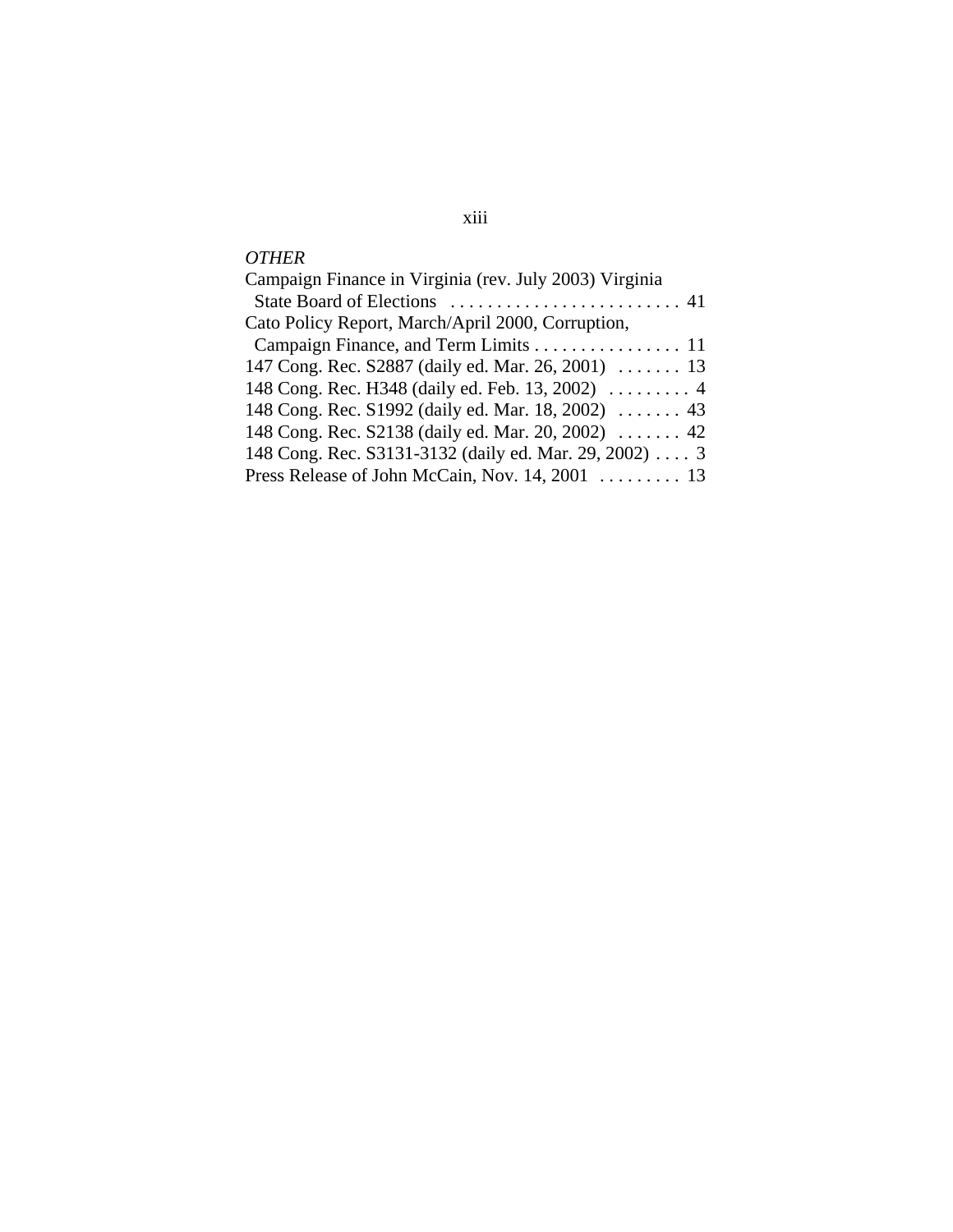#### **OPINIONS BELOW**

The three-judge district court issued its judgment, along with four opinions which were filed on May 2, 2003: a *per curiam*  opinion joined by two of the judges, and individual opinions by each of the three judges. The opinions are reported at 203 U.S. Dist. LEXIS 7816. Pursuant to this Court's Order of May 15, 2003, the appellants submitted jointly the district court's opinions, in the form of a Supplemental Appendix to the Jurisdictional Statement (hereinafter "Supp. App.").

#### **JURISDICTION**

The district court issued its opinions and judgment on May 2, 2003. Appellants timely filed their Notice of Appeal on May 7, 2003. This Court has appellate jurisdiction pursuant to § 403(a)(3) of the Bipartisan Campaign Reform Act of 2002, Pub. L. No. 107-155, 116 Stat. 81, 114. Appellants filed their Jurisdictional Statement on May 30, 2003, and this Court noted probable jurisdiction on June 5, 2003. Appellants' Notice of Appeal is reprinted at Paul Plaintiffs' Jurisdictional Statement, Jur. St. App. 1a.

### **PERTINENT CONSTITUTIONAL AND STATUTORY PROVISIONS**

The First Amendment to the United States Constitution is reprinted at Paul Plaintiffs' Jurisdictional Statement, Jur. St. App. 5a.

Sections 434 and 441a of Title 2 of the United States Code (FECA prior to BCRA's amendments), are set forth at Paul Plaintiffs' Jurisdictional Statement, Jur. St. App. 6a.

The Bipartisan Campaign Reform Act of 2002, Pub. L. No. 107-155, 116 Stat. 81 (2002), is reprinted at Paul Plaintiffs' Jurisdictional Statement, Jur. St. App. 27a.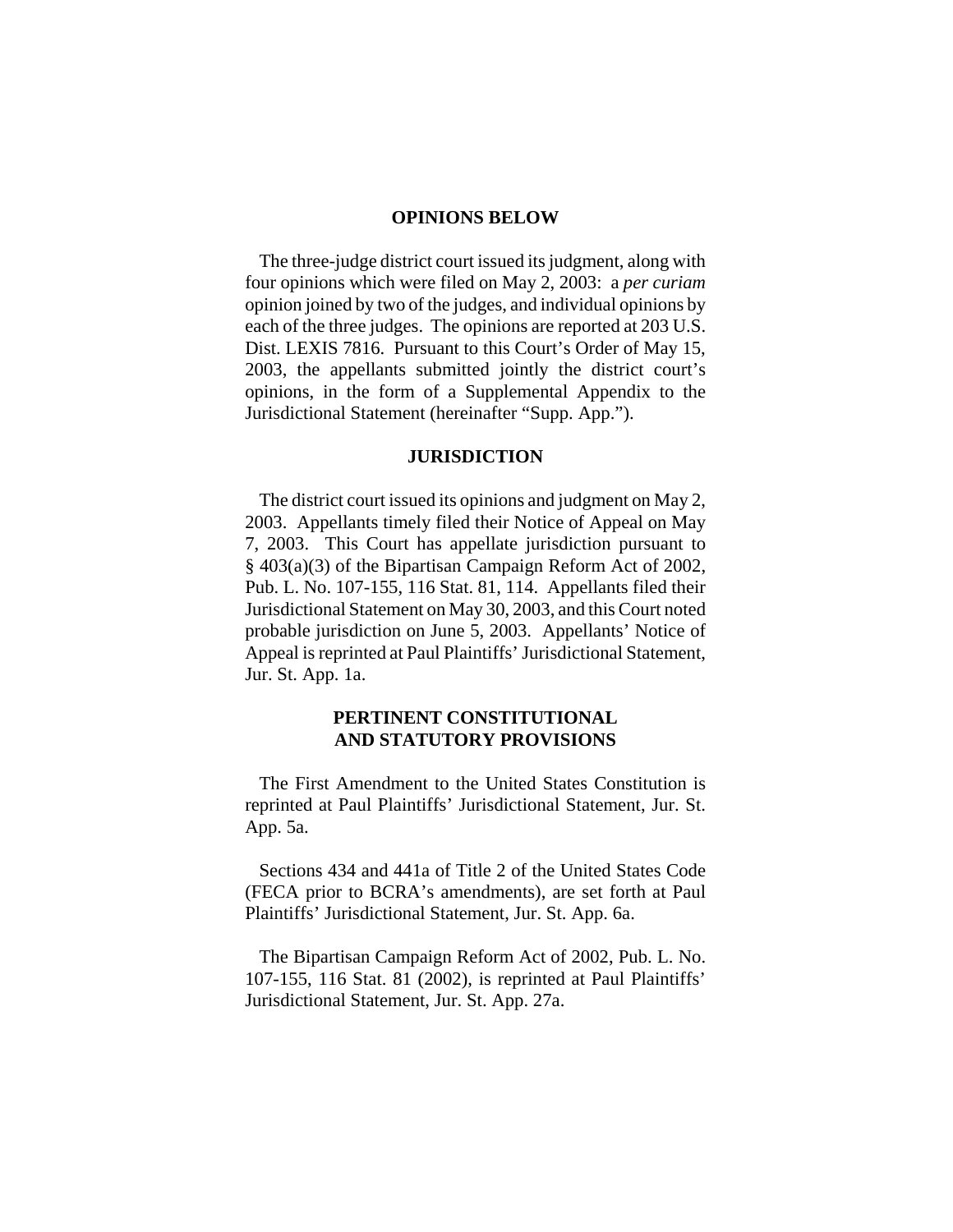#### **STATEMENT OF THE CASE**

BCRA was signed into law on March 27, 2002. Eleven separate complaints were filed in the United States District Court for the District of Columbia challenging its constitutionality. The cases were consolidated by the threejudge panel assigned to hear them, and the parties were ordered to conduct discovery and submit their cases-in-chief, supporting briefs and opposition and reply briefs on an expedited basis over the course of approximately six months. The fully-submitted cases were argued before the court below on December 4-5, 2002. On May 2, 2003, the district court issued four separate opinions — a *per curiam* opinion and an opinion of each of the three judges on the panel — upholding certain BCRA provisions, striking down certain other BCRA provisions, and dismissing challenges to certain other BCRA provisions for nonjusticiability and lack of standing. *See* Supp. App.

The Paul Plaintiff appellants relied exclusively upon the freedom of the press in their arguments, rather than invoking the free speech and association guarantees relied on in Buckley v. Valeo, 424 U.S. 1 (1976), and by the other plaintiffs below.

To establish that FECA/BCRA violates their freedom of the press, the Paul Plaintiffs introduced substantial fact and expert testimony. These witnesses provided testimony and expert reports to establish that political campaigns and public interest advocacy involve traditional press activities and that FECA/BCRA interfere with these press activities in a number of significant ways. *See, e.g.*, Declarations of Congressman Ron Paul, Michael Cloud, and Carla Howell, and Reports of Paul Plaintiffs' Expert Witnesses James C. Miller III, Perry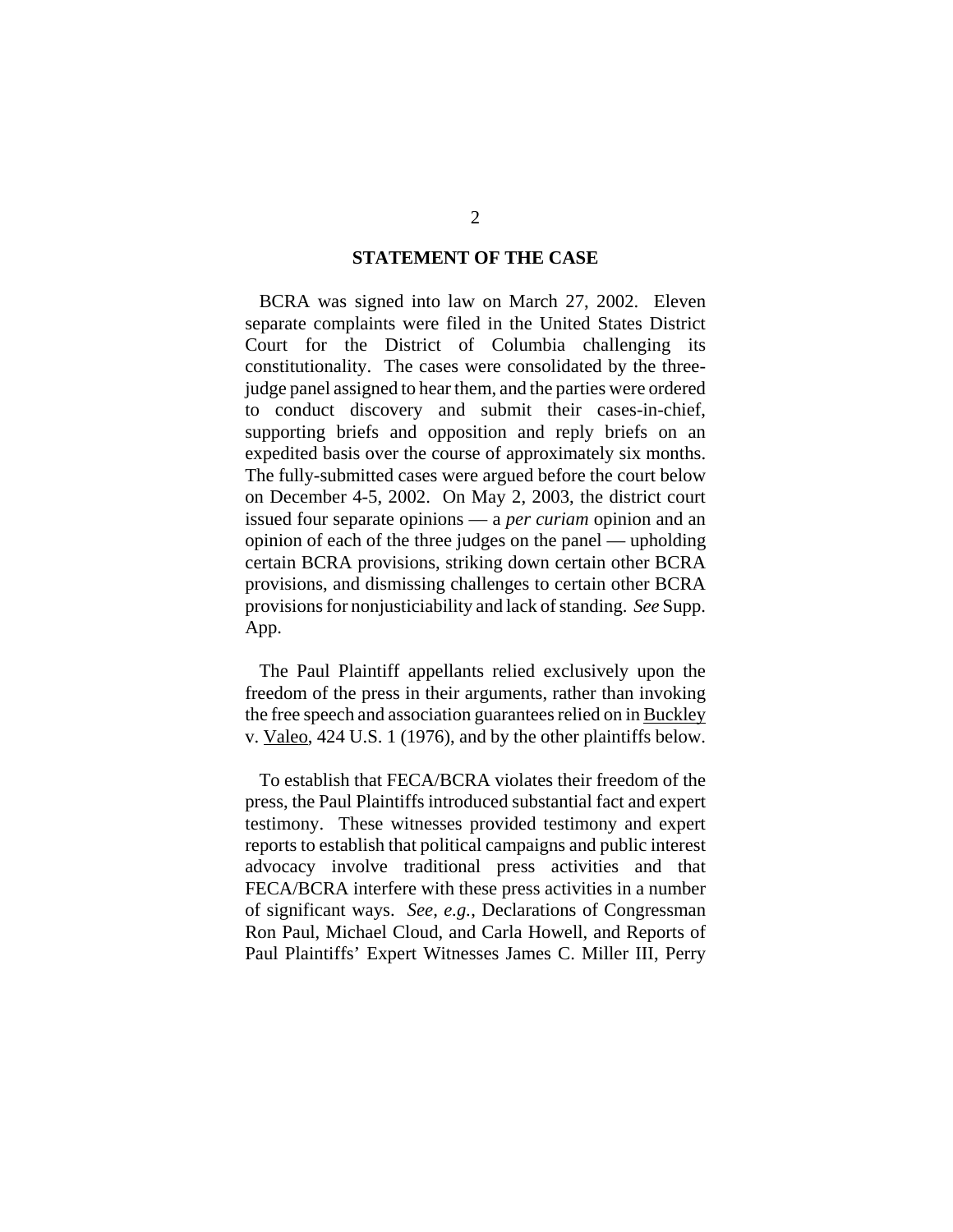Willis, and Walter J. Olson, in the Appendix hereto ("App.").<sup>1</sup> In particular, for example, the Paul Plaintiffs demonstrated that the FECA/BCRA licensing, reporting, and expenditure limitations, together with their contribution limits, have adversely affected Congressman Paul's federal election campaigns, as well as those of federal and state candidates Michael Cloud and Carla Howell, and will continue to do so. *See, e.g.*, Paul Decl. ¶¶ 16-18, App. 75a-76a, Cloud Decl. ¶¶ 6- 30, App. 83a-95a, Howell Decl. ¶¶ 4-21, App. 96a-103a, Miller Rep. at 13-27, App. 21a-39a, Willis Rep. ¶¶ 7-11, App. 49a-56a, Olson Rep. ¶ 116, App. 68a-69a. The Paul Plaintiffs also established, *inter alia*, that FECA/BCRA inhibits both challengers to incumbent members of Congress and the growth of minor parties. *See, e.g.*, Cloud Decl. ¶¶ 7-13, App. 83a-88a, Howell Decl. ¶¶ 9-13, 20-21, App. 98a-100a, 103a, Miller Rep. at 8-13, App. 16a-23a, Willis Rep. ¶¶ 9-14, App. 52a-62a. Moreover, the Paul Plaintiffs demonstrated, *inter alia*, that, at least with regard to the passage of FECA, and that by the time BCRA was passed, the incumbent-protecting effect of this kind of regulation was discussed in Congress. *See, e.g.*, Statement of Sen. McConnell, 148 Cong. Rec. S3131-3132 (daily ed.

 $1$  The Paul Plaintiffs demonstrated their functions as independent and effective "presses" — developing and implementing editorial policy, as well as researching, drafting, editing, publishing, and even withholding news stories, editorials, and commentaries on both public policy issues and federal election campaigns and candidates. The Paul Plaintiffs extensively publish through press releases, unpaid appearances on radio and television news, talk, and other shows, through paid political advertisements in newspapers and on radio and television, and through their own outlets faxes, e-mail, web sites, direct mail, newsletters, bumper stickers, video and audio tapes, telephone calls, door-to-door campaigning, speeches, debates, and even a syndicated radio show. *E.g.*, Paul Decl. ¶¶ 13-15, App. 72a-74a; Willis Rep. ¶¶ 7, 8, App. 49a-52a; Lizardo Decl. ¶ 5, App. 78a; Bossie Decl. ¶¶ 3, 5; Pratt Decl. ¶¶ 3, 5, 9; Babka Decl. ¶¶ 4, 7, 9, Rec. No. 60.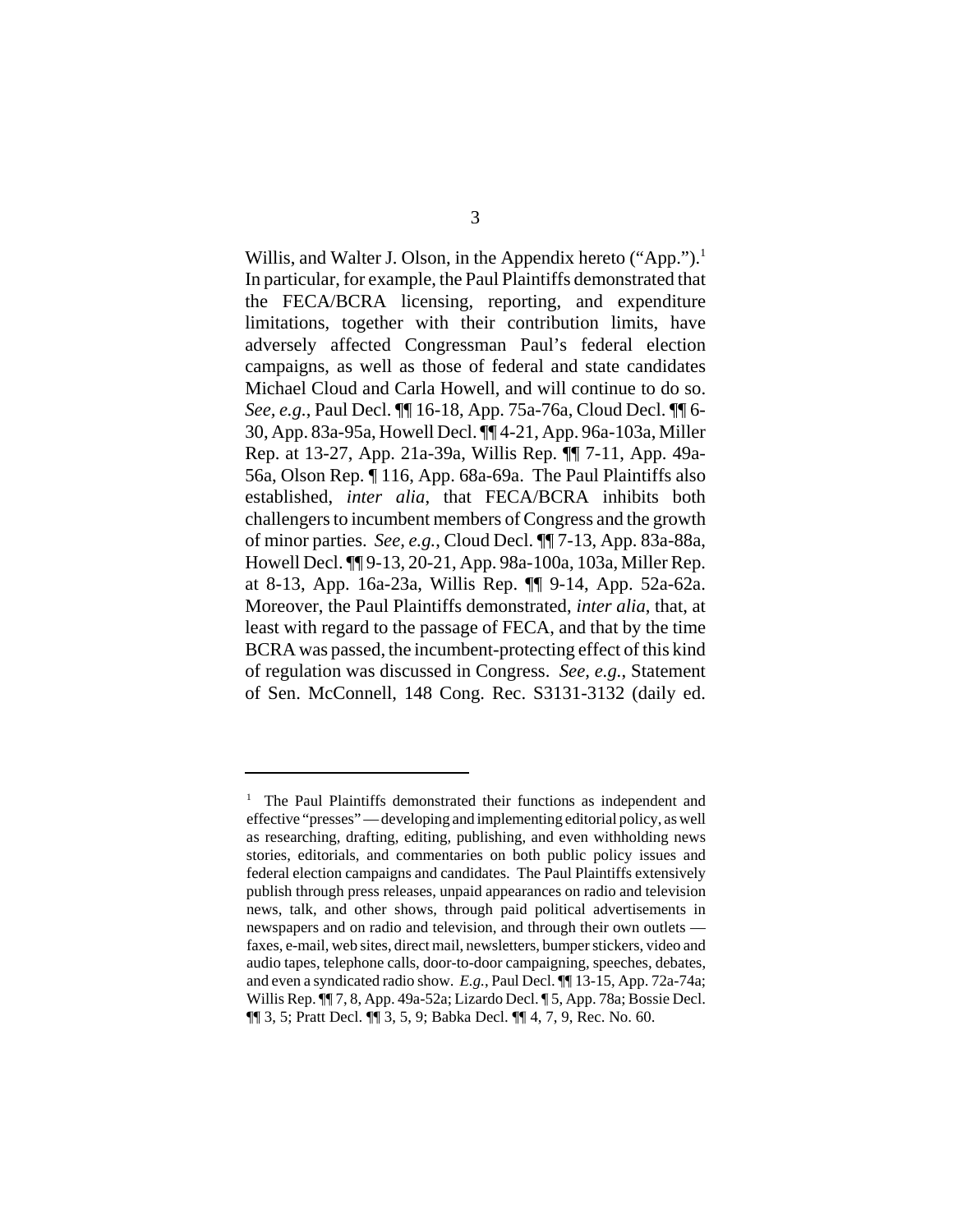Mar. 29, 2001); Statement of Rep. Ney, 148 Cong. Rec. H348 (daily ed. Feb. 13, 2002).2

The evidence introduced by the Paul Plaintiffs was not challenged by the defendants, and apparently was accepted by the court below. There is no apparent factual dispute, and the Paul Plaintiffs' claims were rejected as a matter of law. Supp. App. at 99sa-105sa, 158sa-59sa, 460sa, 472sa-75sa and 1144sa-46sa. This case fundamentally concerns whether the constitutional guarantee of freedom of the press applies to the Paul Plaintiffs, and, if so, whether that guarantee precludes the challenged governmental restrictions, embodied in BCRA/FECA, of the Paul Plaintiffs' press activities.

#### **SUMMARY OF ARGUMENT**

The Paul Plaintiffs challenge the constitutionality of various provisions of the BCRA-amended FECA under the freedom of the press. Although it recognized the distinctiveness of the Paul Plaintiffs' challenge, the district court dismissed it, erroneously ruling that the freedom of the press imposes no limits upon campaign finance regulations different from those imposed by free speech and association. Deferring to congressional representations that the BCRA-amended FECA prevents "corruption and appearance of corruption," the court applied the strict scrutiny and intermediate scrutiny tests set forth in Buckley v. Valeo on the erroneous assumption that Buckley and its progeny precluded consideration of the Paul Plaintiffs' freedom of the press claims.

The record below unmistakably demonstrates that the BCRAamended FECA increases the advantages that FECA granted to

<sup>&</sup>lt;sup>2</sup> The Paul Plaintiffs' evidence below is set out in more detail in their Jurisdictional Statement to the Court, Jur. St. at 3-14.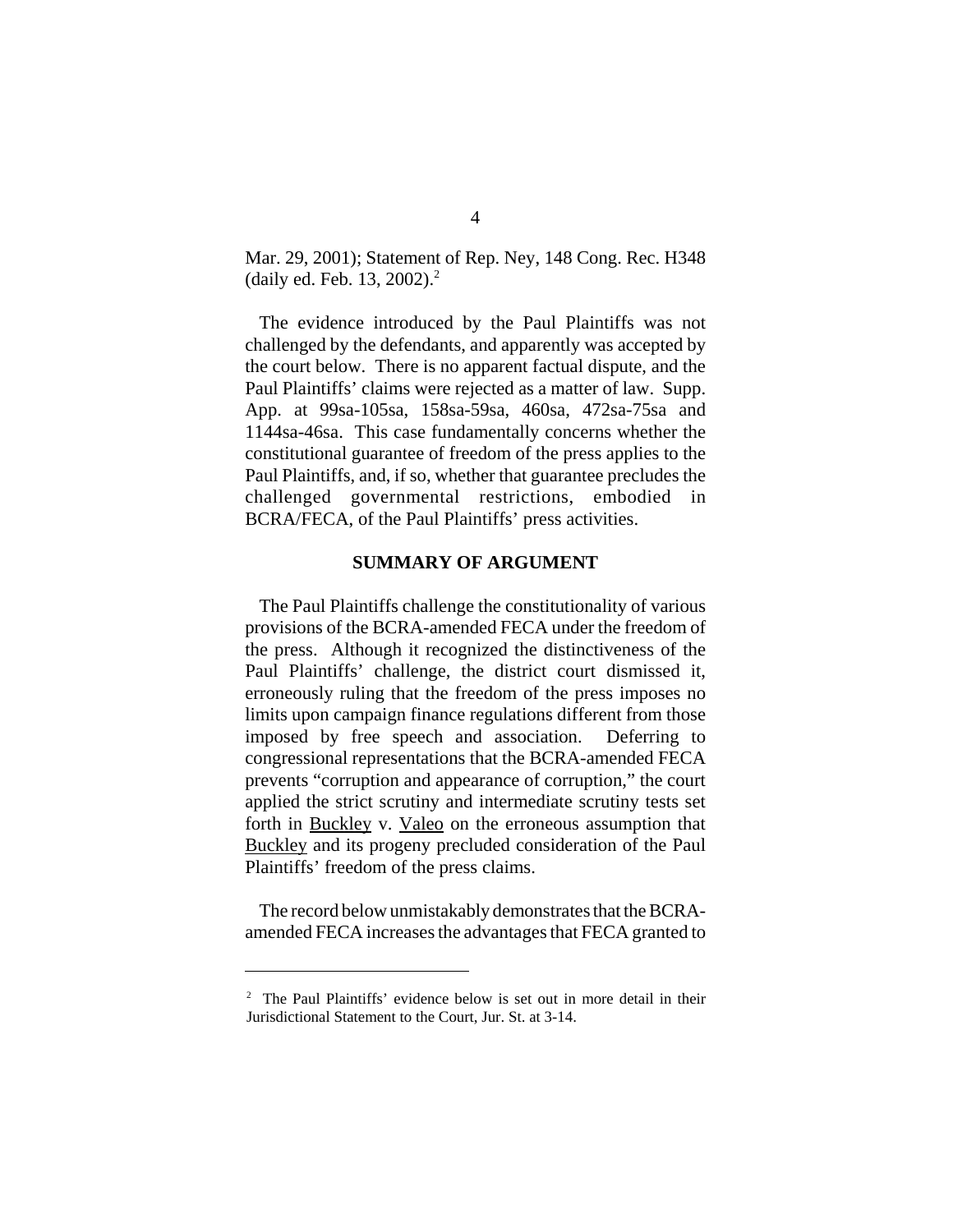incumbents over challengers. Because campaign finance regulations implicate congressional self-interest, the normal rule of judicial deference to the constitutional judgment of Congress does not apply. Claims that such statutes have been enacted to prevent "corruption and appearance of corruption" remain undefined and constitutionally suspect. Insofar as Buckley has spawned the loose use of such terms, it ought to be overruled, or set aside, having failed to provide bright-line rules governing the marketplace of ideas related to federal elections.

The freedom of the press provides such bright-line rules. According to this Court's precedents, the freedom of the press: (1) bans congressional licensing of the publication and dissemination of ideas; (2) constrains Congress from imposing prior restraints upon such publication and dissemination except under the most extraordinary circumstances; (3) prohibits Congress from authorizing government officials to exercise the editorial function in such publication and dissemination; (4) forbids Congress from forcing the disclosure of the identities of publishers and disseminators; and (5) proscribes Congress from placing discriminatory economic burdens upon some such publishers and disseminators, and not others. Enforcing these freedom of the press constraints upon Congress is the only way to protect the people from government corruption, and it is not subject to any override by an asserted compelling government interest.

Subjecting the BCRA-amended FECA to analysis under the freedom of the press reveals that the Title II prohibitions and regulations of "electioneering communications" violate all five press standards. New FECA § 323(e) and § 323(f), created by Title I of BCRA, impose like unconstitutional restrictions. Section 323(e) imposes unconstitutional editorial control over federal officeholders and candidates; Section 323(f) imposes unconstitutional editorial control over state and local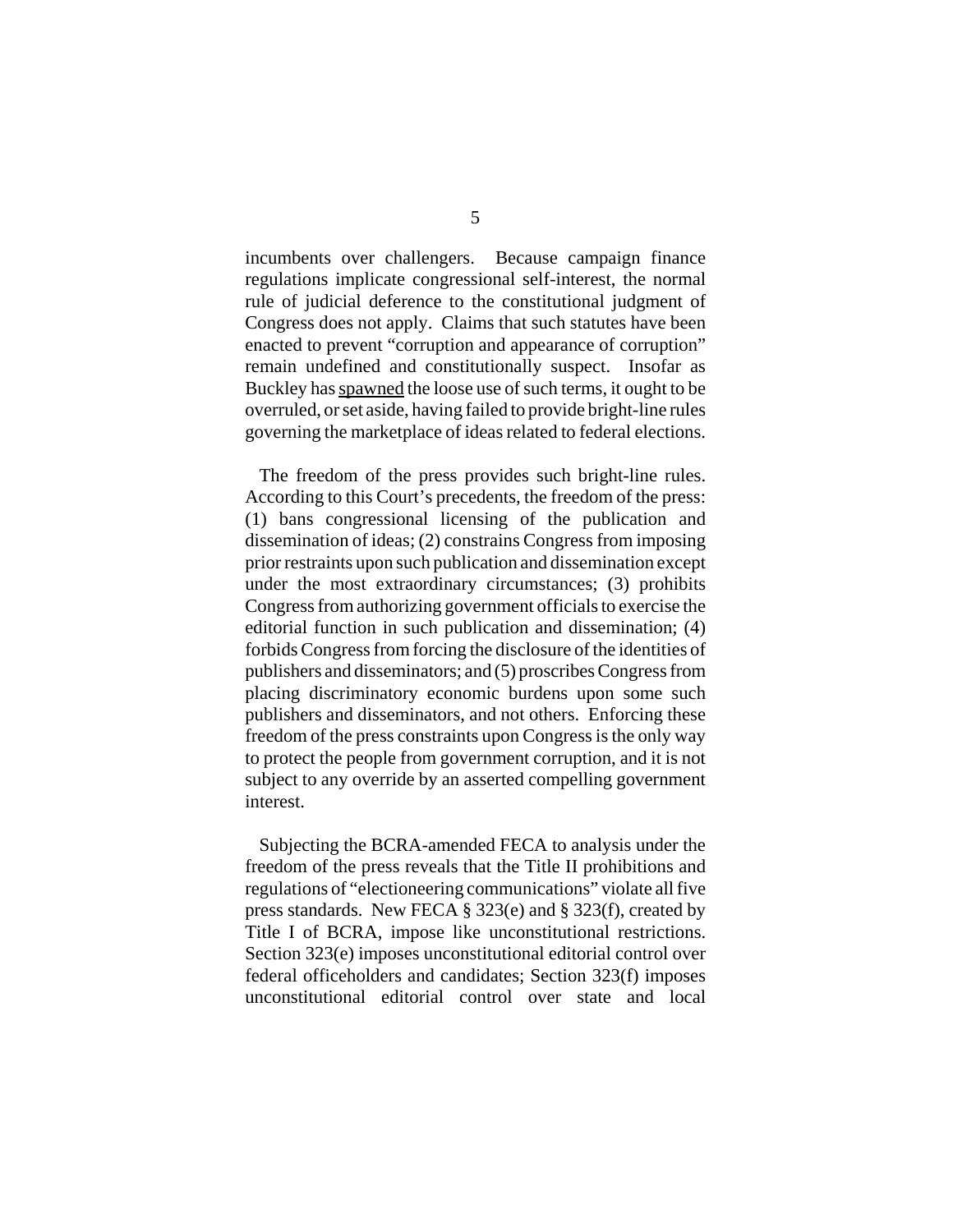officeholders and candidates. Finally, the Paul Plaintiffs have standing to challenge the contribution limits imposed by BCRA-amended FECA § 307, which together with the individual and PAC contribution limitations of FECA § 441a and their companion disclosure requirements contained in FECA § 434, impose unconstitutional editorial control upon candidates and their campaigns. All should be struck down.

#### **ARGUMENT**

### **I. THE CUSTOMARY DEFERENCE ACCORDED TO THE CONSTITUTIONAL JUDGMENT OF CONGRESS DOES NOT APPLY IN THIS CASE.**

Ordinarily, this Court, when called upon to judge the constitutionality of an act of Congress, "accords great weight to the decisions of Congress," even in cases presenting First Amendment challenges. CBS v. Democratic National Committee, 412 U.S. 94, 102 (1973). *Accord* Rostker v. Goldberg, 453 U.S. 57, 64 (1981). Such deference to the constitutional judgment of Congress does not, however, apply in every case. For example, as explained by Justice Scalia in Morrison v. Olson, 487 U.S. 654 (1988), this Court did not invoke the "caution that we owe great deference to Congress' view that what it has done is constitutional" in assessing the constitutionality of the independent counsel law, because "where the issue pertains to separation of powers, and the political branches are ... in disagreement, neither can be presumed correct." Indeed "[a]s one of the **interested** and coordinate parties to the underlying constitutional dispute, Congress, no more than the President, is entitled to the benefit of the doubt." *Id.* at 704-05 (Scalia, J., dissenting) (emphasis added).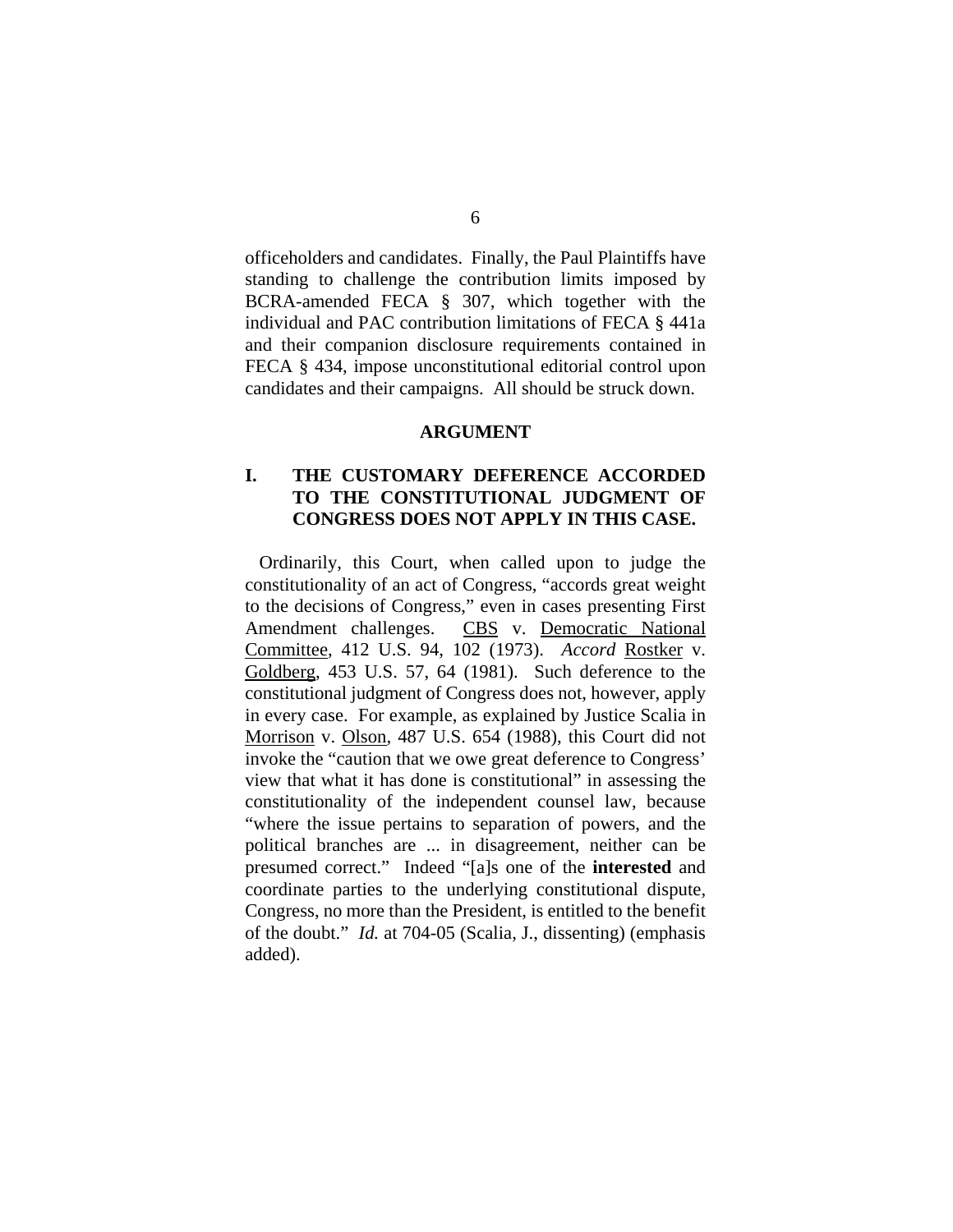This Court did not extend deference to the constitutional judgment of Congress in Powell v. McCormack, 395 U.S. 486 (1969), in a dispute over the extent of congressional power to exclude a person from Congress by the exercise of its power to "judge ... the qualifications of its own members," recognizing that Congress had an institutional **self-interest** in an expansive interpretation of such power, an interpretation that was, also, in direct conflict with "a fundamental principle of our representative democracy ... 'that the people should choose whom they please to govern them,'... [a] principle [that] is undermined as much by limiting whom the people can select as by limiting the franchise itself." *Id*. at 541-47.

Similarly, Congress is an interested party with respect to the Bipartisan Campaign ReformAct of 2002 ("BCRA"), 116 Stat. 81 (2002), and the Federal Election Campaign Act of 1971, as amended, 2 U.S.C. § 431, *et seq*. ("FECA"), that it amends. In both acts, Congress has crafted rules governing the process by which monies may be raised and spent to challenge Congressmen for **re-election**, a preeminent concern — if not **the preeminent concern** — of each member of Congress. As Chief Justice Burger observed in Buckley v. Valeo. 424 U.S. 1 (1976):

> I see grave risks in legislation, enacted by incumbents of major political parties, which distinctively disadvantages minor parties or independent candidates. This Court has, until today, been particularly cautious when dealing with **enactments that tend to perpetuate those who control legislative power**. *See* Reynolds v. Sims*,* 377 U.S. 533, 570 (1964).... [Buckley, 424 U.S. at 251 (Burger, C.J., concurring and dissenting) (emphasis added).]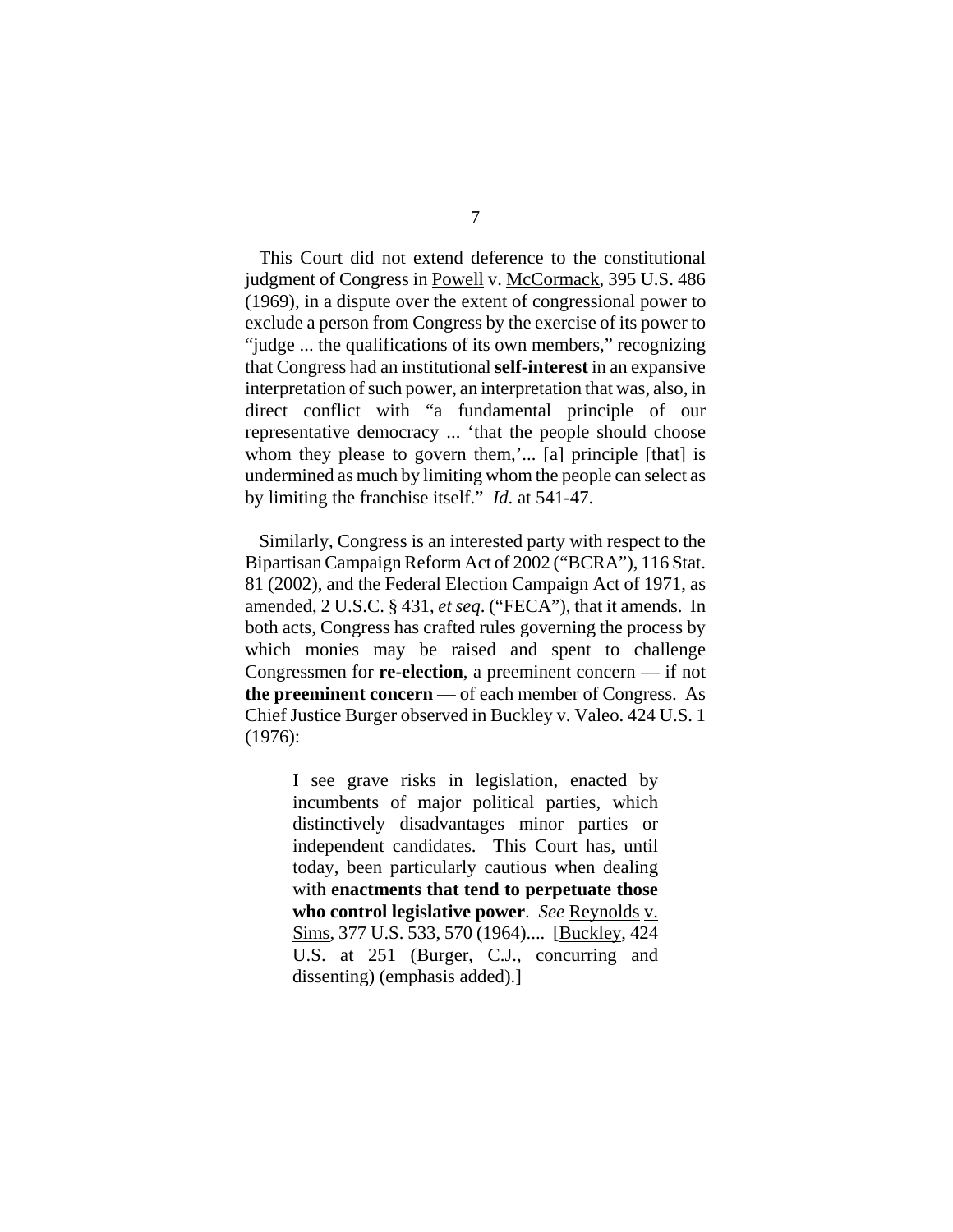Further, this Court ruled that a legislature's failure to consider the interests of minor parties creates a need for courts to do so. "[B]ecause the interests of minor parties and independent candidates are not well represented in state legislatures, the risk that the First Amendment rights of those groups will be ignored in legislative decision making may warrant **more careful judicial scrutiny**." Anderson v. Celebrezze, 460 U.S. 780, 793 (1983) (emphasis added). This rule should also be applied to acts of the United States Congress when the rights of minor party candidates are in question.<sup>3</sup>

#### **A. BCRA/FECA Advantages Incumbents.**

A campaign against an incumbent is not a fair fight. Incumbents enjoy a great advantage over challengers simply because their names are already well known and they have immediate access to the media due to their position. Other tangible benefits of incumbents had a total value between \$1,823,086 and \$3,144,999 in 1999 for each U.S. senator. Cloud Decl. ¶¶ 12-13, App. 85a-88a. *See also* Miller Rep. at 8-24, App. 16a-36a; Willis Rep. ¶¶ 10-13, App. 53a-61a;

<sup>&</sup>lt;sup>3</sup> The political harm suffered by minor parties under FECA/BCRA are cogently demonstrated by the Willis Rep. ¶¶ 4-10, App. 44aa-55a; Miller Rep. at 8-27, App. 16a-39a; Cloud Decl. ¶¶ 6-30, App. 83a-95a; and Howell Decl. ¶¶ 4-21, App. 96a-103a. The need for this additional protection of minor parties is apparent when one considers their importance to our political system. "There is, of course, no reason why two parties should retain a permanent monopoly on the right to have people vote for or against them. Competition in ideas and governmental policies is at the core of our electoral process and of the First Amendment freedoms." Williams v. Rhodes, 393 U.S. 23, 32 (1968). *See also* Sweezy v. New Hampshire, 354 U.S. 234 (1957). "All political ideas cannot and should not be channeled into the programs of our two major parties.... Mere unorthodoxy or dissent from the prevailing mores is not to be condemned. The absence of such voices would be a symptom of grave illness in our society." *Id.* at 250-51.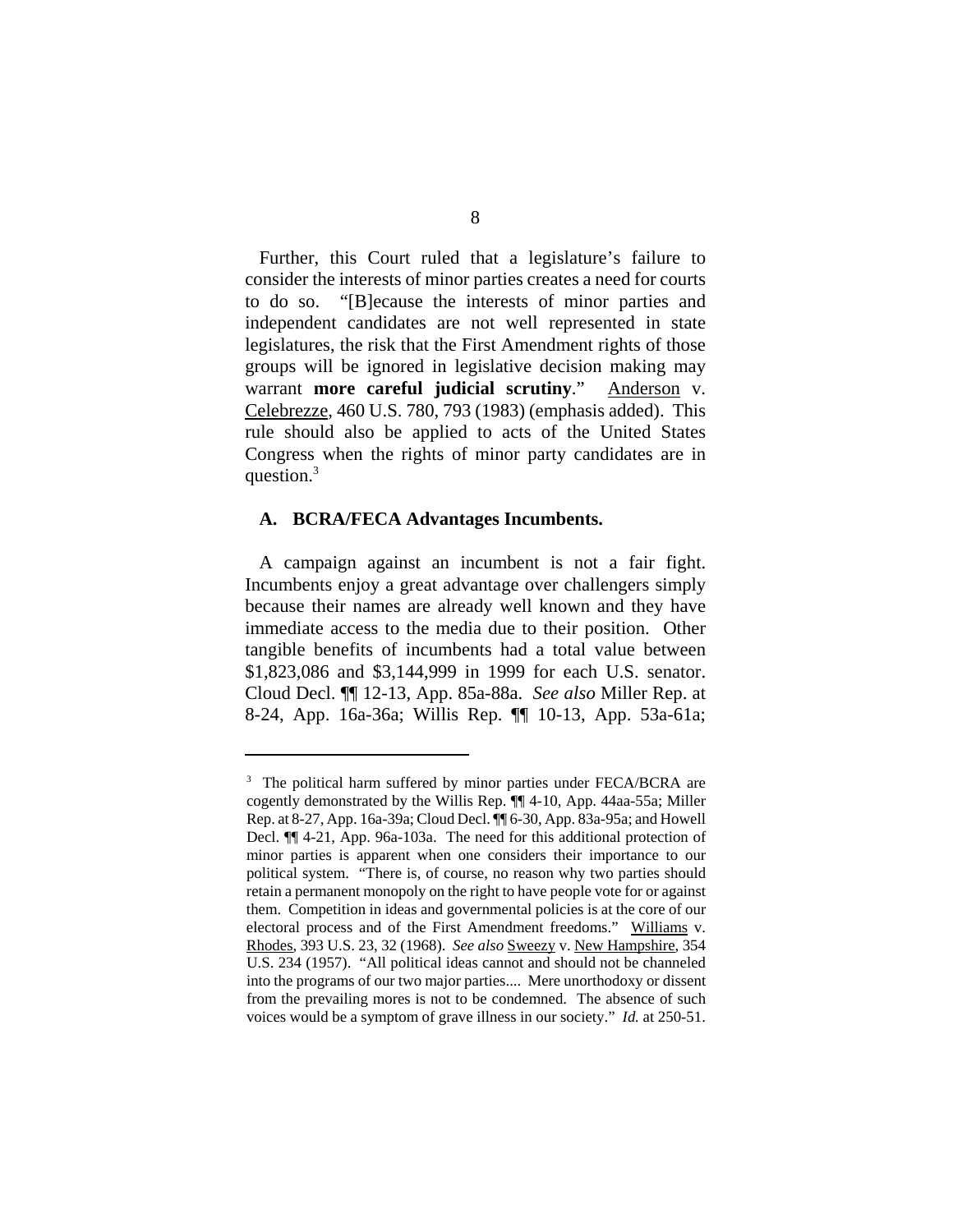Buckley at 31. FECA/BCRA builds on these natural advantages of incumbency in numerous ways to the virtual destruction of a fair and open system of elections.

Economist, former Chairman of the Federal Trade Commission and Director of the Office of Management and Budget, James C. Miller III, Ph.D., who testified as an expert witness for the Paul Plaintiffs, has analyzed the manner in which political campaigns resemble commercial markets and incumbent politicians resemble monopolists. He found that any regulation which limits fundraising or spending harms challengers more than incumbents because challengers benefit more than incumbents from each dollar spent on their campaign. In economic terms, challengers receive a higher marginal utility for each dollar spent. Miller Rep. at 17, App. 27a. Because of the anti-competitive nature of fundraising/spending limits, the major effect of FECA has been to protect incumbents from challengers. *Id.* at 16, App. 25a. In commercial markets, monopoly leads to higher profits, higher prices, lower quality, and less innovation. When incumbents are able to enjoy monopolistic powers, the effects on citizens and voters are like the effects of monopoly on consumers. The range of options is limited, the overall quality of service is diminished, accountability suffers, officials more frequently respond to vested interests rather than the electorate at large, deliberations are less transparent, and citizens have less information about the candidates, their qualifications, and their positions. *Id.* at 7-8, App. 15a-16a. Even a candidate who faces no serious threat of electoral defeat may wish to avoid challenge simply to avoid the criticism that challengers generally use in their campaigns against incumbents. Finally, when one party is unable to achieve a true **monopoly**, the **second choice** of the would-be monopolist is to form a **duopoly** with one other party, thus enjoying nearly all of the benefits of monopoly, and simply sharing them with one other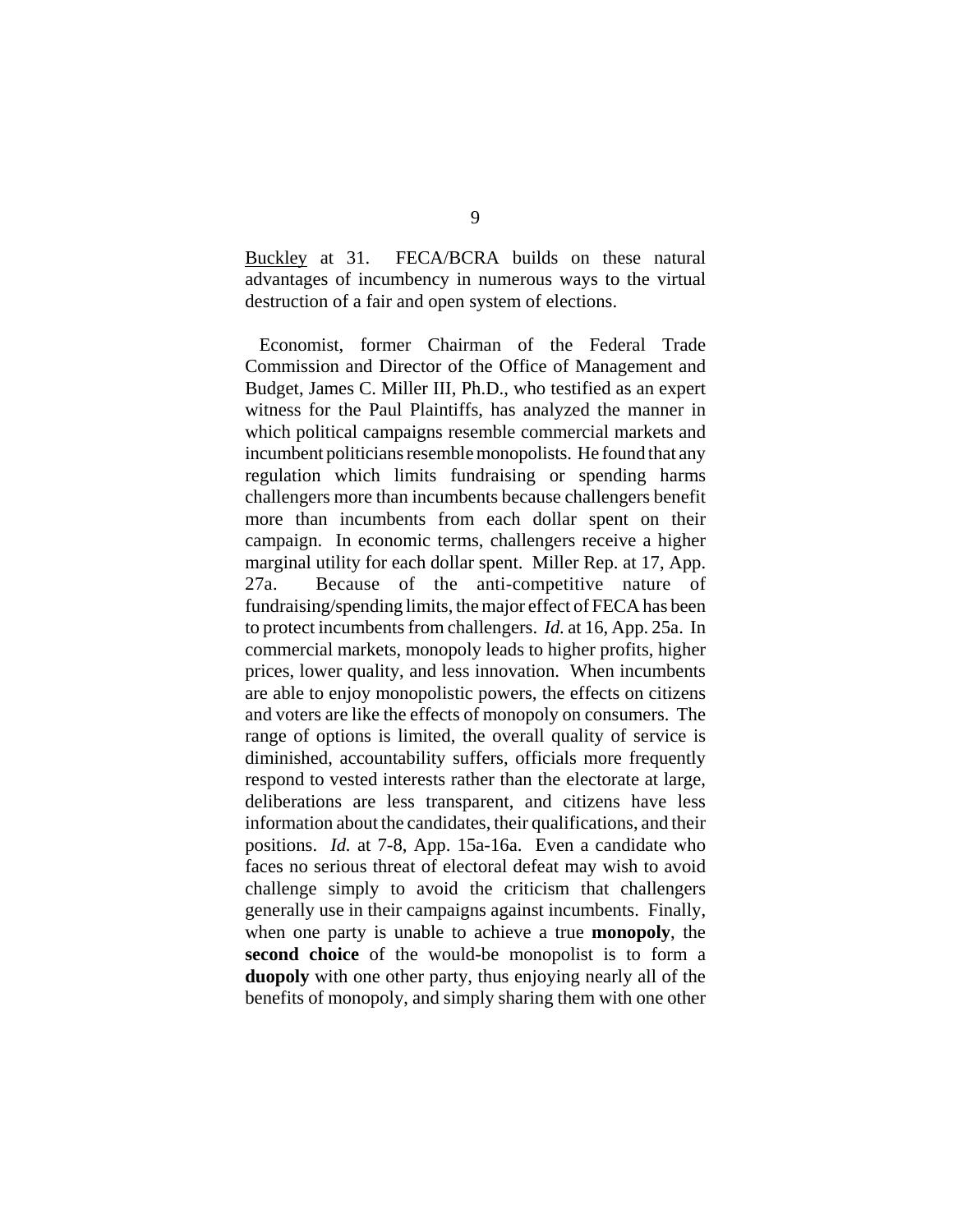group. However, like commercial trusts, political candidates and parties have an incentive to break the agreement with their fellow conspirators. Thus, they **seek to enforce their anticompetitive agreements by law**. J. Miller, *Monopoly Politics*  40-42 (Hoover Inst. Stanford Univ.: 1999).

Perry Willis, the former national director of the Libertarian National Committee and an experienced political consultant and fundraiser, also served as an expert witness for the Paul Plaintiffs. He testified that polls show a significant number of Americans hold political beliefs that are best described as "libertarian." Willis Rep. ¶ 4, App. 44a-46a. However, in spite of public support, the discriminatory effects of federal campaign laws on minor parties make it virtually impossible for libertarians to be viable candidates for federal office.<sup>4</sup> *Id.* ¶¶ 4-5, App. 44a-48a. Challengers, especially minor party challengers, must rely on fewer sources of contributions than incumbents because many potential donors refuse to donate to challengers given the ever present threat of retribution from the incumbent. To overcome this disadvantage, challengers must rely on larger contributions from strong supporters who share their philosophical convictions, which FECA/BCRA's contribution limitation makes impossible. Moreover, because of the limited amount of money which can be accepted from each contributor, challengers must pay the costs to locate and communicate with a greater number of potential donors, thus spending less communicating their message to the general public. Incumbents, however, can easily and inexpensively convince large numbers of donors to contribute to the

<sup>4</sup> Additionally, the institutional media, which is exempted from FECA/BCRA, is uniformly biased against libertarian ideas. In an effort to counteract this bias, the primary aim of Libertarian campaigns is to serve as a press, educating the public about the policy options which are ignored by the mainstream press' focus on "conservative" versus "liberal" approaches. Willis Rep. ¶¶ 7-8, App. 49a-52a.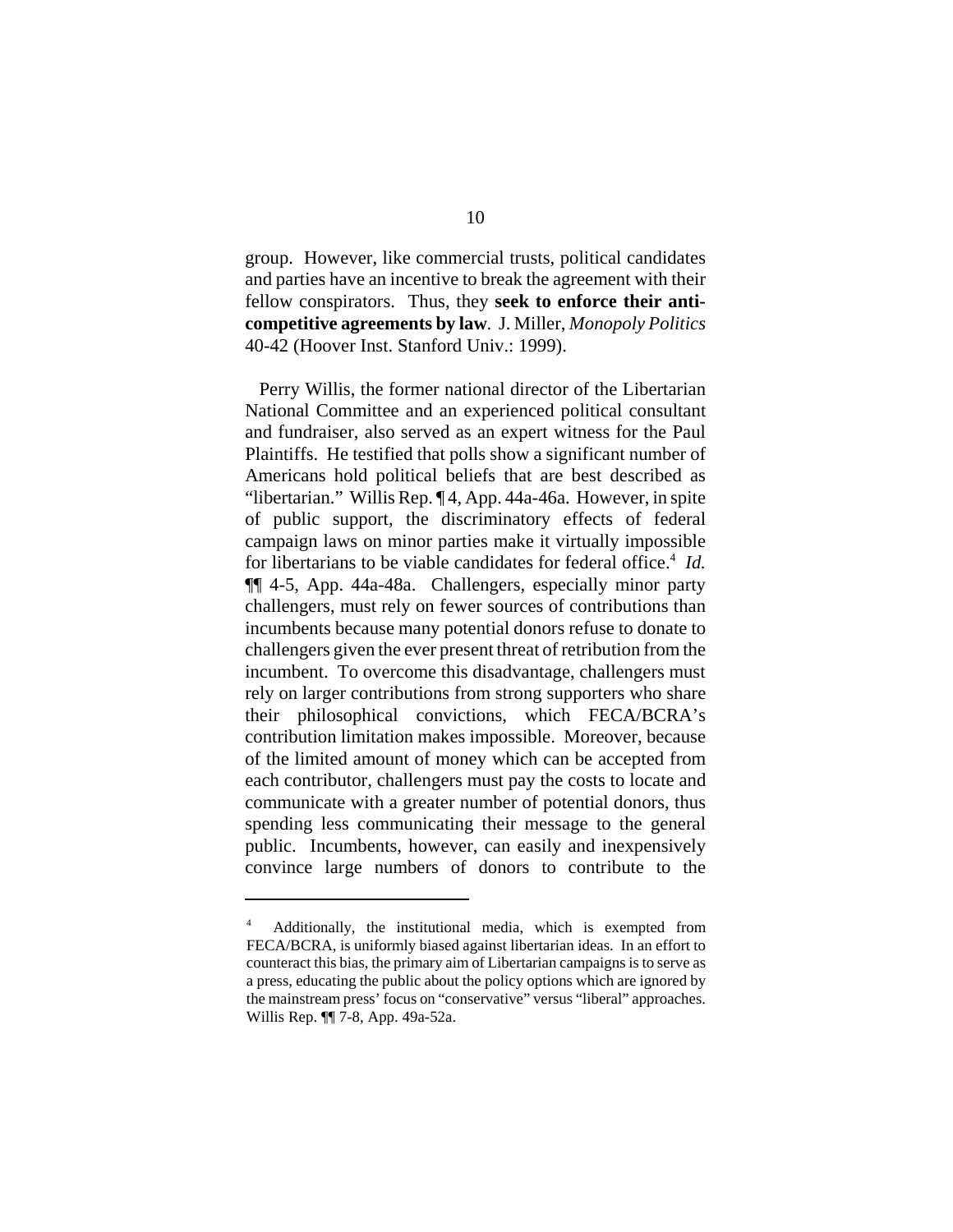campaigns; thus, they are not harmed by contribution limits. *Id.* ¶¶ 9-12, App. 52a-58a. FECA/BCRA's reporting requirements also severely limit the ability of challengers, especially minor party challengers, to raise money because their greatest support comes from people who have philosophical or economic reasons to oppose the status quo. However, these are also people who tend to fear having the government learn of their efforts to change the status quo. Thus, many supporters of Libertarian campaigns donate \$199 to avoid having their personal information reported. *Id.*, ¶ 13, App. 58a-61a.<sup>5</sup>

The anti-competitive provisions of FECA have been exponentially worsened by BCRA. For example, under BCRA, an American citizen can be sent to federal prison for five years for criticizing a member of Congress in the way that Congress has determined to be impermissible, and for a wide variety of other "offenses." FECA  $\S$  309(d)(1), Jur. St. App. at 69a. BCRA prohibits a member of Congress from signing a fundraising letter for a group that he or she supports to conduct issue advocacy or voter registration, and BCRA makes it virtually impossible for minor party candidates for federal and

<sup>5</sup> Judge Buckley of the U.S. Court of Appeals for the District of Columbia observed in 2000: "the argument is essentially between political insiders and political outsiders, as exemplified by the ideologically disparate group that joined Sen. Eugene McCarthy and me in challenging the constitutionality of the Campaign Reform Act of 1974. What we had in common was a concern that its **restrictions on spending and giving would effectively squeeze independent voices and political reform movements out of the political process** by making it even more difficult than it already was to raise effective challenges to the political status quo. The legislation was, in fact, so notoriously one-sided in this respect that it became known as the **Incumbent Protection Act**." Cato Policy Report, March/April 2000, p. 1, Corruption, Campaign Finance, and Term Limits, http://www.cato.org/pubs/policy\_report/v22n2/buckley.html (emphasis added).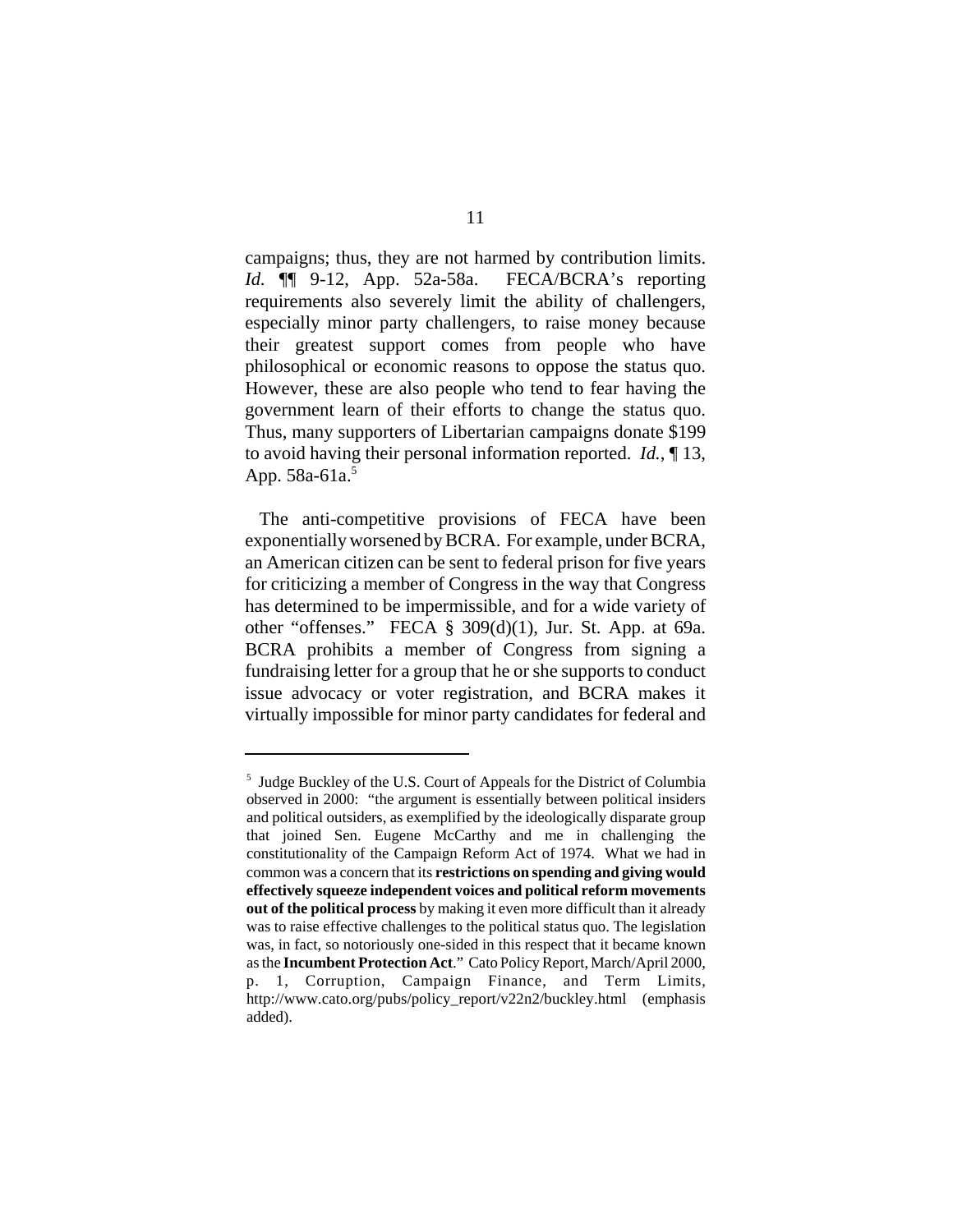state office to run as a team to maximize their chance of gaining public attention and public support. FECA § 323(e) and (f), Jur. St. App. at 30a-33a. BCRA continues the FECA practice of severely limiting contributions by Americans to campaign committees, with an anemic, less-than-inflation increase in limitations, ensuring that effective challenges to incumbents will be virtually impossible. FECA  $\S$  315(a)(1), Jur. St. App. at 62a. BCRA continues and expands the FECA practice of compelling the disclosure of the identity of financial supporters so that incumbents may know the identity of those who would have the temerity to oppose them. 2 U.S.C. § 434(b)(3)(A), Jur. St. App. at 12a, and new FECA § 304(f), Jur. St. App. at 37a-41a. Few Americans can be expected to understand these restrictions or how they are to be applied to decisions made in the heat of an election campaign.<sup>6</sup>

In the face of the anti-competitive track record of FECA and the record below concerning BCRA, the time is right for this Court to entertain a broad challenge to the entire regulatory scheme for federal campaign finance.<sup>7</sup> Such a challenge is

<sup>&</sup>lt;sup>6</sup> BCRA makes FECA much more complex and difficult to work with. Even FEC employees often do not understand these restrictions. Paul Plaintiffs' expert witness Walter J. Olson, CPA, stated that, even though he is an experienced consultant in the area of campaign finance regulation, he frequently must call the FEC advice line. A number of times, the FEC information specialist he has spoken to has not been able to answer his questions. On occasion, FEC employees actually admit that they have no advice to give and Mr. Olson, as treasurer facing personal liability for FECA violations, must act at his own peril. Olson Rep. ¶ 8, App. 67a-68a.

 $\frac{7}{1}$  It is particularly important that the campaign finance reformers be checked now, because they have made it clear that even the restrictions in BCRA do not satisfy them. For example, before the House of Representatives had even voted on BCRA, Senator McCain declared "This new law does not resolve all of the problems of our campaign finance system — but it was a historic and **significant step** forward.... Those of us who believe deeply in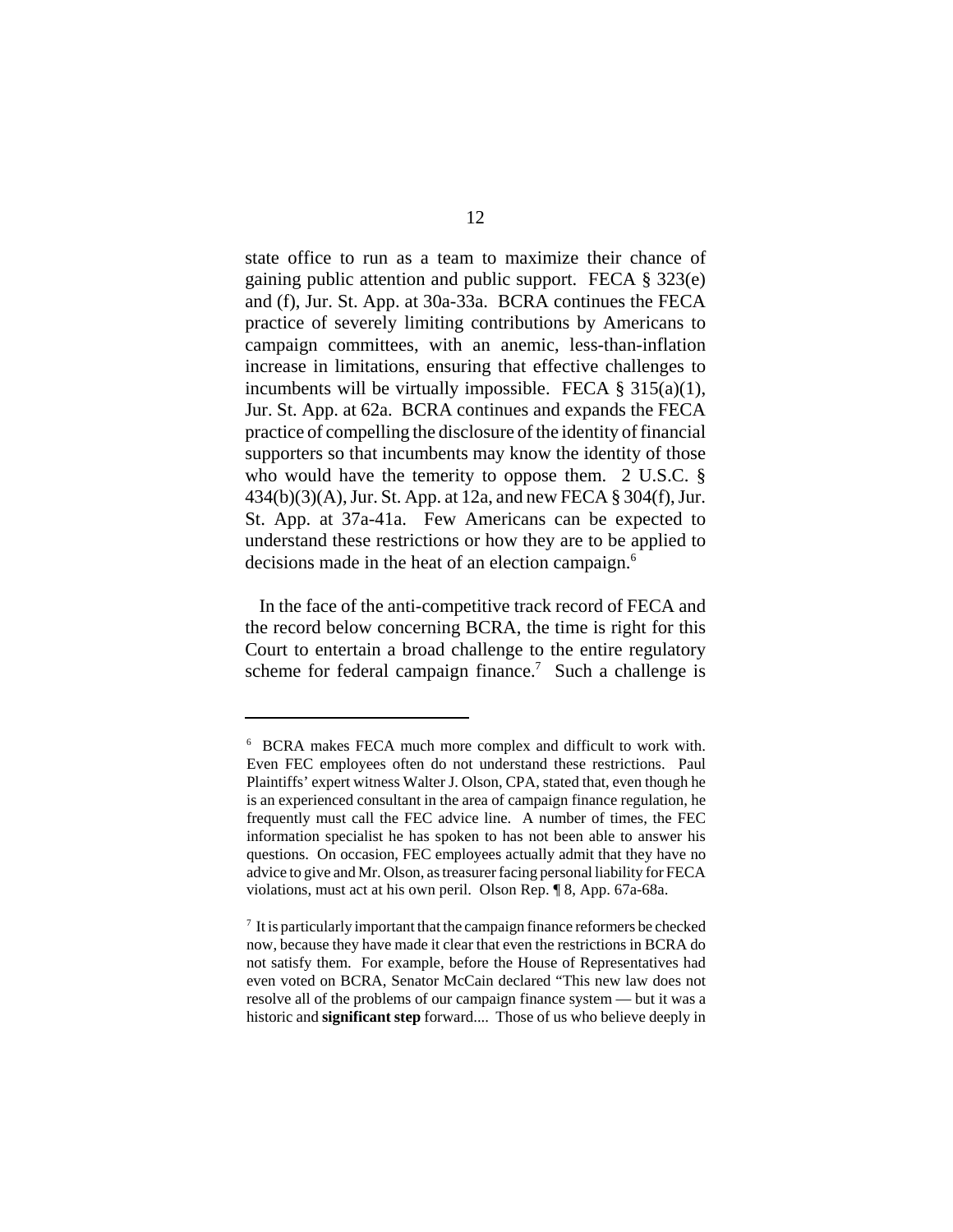presented by the Paul Plaintiffs. Their challenge differs from the challenges of all others in this litigation in three ways: (1) the Paul Plaintiffs base their challenge on the press clause of the First Amendment rather than the speech and association clauses, or equal protection or due process; (2) the Paul Plaintiffs seek the re-examination and overturning of Buckley v. Valeo based on a real record, not just congressional selfserving promotionals upon which Buckley relied, although these plaintiffs believe that Buckley could simply be set aside; and (3) the Paul Plaintiffs challenge contribution limits and disclosure requirements not challenged by other parties and never before challenged on freedom of press grounds.

### **B. Claims of Corruption and the Appearance of Corruption Are Undefined and Mask a Constitutionally Illegitimate Purpose.**

In this case, as in Buckley, the federal government and intervening members of Congress maintain that so-called reform is justified to combat "corruption and the appearance of corruption" in government, lest the people lose faith in their government officials and in their current system of government. *See* Defendants' Brief at 71-84 (Rec. No. 66). Rather than provide this Court with a precise definition of "corruption" and "appearance of corruption," they prefer to invoke those terms as "judicial mantras," hoping that by repetition this Court will simply accept the claims on the strength of this Court's normal practice of according deference to Congress. As pointed out

these reforms will not falter in our efforts to ... **implement further reforms**  in the future." McCain Declares Reform Crusade Continues, Press Release of John McCain, Nov. 14, 2001. His attitude is shared by his co-author of the Senate version of BCRA, Senator Feingold, who said, "[BCRA] is only a **first step** to cleaning up the system. There are **many provisions** we can consider **down the road**...." Statement of Sen. Feingold, 147 Cong. Rec. S2887 (daily ed. Mar. 26, 2001).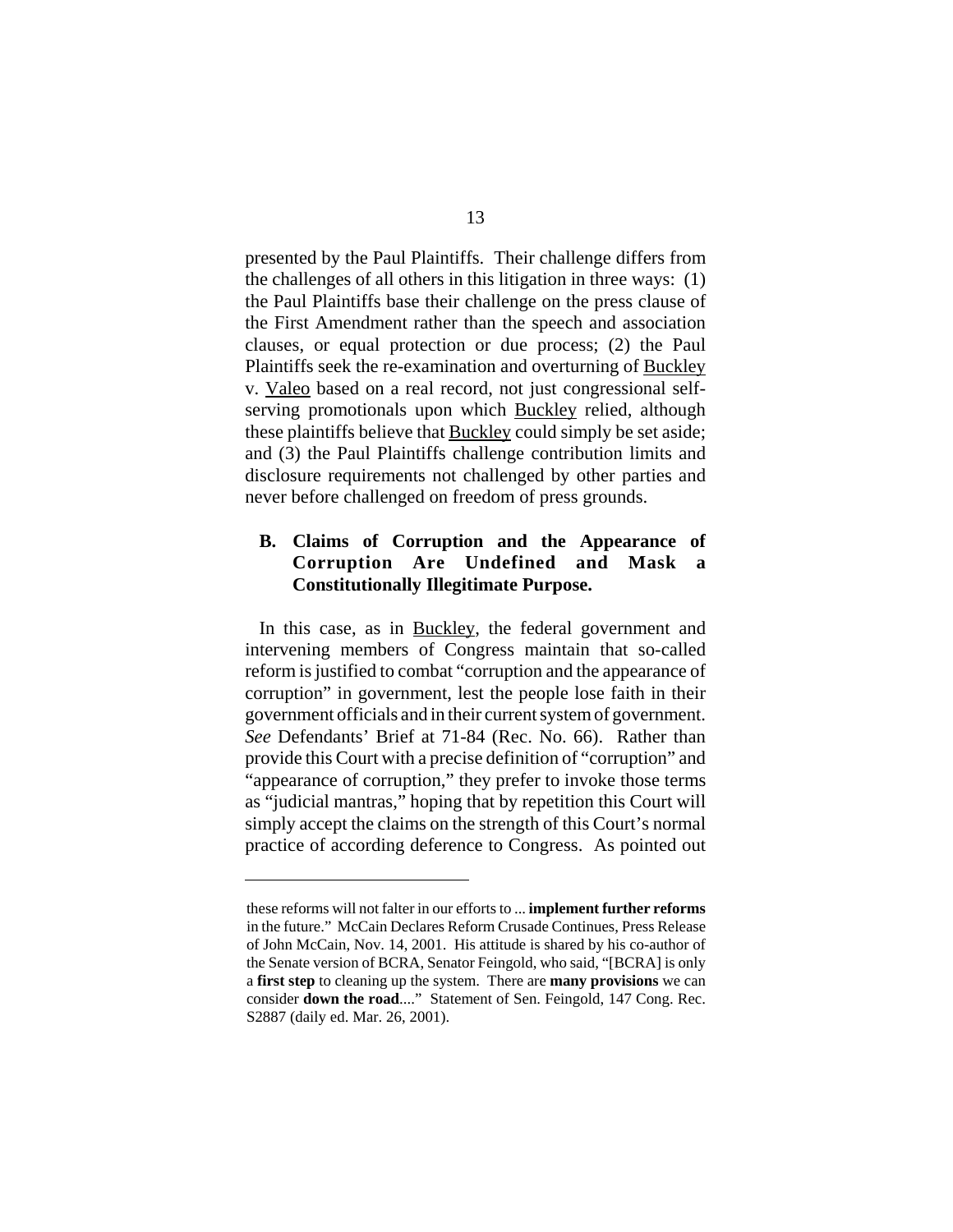above, such deference should not be accorded Congress in this case because any presumption of constitutionality does not apply when Congress acts to protect itself and the current twoparty system.

In Buckley, the Court was clear about what **it** meant by "corruption" — "large contributions ... given to secure political" quid pro quo's from current and potential office holders." *Id.,*  424 U.S. 26. But this is not what BCRA's supporters meant by corruption. As FEC Commissioner Bradley Smith has written:

> What is meant by "corruption" in [the current "reform" debate] is not the common definition of the term, that is to say, personal enrichment of a legislator in exchange for a vote.... What reformers mean by "corruption" is that legislators react to the wishes of constituents; or what, in other circumstances, might be called "responsiveness." What makes this particular incidence of responsiveness "corrupt" is that the constituents involved have taken an active role in supporting the candidate's campaign for election.... In short, for at least some campaign regulation advocates, it appears that democracy itself is the problem. If individuals and groups are allowed to spend money campaigning, they might succeed in convincing voters to vote in certain ways; if they are allowed to lobby their representatives, they might persuade those representatives to support or oppose legislation. This "has really got to be changed." Democracy itself is corrupt. [B. Smith, *Unfree Speech* 52, 214 (Princeton Univ. Press: 2002).]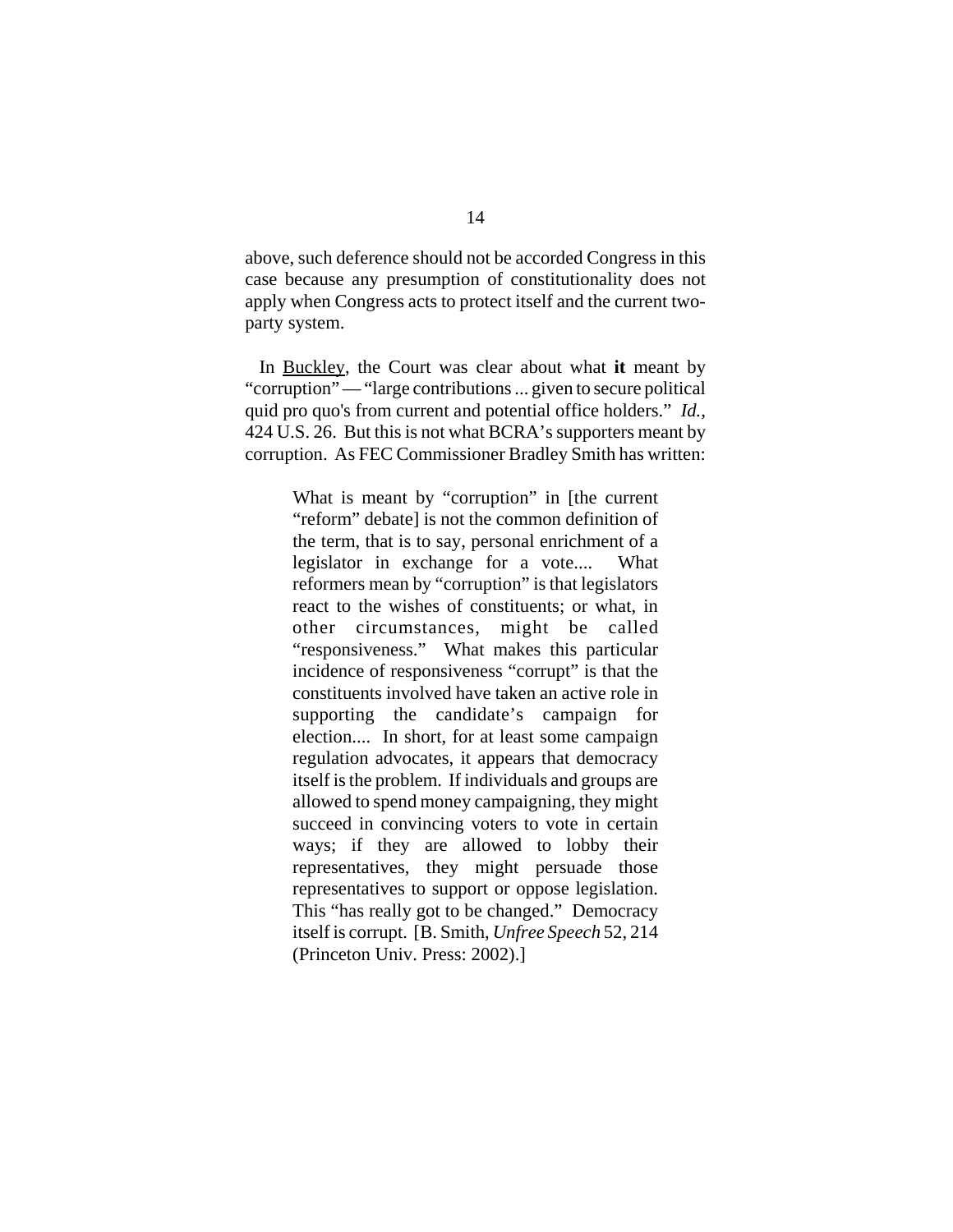Although BCRA sponsors seek to define preventing the "appearance of corruption" as a compelling **governmental interest** justifying restrictions on the First Amendment rights of Americans, they are actually addressing a compelling **political interest** shared by all incumbents. When government is perceived as corrupt, it is the **incumbents**, not the challengers, who are at risk. Combating the "appearance of corruption," then, is a ruse designed by incumbents to justify limits on the freedoms of others to further their own interests.

Just two terms ago, this Court ruled that a state may not regulate the content of a campaign for elective judicial office without first defining specifically its goals. In Republican Party of Minn. v. White, 536 U.S. 765 (2002), this Court found that the claimed government interests of "preserving the impartiality of the state judiciary and preserving the appearance of the impartiality of the state judiciary" did not survive careful scrutiny. *Id.* at 773. Likewise here, the Government should not be allowed to claim an interest in preventing "corruption and the appearance of corruption" without defining those terms with the same precision as required in the White case. This is especially important here, where the government candidly admits that its overarching goal is to preserve the people's "confidence" in the present system of representative government. *See* Buckley, 424 U.S. at 27. In the past, governments have attempted to achieve that same goal through laws prohibiting seditious libel, contending that the current government must have the power to preserve its reputation with the people, lest the people lose confidence in their government. See <u>Rex</u> v. Tutchin, Howell's State Trials 1095 (1704) (sustaining seditious libel prosecution on the theory that "it is very necessary for all governments that the people should have a good opinion of it." *Id.* at 1128). However, if it is constitutionally illegitimate for the government to pursue a seditious libel prosecution in order to protect the government's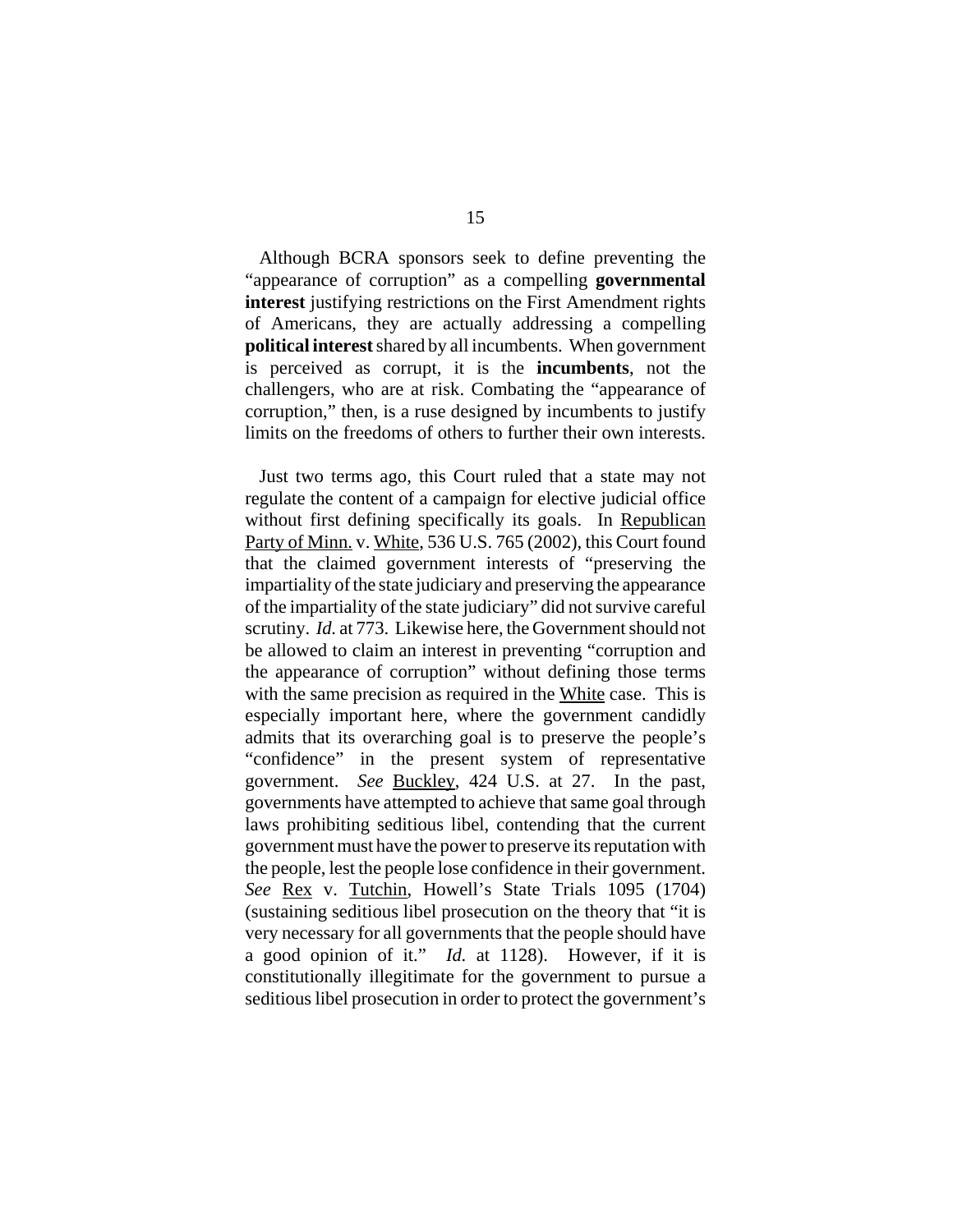reputation, as this Court ruled in New York Times v. Sullivan, 376 U.S. 254 (1964), then the government cannot protect the government's reputation by "preventive" measures such as those contained in BCRA/FECA, notwithstanding this Court's opinion in Buckley.

## **II. THE COURT BELOW ERRONEOUSLY DISMISSED THE PAUL PLAINTIFFS' CLAIMS UNDER THE FREEDOM OF THE PRESS.**

Beginning with **Buckley v. Valeo**, and continuing through Federal Election Commission v. Beaumont, U.S. , 123 S. Ct. 2200 (2003), this Court has never addressed a freedom of the press challenge to the Federal Election Campaign Act. For that reason alone, the *per curiam* opinion declined to determine the Paul Plaintiffs' challenges to BCRA under the freedom of the press. Supp. App. at 104sa. Additionally, the court below dismissed the Paul Plaintiffs' freedom of the press claims on the ground that the freedom of the press clause provides "no rights ... that are superior to or different than those under the other clauses of the First Amendment." *Id.* at 103sa-04sa. Thirdly, faulting the Paul Plaintiffs for failure "to provide the Court with a standard to apply" to their Press Clause claims, 8 the court below "appl[ied] the same scrutiny to

<sup>8</sup> The *per curiam* opinion criticized the Paul Plaintiffs also for failing "to ... delineate the additional, substantive rights provided under the First Amendment Freedom of the Press Clause." Supp. App. at 101sa, n.61. This simply is not correct. In the briefing below by the Paul Plaintiffs, the "substantive rights" guaranteed by the freedom of the press were addressed thoroughly, given the 30-, 20-, and 10-page limitations on briefs imposed by the district court (Order of Oct. 15, 2002, Rec. No. 51) (reduced from the Paul Plaintiff's request of 45, 30, and 25 pages.) *See* Initial Brief at 8-12, Rec. No. 65, Opposition Brief at 10-11, Rec. No. 73, and Reply Brief at 1-6. The distinct judicial standard applied to violations of the press freedom are set forth in the several subparts of Section II.B, *infra*.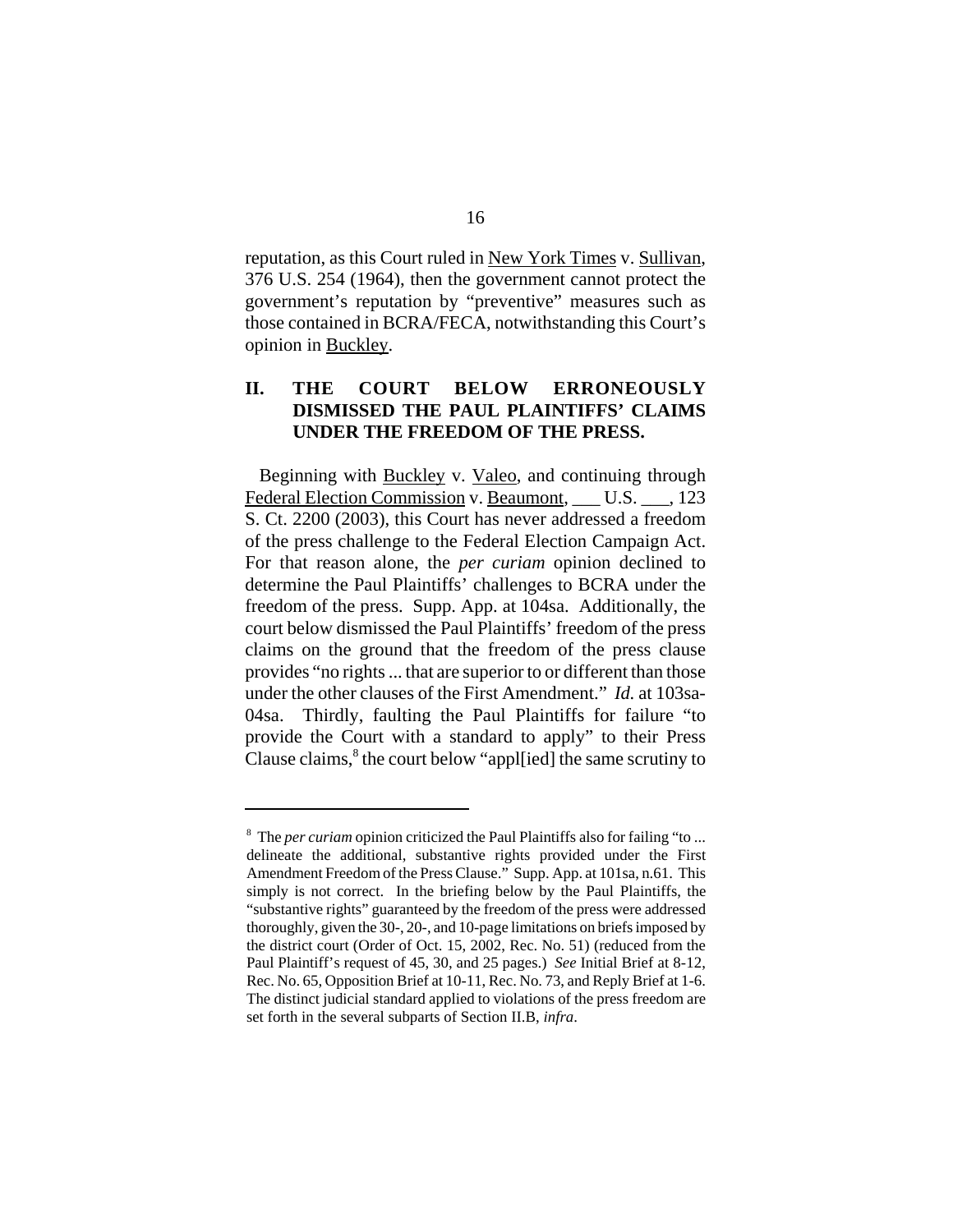all First Amendment claims, whether presented under the Speech or Press Clauses." Supp. App. at 102sa-03sa, 105sa. Finally, the court rejected the Paul Plaintiffs' freedom of the press claims on the ground that "[i]f the Press Clause affords greater or different rights, it might force the courts to make a distinction between the 'institutional' and 'general' press," which could prove difficult, if not impossible, under the freedom of the press guarantee." *Id.* at 104sa, n.65. The court erred on all four points.

### **A. The Paul Plaintiffs' Freedom of the Press Claims Are Not Barred by Buckley and Its Progeny.**

The court below worried that, if the Paul Plaintiffs' press claims were addressed on the merits, then "litigants could besiege the courts with a host of challenges to laws previously upheld by [this] Court ... merely by characterizing themselves in their complaints as members of the 'press' because their purpose is to disseminate information to the public." *Id.* at 104sa. To be sure, no plaintiff should be permitted to camouflage a free speech or association claim by wrapping it in freedom of the press clothing in order to escape the strictures of *stare decisis.* But that is not what the Paul Plaintiffs have done. Rather, on the basis of the unchallenged facts concerning their press activities — ranging from publication of public information to campaigning for public office — they have asserted that they are entitled to the discrete protections of the freedom of the press — including the prohibitions against government licensing, prior restraints, editorial control, forced identity disclosure and discriminatory economic burdens — all of which are different from either the "strict scrutiny" or "intermediate scrutiny" protections enjoyed by the free speech and association claimants who previously litigated Buckley and its progeny. *See e.g.,* Amended Complaint §§ 41-45, App. at 1a-4a; Paul Plaintiffs' Proposed Findings of Fact §§ 12-20, 23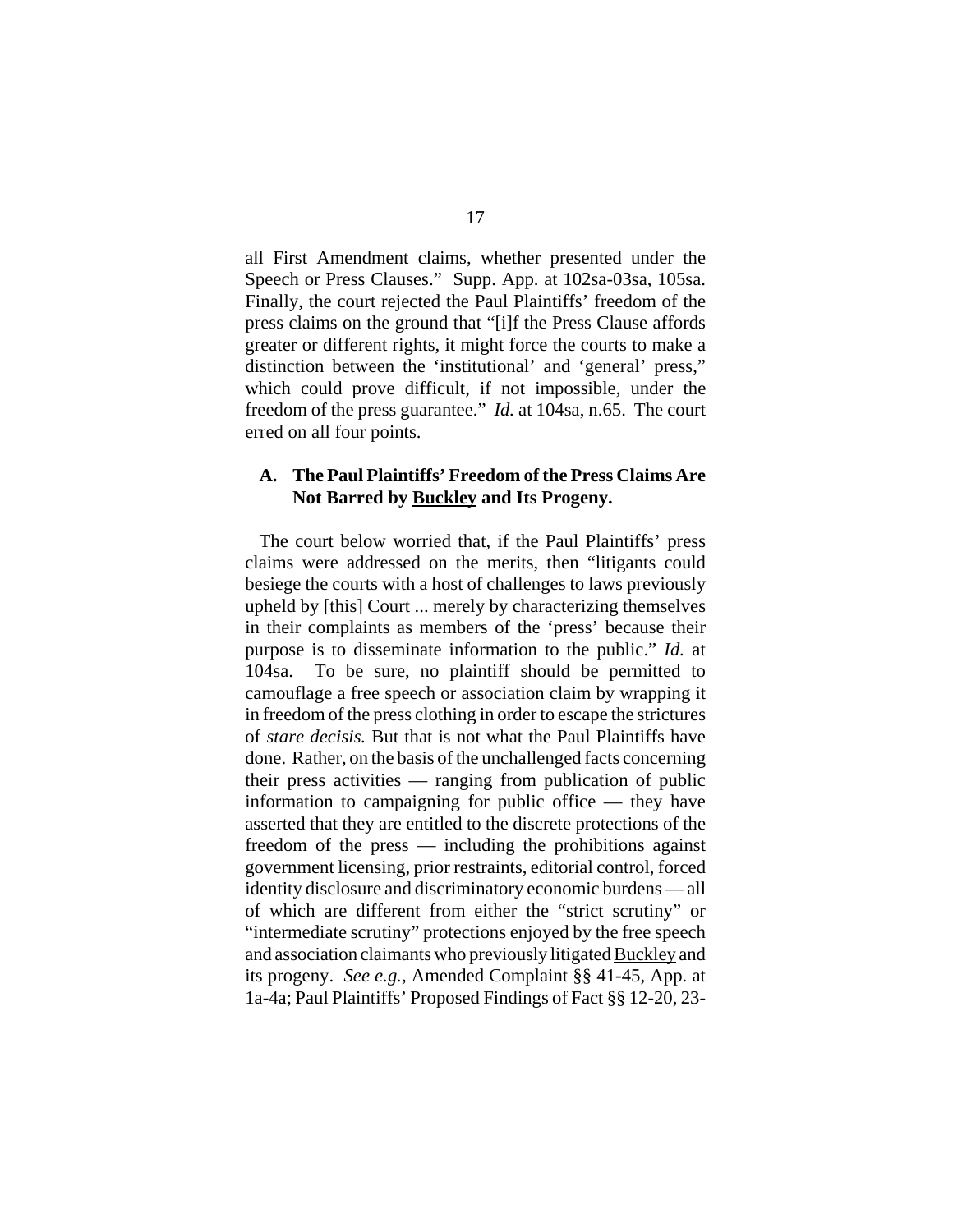49, App. 109a-120a. *See also* itemization of record evidence on press claims in Statement of the Case, *supra*, at 3-4.

Lack of a prior challenge to campaign finance laws based upon the freedom of the press guarantee is no bar to raising such a challenge now. If "no one acquires a vested or protected right in violation of the Constitution by long use, even when that span of time covers our entire national existence" (Walz v. Tax Comm. of New York, 397 U.S. 664, 678 (1970)), then surely the government does not acquire immunity from constitutional violations just because they have not been brought to the attention of the courts in previous litigation that stretches back only 27 years. Indeed, the fact that no one had previously raised a claim that campaign finance regulation "interferes with First Amendment freedoms" did not preclude this Court from addressing such a challenge in Buckley. *See*  Buckley, 424 U.S. at 13-14. *See also* New York Times v. Sullivan, 376 U.S. 254, 268 (1964) (previous statements by the Court that the Constitution does not protect libelous publications is no bar to constitutional challenge to libel of government).

#### **B. The Freedom of the Press Is Subject to a Different and Higher Standard of Review.**

The court below concluded that the Paul Plaintiffs' press claims were no different from those previously litigated in Buckley and its progeny, because, as a matter of law, there are "no rights under the Press Clause that are superior to or different than those under the other clauses of the First Amendment." Supp. App. at 103sa-04sa. Thus, it reasoned, because "the Press Clause has largely been subsumed into the Speech Clause," the Paul Plaintiffs' claims are subject to "the same scrutiny" as other "First Amendment claims," whether they be free speech or association. *Id.* at 102sa, 104sa. To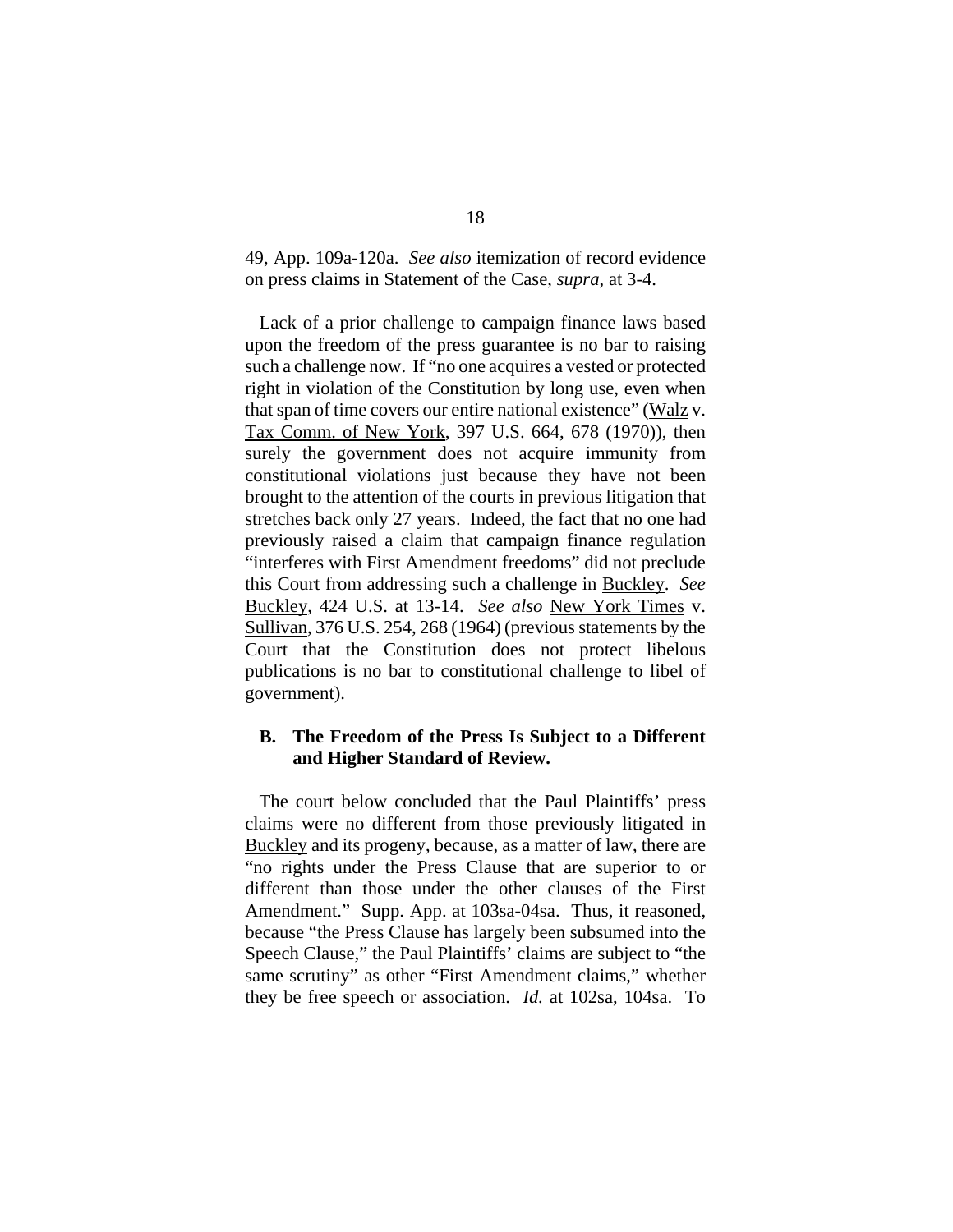reach this conclusion, the court below disregarded a long line of this Court's precedents applying a higher and different standard of review to the freedom of the press.

The court below inferred from First National Bank of Boston v. Bellotti, 435 U.S. 765 (1978), that "in the context of an election law statute, as applied to a non-media corporation, the Supreme Court treated the Press and Speech Clauses as indistinct." Supp. App. at 103sa. This is a misreading of Bellotti. First, the bank plaintiff in Bellotti did not raise a freedom of the press claim, but limited its claims to violations of the freedoms of speech and association. Bellotti, 438 U.S. at 767, 771, 776-77, 780. Second, this Court **explicitly**  characterized the bank's claim as one based upon the freedom of speech, without any reference whatsoever to any possible freedom of the press claim, and thus it applied the Buckley strict scrutiny test. *Id.* at 786-91. Third, although the Bellotti plurality referred to "press cases," this Court did not contrary to the claim of the *per curiam* opinion below (Supp. App. at 103sa) — engage in a careful discussion of the freedom of the press, much less consider the bank's rights under the Press Clause to be indistinct from its claims under the Speech Clause. Rather, as Chief Justice Burger wrote in his concurring opinion, "[t]he meaning of the Press Clause, as a provision separate and apart from the Speech Clause, is implicated only indirectly by this case." Bellotti, 438 U.S. at 802.

**No Licensing Standard.** In his Bellotti concurrence, the Chief Justice proposed that the Press Clause, as distinguished from the Speech Clause, was designed to prohibit "official [government] restraints," such as "licensing, censors, indices of prohibited books, and prosecutions for seditious libel...." *Id.* at 795, 800. In particular, he noted that any effort to limit the reach of the Press Clause to "media corporations," as had been suggested by some, would run afoul of "the abhorred licensing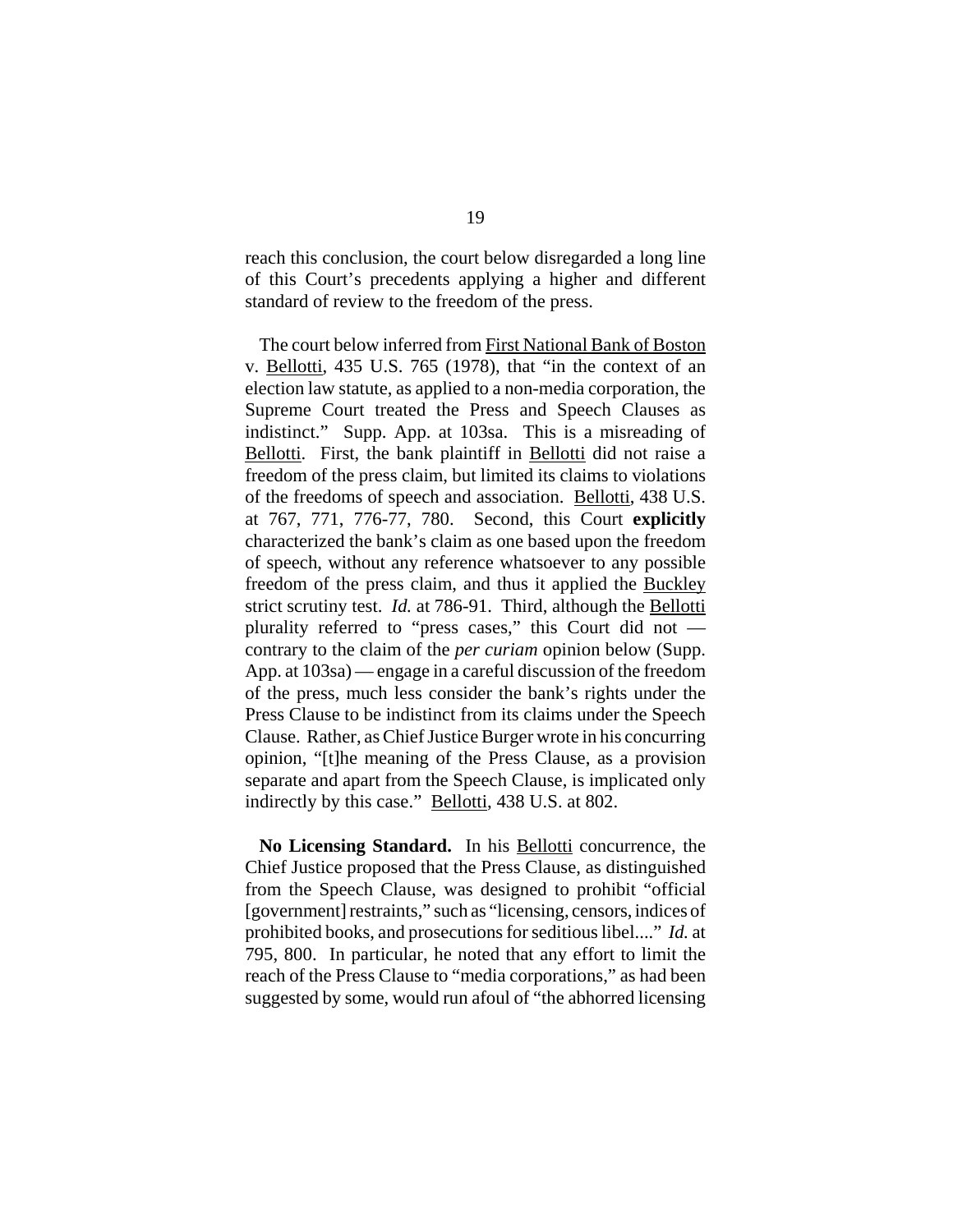system of Tudor and Stuart England — a system that the First Amendment was intended to ban in this country." *Id.* at 801. To support this proposition, the Chief Justice cited Lovell v. Griffin, 303 U.S. 444 (1938), which found unconstitutional a city ordinance requiring a person to obtain a permit **before**  disseminating literature because it "strikes at the very foundation of the freedom of the press by subjecting it to license and censorship." *Id.* at 451. And the Court so ruled in Lovell without subjecting the ordinance to strict or other scrutiny to determine if the city had a compelling interest to impose its licensing system.

In Watchtower Bible and Tract Society v. Village of Stratton, 536 U.S. 150 (2002), this Court assessed the constitutionality of a licensing system requiring a mayoral permit **before**  engaging in "door-to-door ... religious proselytizing [and] anonymous political speech and the distribution of handbills." *Id.* at 153. Relying primarily upon its "World War II-era cases" (*id.* at 164), including Lovell (*id.* at 161), it placed special emphasis upon Schneider v. State, 308 U.S. 147, 164 (1939), quoting therefrom as follows:

> [P]amphlets have proved the most effective instruments in the dissemination of opinion. And perhaps the most effective way of bringing them to the notice of individuals is their distribution at the homes of the people. On this method of communication the ordinance imposes censorship, abuse of which engendered the struggle in England which eventuated in the establishment of the doctrine of the freedom of the press.... To require a **censorship through license** which makes impossible the free and unhampered distribution of pamphlets strikes at the very heart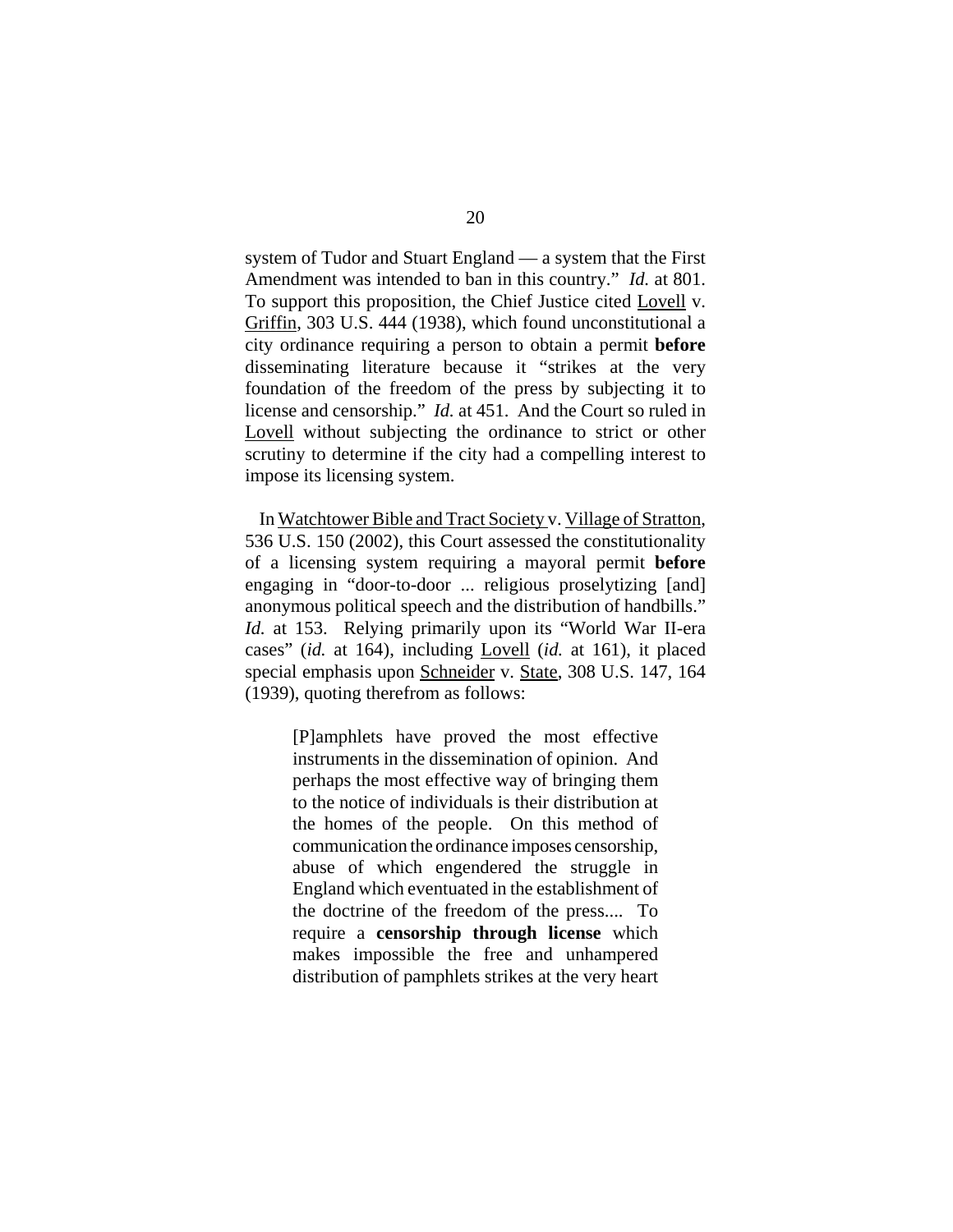#### of the constitutional guarantees. [Watchtower, 536 U.S. at 162 (emphasis added).]

The Watchtower Court then concluded that it was unnecessary to resolve the "standard of review ... assessing the constitutionality of this ordinance" — whether strict or intermediate or some lesser scrutiny — because "the breadth of speech affected by the ordinance and the **nature of the regulation**" offends "the very notion of a free society — that in the context of everyday public discourse a citizen must first inform the government of her desire to speak to her neighbors and then obtain a permit to do so," notwithstanding the government's claimed countervailing interests of preventing fraud and other crime, or protecting privacy. *Id.* at 164-166 (emphasis added). In essence, this Court in Watchtower concluded that the ordinary free speech or association standards of strict or intermediate scrutiny do not apply to a law "requiring a permit" to engage in "everyday public discourse," even if "the issuance of permits ... is a ministerial task that is performed promptly." *Id.* at 166. In so ruling, this Court recognized that, even if a government official has absolutely no discretion not to issue a permit, any "statute purporting to license the dissemination of ideas" is inherently "evil," and therefore, unconstitutional on its face. Thornhill v. Alabama, 310 U.S. 88, 97 (1940).

**Prior Restraint Standard.** In addition to outlawing the licensing and censorship of publications and dissemination of ideas, the freedom of the press applies a more stringent standard than free speech to **previous** restraints upon publications. During their long tenures on this Court, Justices Black and Douglas concluded that **all** such restraints violated the freedom of the press. *See* New York Times Co. v. United States, 403 U.S. 713, 717, 720 (1971). Although their view never prevailed, the press doctrine of "no prior restraints" has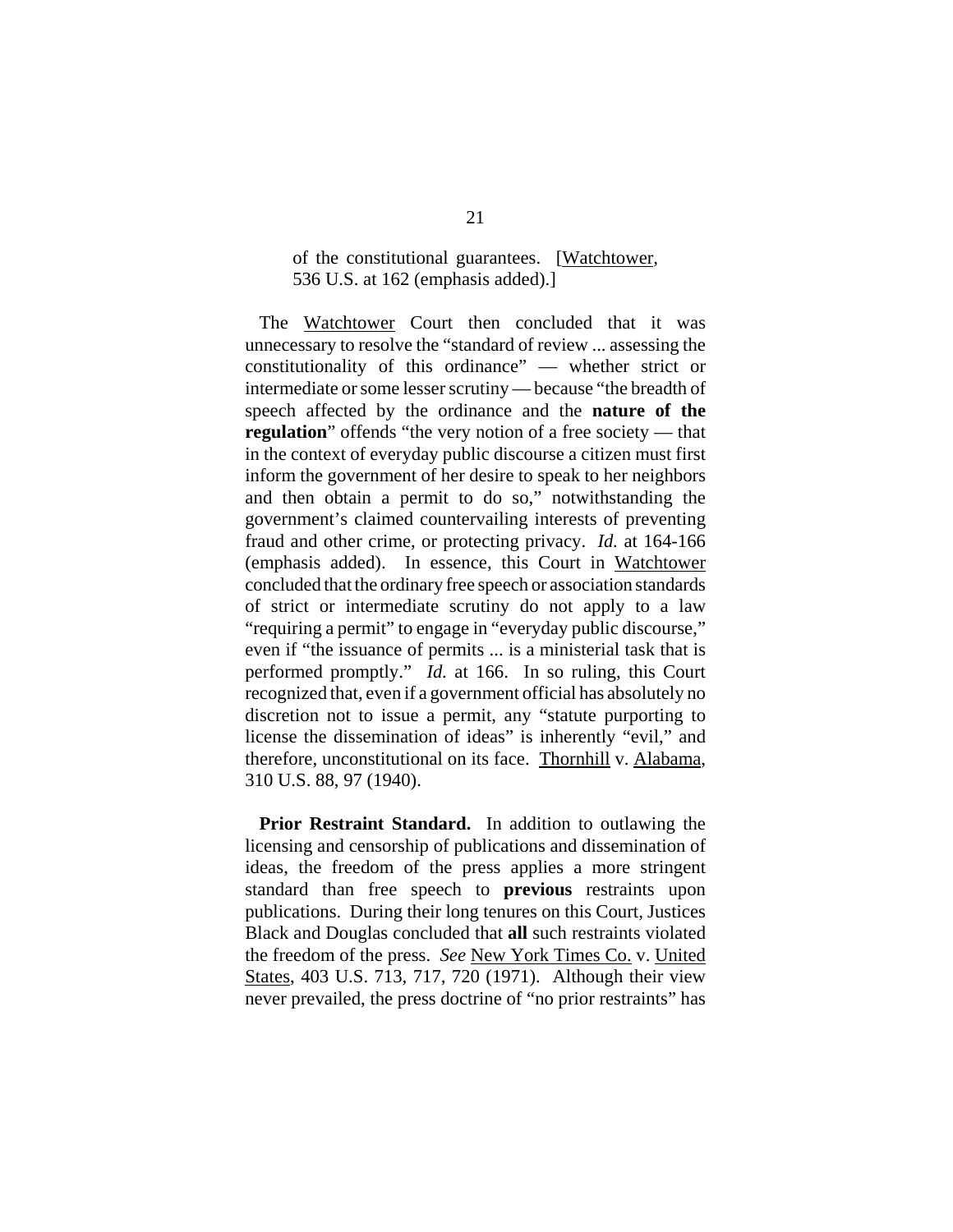laid down a much higher standard than the strict scrutiny standard applied to free speech and association. In Near v. Minnesota, 283 U.S. 697 (1931), Chief Justice Charles Evans Hughes observed that "the chief purpose of the guaranty [of the liberty of the press is] to prevent previous restraints upon publication." *Id.* at 713. While the Chief Justice acknowledged that "the protection even as to previous restraints is not absolutely unlimited," he maintained that "only in exceptional cases" could the government impose such a restraint. *Id.* at 716. In the 1971 Pentagon Papers case, this Court ruled that "'any system of prior restraints ... bear[s] a heavy presumption against its constitutionality.'" New York Times, 403 U.S. at 714 (internal cites omitted). To overcome this presumption, it was not enough for the government to show a "compelling state interest." Rather, as Justice Brennan noted in a separate opinion, "only government allegation and proof that publication must inevitably, directly and immediately cause the occurrence of an event kindred to imperiling the safety of a transport already at sea can support even the issuance of an interim restraining order." *Id.* at 726-27. *See also id.* at 730-31.

**No Government Editorial Control.** Additionally, the freedom of the press posits editorial control in the people, not in the government. As Blackstone put it: "Every freeman has an undoubted right to lay what sentiments he pleases before the public: to forbid this, is to destroy the freedom of the press." IV Blackstone's *Commentaries* at 151-52. Indeed, the very purpose of prohibiting the licensing of publications is to prevent government officials, executive, administrative, or judicial, from assuming the function of editors. *See* Near v. Minnesota, 283 U.S. at 711-17. As Justice Black put it in the Pentagon Papers case: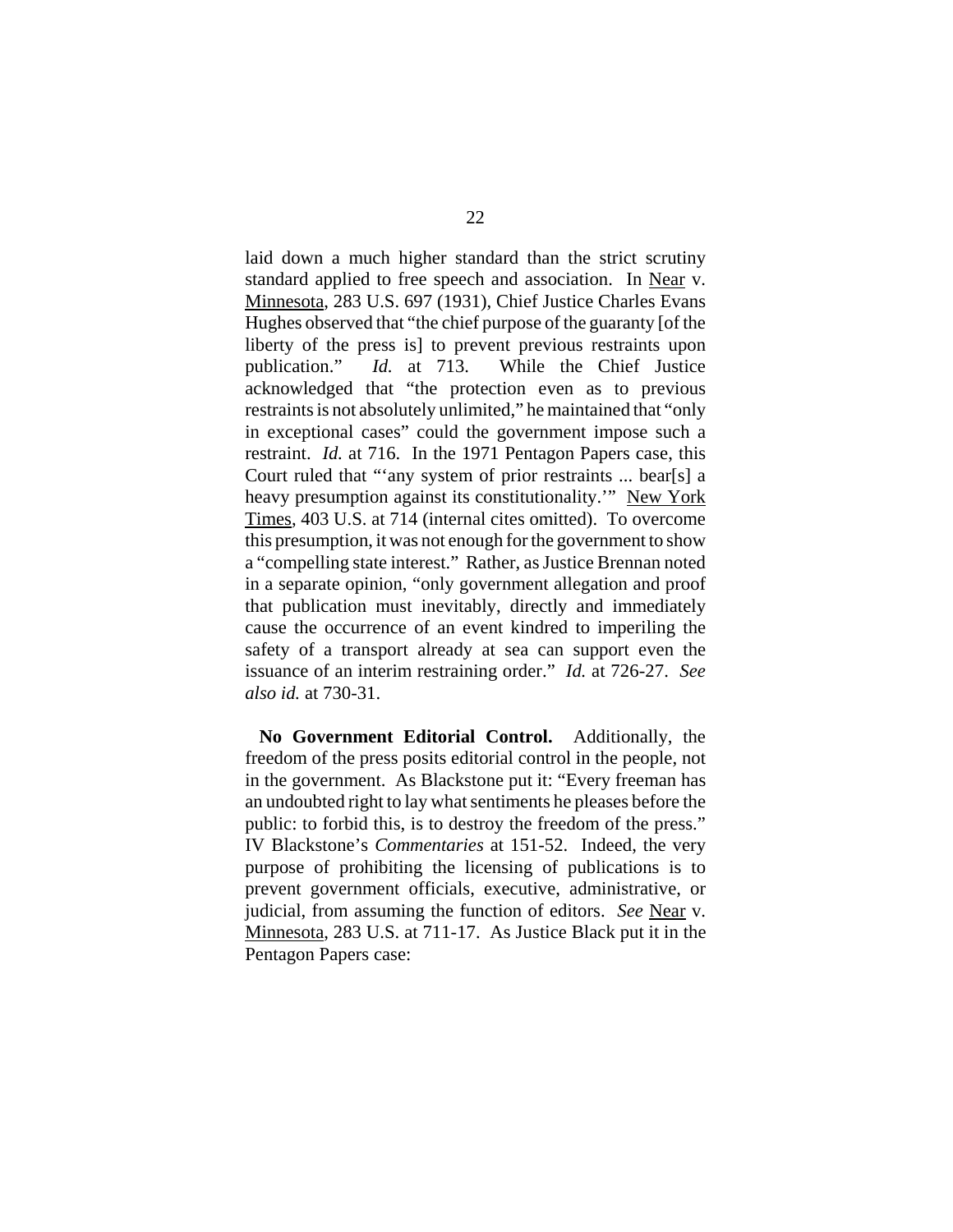In the First Amendment the Founding Fathers gave the free press the protection that it must have to fulfill its essential role in our democracy. The press was to serve the governed, not the governors. The Government's power to censor the press was abolished so that the press would remain forever free to censure the Government. The press was protected so that it could bare the secrets of government and inform the people. Only a free and unrestrained press can effectively expose the deception in government. [New York Times, 403 U.S. at 717.]

Thus, in Miami Herald Publishing Co. v. Tornillo, 418 U.S. 241 (1974), a Florida right-to-reply statute was struck down as an unconstitutional intrusion upon the editorial function of newspaper, even though the statute, by requiring that a candidate for election to office have access to a monopoly news outlet to reply to charges against him, was designed to ensure a more fully informed electorate. *Id.* at 245, 258. This Court reasoned that, no matter how strong the interest of the state to counter the entrenched economic concentration of power in newspapers in order to "ensure that a wide variety of views reach the public," the freedom of the press guaranteed the private exercise of editorial discretion. *Id.* at 247-56. Thus, it is clear that the press guarantee of private editorial control is not subject to any overriding government interest, compelling or otherwise. *See id.* at 259-61 (White, J., concurring).

**No Forced Identity Disclosure.** Concomitant with the press guarantee of private editorial control is the right to publish and disseminate anonymously. As Justice Black opined in Talley v. California, 362 U.S. 60 (1960), the constitutional right to communicate anonymously is rooted, firstly, in the no licensing/no censorship principle of the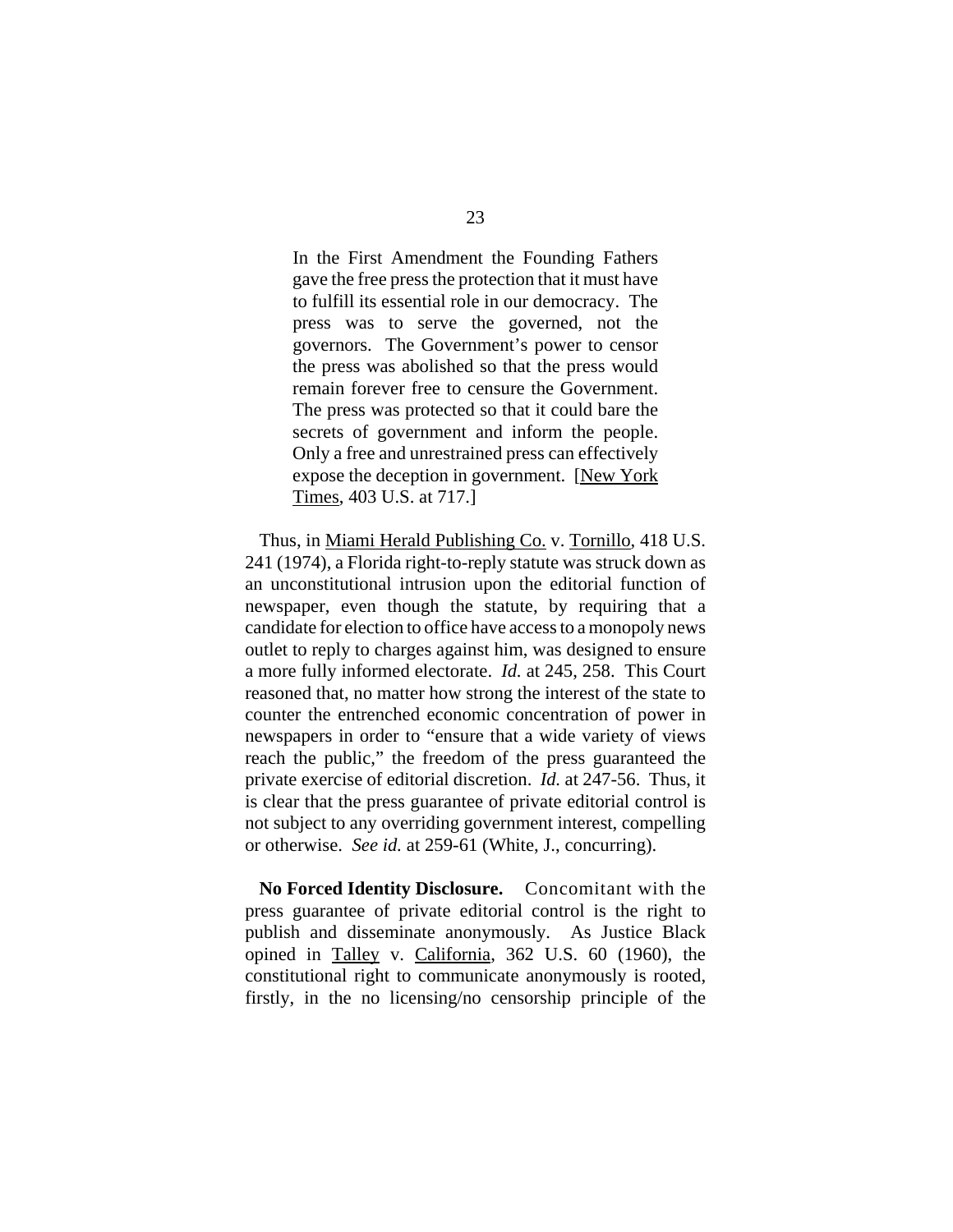freedom of the press, and only secondarily in the privacy protection afforded by the guarantee of free association. *See id.*  at 62-65. While the anonymity protection of free association may be subject to overriding state interests, where applicable, the anonymity protection of the freedom of the press is not. *Compare id.* at 62-65 *with id.* at 66 (Harlan, J., concurring) and *id.* at 69 (Clark, J., dissenting).

In Buckley v. Valeo, plaintiffs challenged the forced disclosure of the identities of contributors (publishers) of campaign literature **solely** on the ground that such disclosure violated the privacy protection afforded by free association. 424 U.S. at 11. Therefore, this Court analyzed FECA's forced disclosure provisions under the strict scrutiny standard applicable to free association anonymity claims. *See id.* at 64- 68. After Buckley, this Court has had the opportunity to review forced disclosure laws on four occasions. Brown v. Socialist Workers '74 Campaign Comm., 459 U.S. 87 (1982); McIntyre v. Ohio Elections Comm., 514 U.S. 334 (1995); Buckley v. Amer. Const. Law Found., 525 U.S. 599 (1999); and Watchtower v. Stratton, *supra.* In the Socialist Workers and American Constitutional Law Foundation cases, this Court applied the strict scrutiny test because the challenging parties had rested their anonymity claim upon freedom of association. Brown, 459 U.S. at 91-102; Amer. Const. Found., 525 U.S. at 200-05.

In McIntyre, however, an Ohio statute prohibiting the distribution of "anonymous campaign literature" was challenged as a violation of the freedom of speech. McIntyre, 514 U.S. at 336. In his majority opinion striking down the Ohio statute, Justice Stevens eschewed reliance on the privacy protection of free association, in favor of the free press principle of private editorial control, relying heavily upon Talley and Miami Herald. *Id.* at 341-45, 347-49. Although the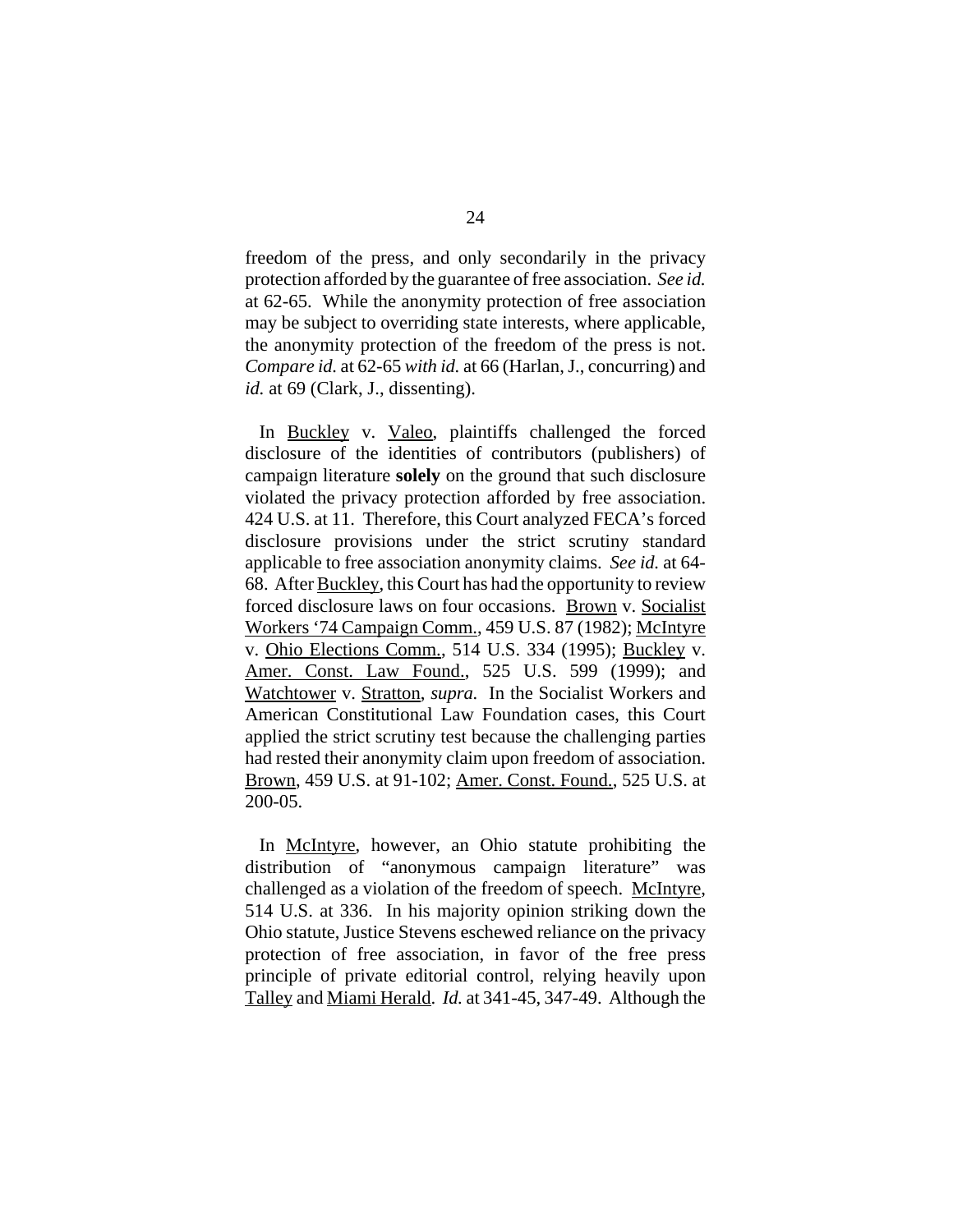majority claimed that it was applying "strict scrutiny" to the Ohio statute as in Buckley v. Valeo (*id.* at 347, 352-57), Justice Scalia, in dissent, found the majority opinion's attempt "to distinguish Buckley unconvincing." *Id.* at 382-84 (Scalia, J., dissenting). Concurring with the majority, Justice Thomas discarded any attempt at strict scrutiny, finding the anonymity principle protected, without exception, in the freedom of the press. *Id.* at 359-71. *See also* Watchtower, 536 U.S. at 164.

**No Discriminatory Economic Burdens.** To confine the freedom of the press to freedom from licensing and censorship alone would be "too narrow a view of the liberty of the press." Grosjean v. American Press Co., Inc., 267 U.S. 233, 245-47 (1936). As the Grosjean Court observed, after the English monarchy gave up its licensing power to control the flow of information about the government, it turned to its taxing power to impose economic burdens upon "the publication of comments and criticisms objectionable to the Crown." *Id.* at 246. While the Parliament imposed stamp duties upon advertising revenue and printed publications "'avowedly for the purpose of repressing libels,'" in reality, "the dominant and controlling aim was to prevent, or curtail the opportunity for, the acquisition of knowledge by the people with respect of their government affairs." *Id.* at 247 (internal cites omitted). Writing in opposition to the infamous Stamp Act of 1765, John Adams noted that the Act imposed "restraints and duties" upon the press to "strip us in a great measure of the means of knowledge." J. Adams, "A Dissertation of the Canon and Feudal Law," reprinted in J. Adams, *The Revolutionary Writings of John Adams* 21, 34 (Liberty Fund, Indianapolis: 2000). According to Adams, such taxes transferred the wealth of the people to the government in violation of the freedom of the press which was rooted in the "divine right" of the people "to know ... the characters and conduct of their rulers." *Id.* at 28.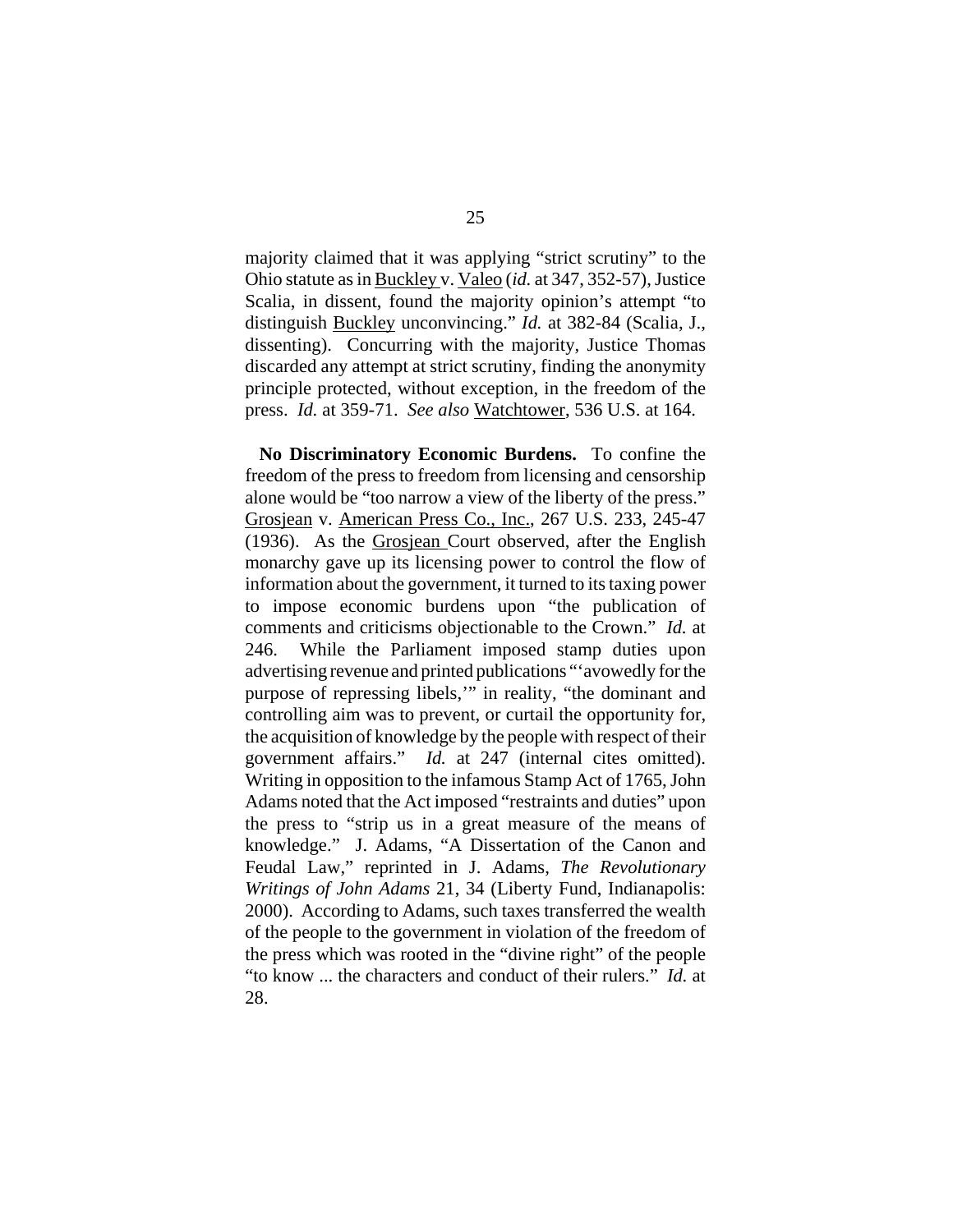Anytime the government imposes an economic burden upon publications, whether by tax or regulation, the costs of publication increase, and where such an economic burden is discriminatorily placed upon some, and not others, it is a violation of the freedom of the press. Grosjean, 297 U.S. at 240-41, 250-51; Arkansas Writer's Project, Inc. v. Ragland, 481 U.S. 221, 230 (1987) ("[O]fficial scrutiny of the content of publications as the basis for imposing a tax is entirely incompatible with the First Amendment's guarantee of freedom of the press."); Miami Herald, 418 U.S. at 256. ("The Florida statute exacts a penalty on the basis of the content of a newspaper. The first phase of the penalty resulting from the compelled printing of a reply exacted in terms of the cost in printing and composing time and materials...."). According to Grosjean and Miami Herald, the imposition of such a discriminatory economic burden is a *per se* violation of the freedom of the press.<sup>9</sup>

As Justice Frankfurter so forcefully put it:

 $9\degree$  Despite these press precedents, the court below concluded that Austin v. Michigan State Chamber of Commerce, 494 U.S. 652 (1990), "settled" the question that, under the First Amendment, the government may impose discriminatory economic burdens on the "general press," as contrasted with the "'institutional' media," because "the [institutional] press' unique societal role ... provide[s] a compelling reason for the State to exempt media corporations from the scope of political expenditure limitations." Supp. App. at 103sa, n.64. Such a reading of Austin is wholly unwarranted. In Austin, this Court did not even address the discriminatory strictures of the freedom of the press, much less, contrary to the court below's claim, "settle" the question that the "media exemptions" contained in BCRA and FECA are justified by a "compelling" state interest. *Id.* The Austin plaintiff raised no freedom of the press claim, relying instead upon free speech and equal protection. Austin, 494 U.S. at 657-58. Thus, this Court applied the strict scrutiny test of Buckley and the Equal Protection Clause's compelling state interest test to the plaintiff's claims (*id.* at 658-66, 666-68), not this Court's distinctive rules governing freedom of the press.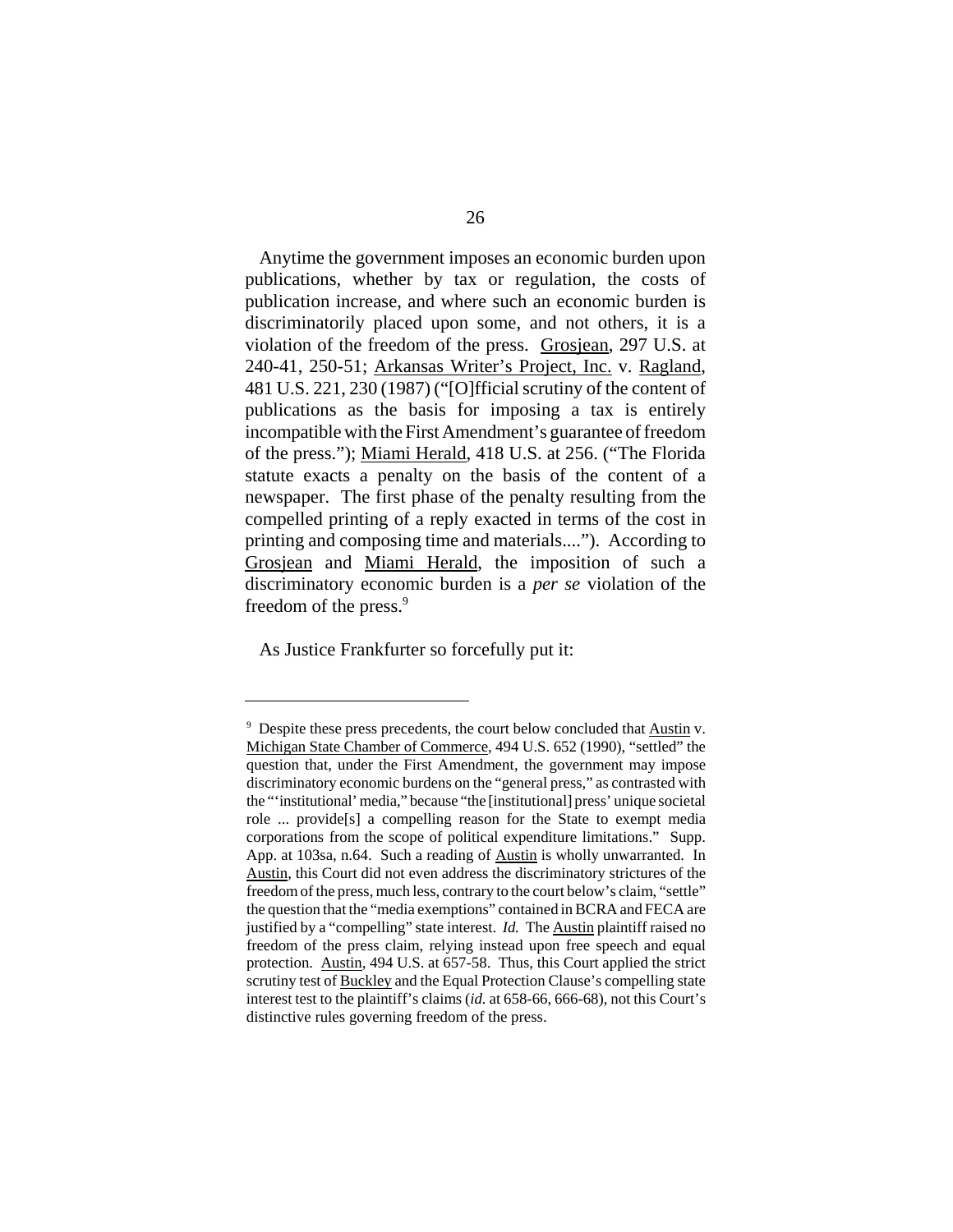[T]he purpose of the Constitution was not to erect the press into a privileged institution but to protect **all persons** in their right to print what they will as well as to utter it. "[T]he liberty of the press is no greater and no less than the liberty of **every**  subject of the Queen." *Regina v. Gray,* [1900] 2 *Q.B.* 36, 40, and in the United States, it is no greater than the liberty of **every** citizen of the Republic. [Pennekamp v. Florida, 328 U.S. 331, 364 (1946) (Frankfurter, J., concurring, emphasis added). $^{10}$ ]

### **C. The Freedom of the Press Is Not a Subset of the Freedom of Speech.**

In disregard of the rich legacy of the distinct and higher standard of review applied to the freedom of the press, the *per curiam* opinion decided that the freedom of the press had been "'subsumed into the Speech Clause.'" Supp. App. at 102sa. In doing so, the court below violated the first principle of constitutional interpretation, which commands that:

> In expounding the Constitution of the United States [citation omitted], **every word** must have its due force, and appropriate meaning; for it is evident from the whole instrument, that **no word**  was unnecessarily used, or needlessly added. [Wright v. United States, 302 U.S. 583, 588 (1938) (emphasis added).]

To rule that there is no real difference between the Speech and Press Clauses would not only undermine the integrity of

<sup>&</sup>lt;sup>10</sup> Accord, Lovell, 303 U.S. at 451-52; Bellotti, 435 U.S. at 781, n.17, 782, n.18, 790-91, n.30 (majority op.), and at 798-802 (Burger, C.J., concurring).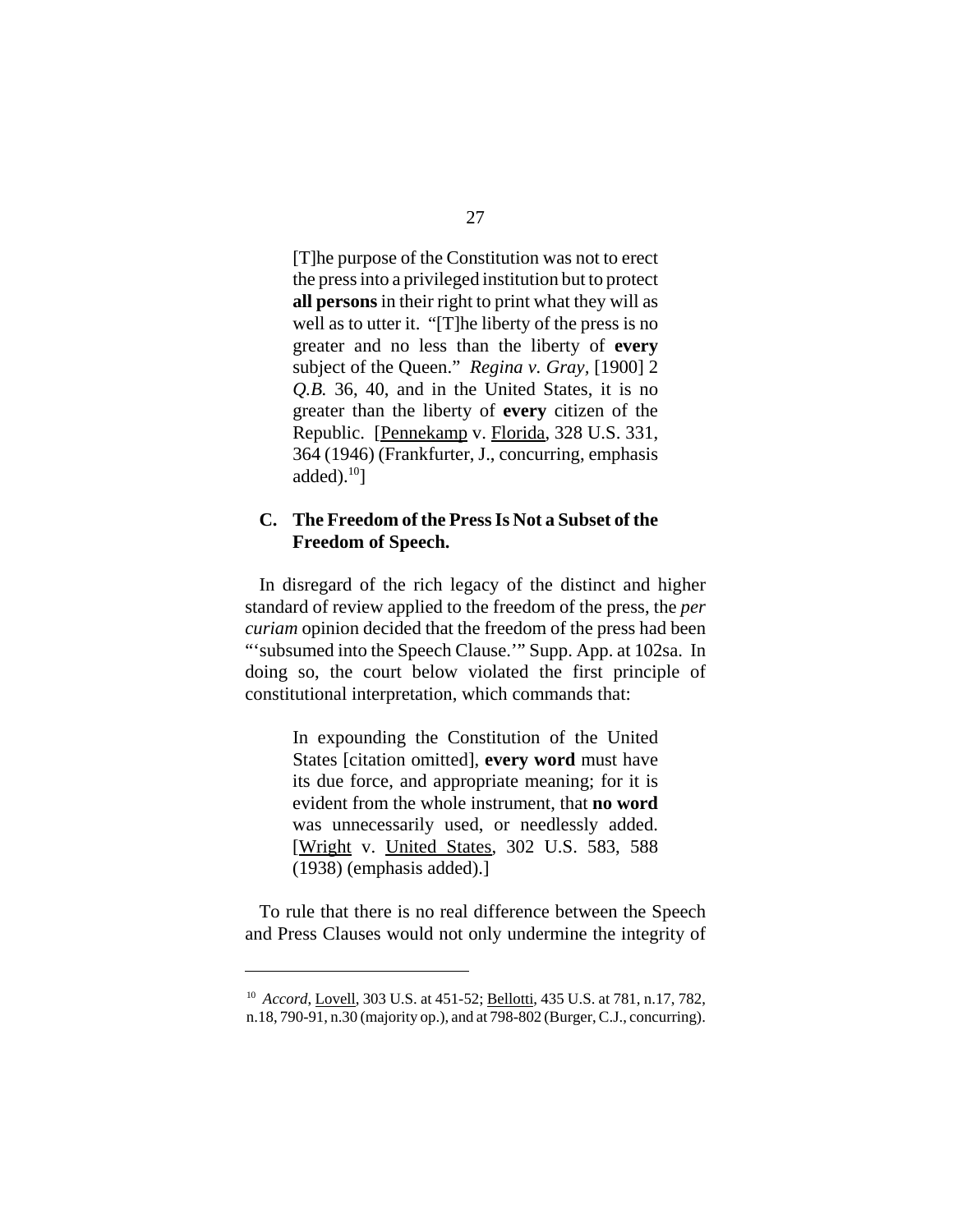the constitutional text, but would also rest upon a profound misreading of history of the two freedoms. Not only was the freedom of the press extended to the people a century before the freedom of speech,<sup>11</sup> but it was the freedom of the press, not the freedom of speech, that served as the American "palladium"<sup>12</sup> of liberty through the war for independence and into the late 18th century constitution-making. Thus, in the early state declarations of right, the freedom of the press was secured to the people,<sup>13</sup> but not the freedom of speech, the latter being secured only to the elected members of the state legislature assembled.<sup>14</sup> Whatever security the people enjoyed to speak freely came solely from the protection afforded by the freedom of the press.<sup>15</sup> Thus, according to this early history of the constitutional treatment of the freedoms of speech and of the press, free speech was subsumed under the freedom of the press, not the other way around.

 $11$  By the end of the 17th century, the liberty of the press was a right of all Englishmen (IV Blackstone's *Commentaries* at 152, n.a.), whereas the freedom of speech was enjoyed only by members of Parliament assembled. *English Bill of Rights, Declaration 9* (Dec. 16, 1689), reprinted in *Sources of Our Liberties* 247 (Perry, ed., Rev. ed., American Bar Foundation, Chicago: 1978) (hereinafter "*Sources"*).

<sup>12</sup>*See* P. Payson, *A Sermon* (Boston, 1778), reprinted in I *American Political Writing during the Founding Era ("American Founding Era") 1760-1805* 523, 530 (C. Hyneman and D. Lutz, eds., Liberty Press, Indianapolis: 1983).

<sup>13</sup> *See, e.g.,* Section 12, Constitution of Virginia (1776), reprinted in *Sources* at 312.

<sup>&</sup>lt;sup>14</sup> See, e.g., Articles XVI and XXI, Constitution of Massachusetts (1780), reprinted in *Sources* at 376,77.

<sup>&</sup>lt;sup>15</sup> See, e.g., Section XII of the 1776 Constitution of Pennsylvania, reprinted in *Sources* at 330.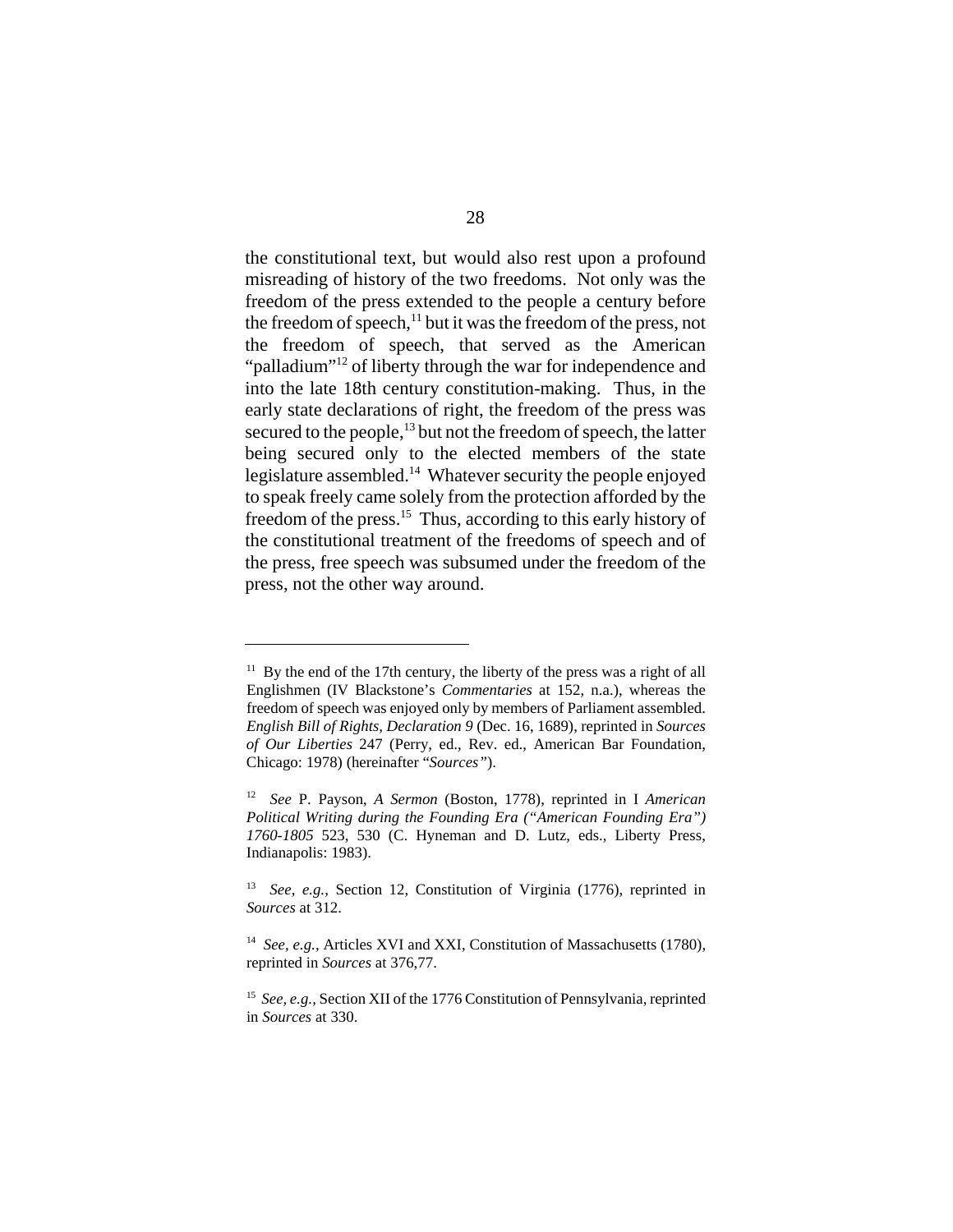Indeed, James Madison and other opponents of the Sedition Act of 1798 enlisted the freedom of the press to ban seditious libel prosecutions. *See, e.g.,* J. Madison, *Report on the Virginia Resolutions*, reprinted in 5 *The Founders' Constitution* 141, 142 (P. Kurland and R. Lerner, eds., Univ. Chicago: 1987). It was not until the 20th century that the ban on seditious libel was linked to the freedom of speech. *See* Abrams v. United States, 250 U.S. 616, 630-31 (1919) (Holmes, J., dissenting). Not until 45 years later did this Court rule that seditious libel laws violated "freedom of expression," and even then it expressly approved of Madison's claim that such laws violated the freedom of the press. *Compare* New York Times v. Sullivan, 376 U.S. at 269-72 *with id.* at 273-77. To rule, as the court below ruled, that the Press Clause has somehow been absorbed by the Speech Clause is, therefore, neither historically nor textually sound.

Nor is the view of the court below sound as a matter of constitutional policy. Although the licensing system banned by the freedom of the press extended to all publications, no matter what the subject, the central design was to prevent the publication and dissemination of information "raising a disaffection to His most Excellent Majesty and His Government,"<sup>16</sup> to the end of protecting the reputation of the current regime. T. Cooley, A Treatise on Constitutional Limitations 516 (5th ed. Little, Brown, Boston: 1883); *Sources*  at 242-43. Not surprisingly, the leaders of the American independence movement realized the importance of the freedom of the press in ridding the colonies of the hated English licensing system. Thus, in the Continental Congress' 1774 appeal to the inhabitants of Quebec for support of the war

<sup>&</sup>lt;sup>16</sup> "An Act for Preventing the Frequent Abuses in Printing Seditious Treasonable and Unlicensed Books and Pamphlets and for Regulating Printing and Printing Presses," reprinted in 5 *Founders' Const.* 112.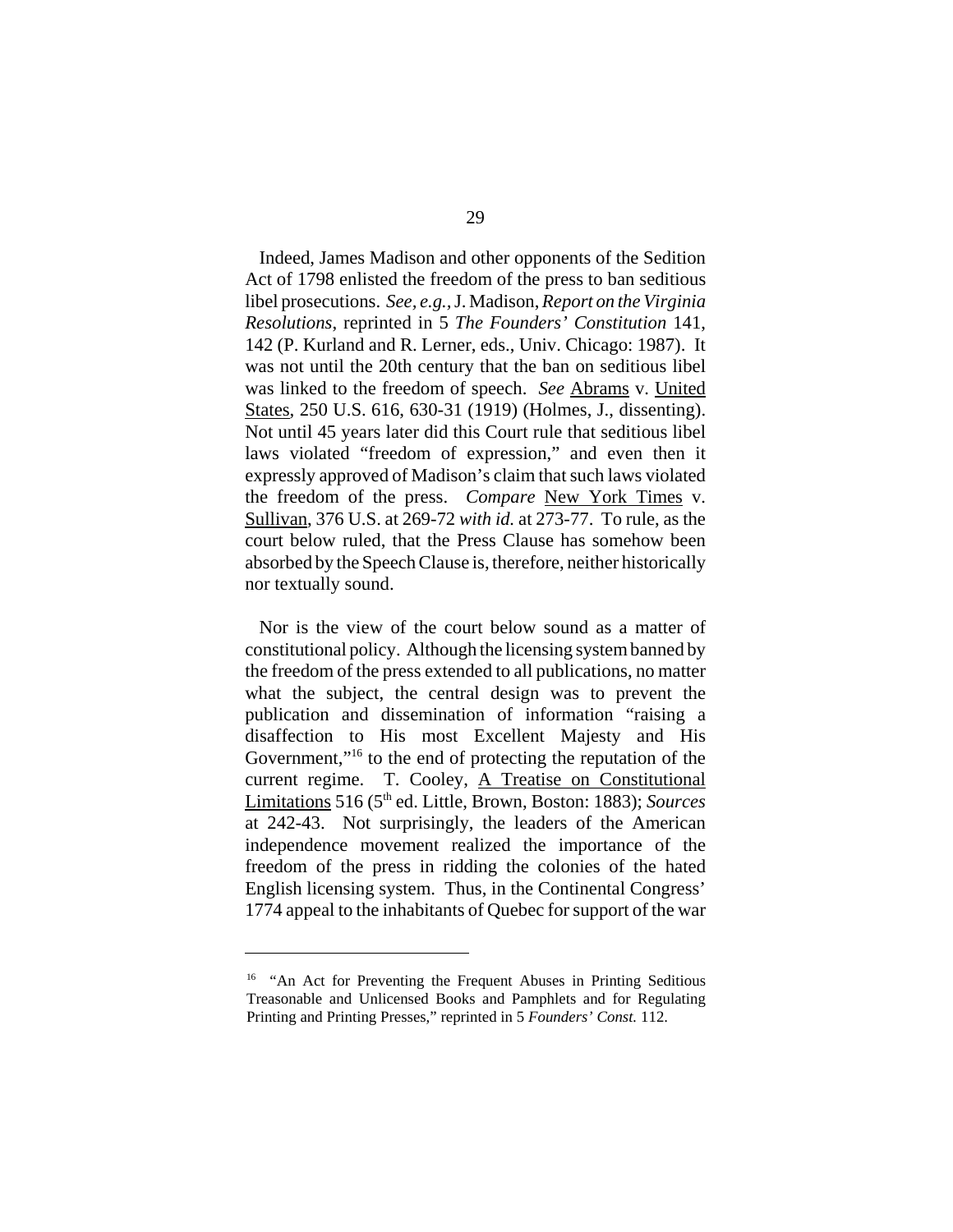for independence, they stressed the "importance" of the freedom of the press for "its diffusion of liberal sentiments on the administration of Government, its ready communication of thoughts between subjects, and its consequential promotion of union among them, whereby oppressive officers are shamed or intimidated into more honourable and just modes of conducting affairs." I *Journals of the Continental Congress,* reprinted in I *American Founding Era* 233-34. Indeed, nine years earlier, John Adams, writing against the Stamp Act, likewise praised the freedom of the press as essential to save the people from "tyrants," warning especially against those in government who attempt to "wheedle[] [you] out of your liberty by ... pretences of politeness, delicacy or decency." J. Adams, "A Dissertation on the Canon and Feudal Law," reprinted in J. Adams' *Revolutionary Writings* 28, 29.

Even after a more representative form of government was established in America, James Madison invoked the freedom of the press against the Sedition Act of 1798, which he maintained was designed to "repress[] information and communication among the people" in relation to congressional and presidential elections:

> Let it be recollected ... that the right of electing members of the Government constitutes more particularly the essence of a free and responsible government. The value and efficacy of this right depends on the knowledge of the comparative merits and demerits of the candidates for public trust and on the **equal freedom,** consequently, of examining and discussing these merits and demerits of the candidates... [J. Madison, Report on Va. Resolutions, reprinted in 5 *Founders' Const.* 145, emphasis added.]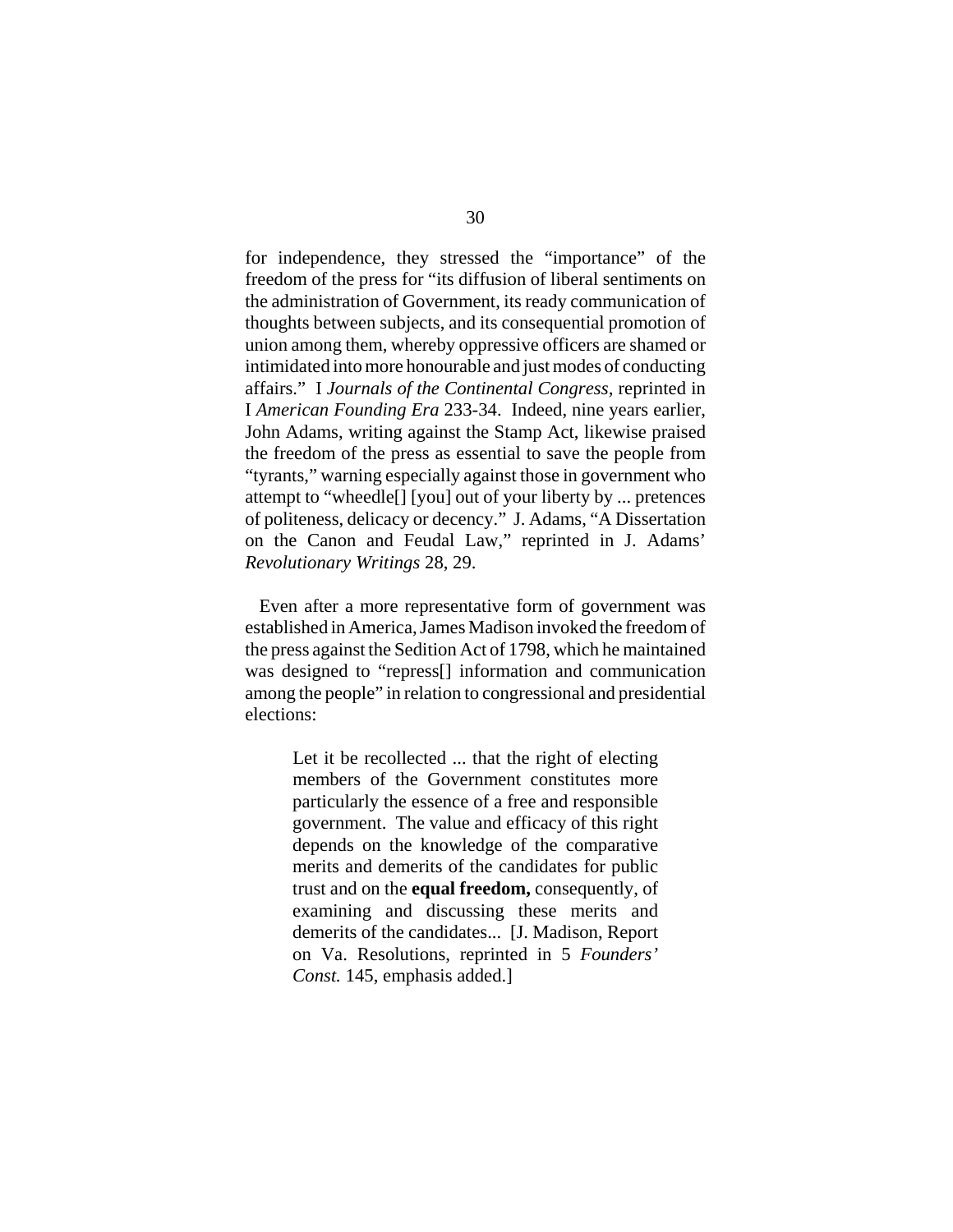St. George Tucker echoed Madison's view, advising elected officials that, if they cannot stand the criticism that comes with elective office, they ought to retire, not impair "the absolute freedom of inquiry." Otherwise, the American government will be "instantly changed from a federal union of representative democracies, in which the people of the several states are sovereign ... to a consolidated oligarchy..., according to the prevailing caprice of the constituted authorities or of those who may usurp them." St. G. Tucker, "Of the Right of Conscience; and of the Freedom of Speech and of the Press," reprinted in St. G. Tucker, *Views of the Constitution of the United States with Selected Writings*, 371, 381 (Liberty Fund, Indianapolis: 1999). To prevent such a transformation, Tucker maintained, "the absolute freedom of the press" had been especially designed, being far more effectual to this task than the freedom of speech. *Id.* at 382.

This historic link between the freedom of the press and free elections has not been lost on this Court. In Mills v. Alabama, 384 U.S. 214 (1966), this Court struck down an Alabama corrupt practices law prohibiting the solicitation of a vote for or against a proposition on election day on the sole ground that it violated the freedom of the press, and without subjecting the law to strict or any other kind of scrutiny. *Id.* at 218-20. The Court affirmed that the absolute freedom of the press was essential to "the free discussion of governmental affairs [which] of course includes discussion of candidates" (*id.* at 218):

> Suppression of the right of the press to praise or criticize governmental agents and to clamor and contend for or against change, which is all that this editorial did, muzzles one of the very agencies the Framers of our Constitution thoughtfully and deliberately selected to improve our society and keep it free. [*Id.* at 219.]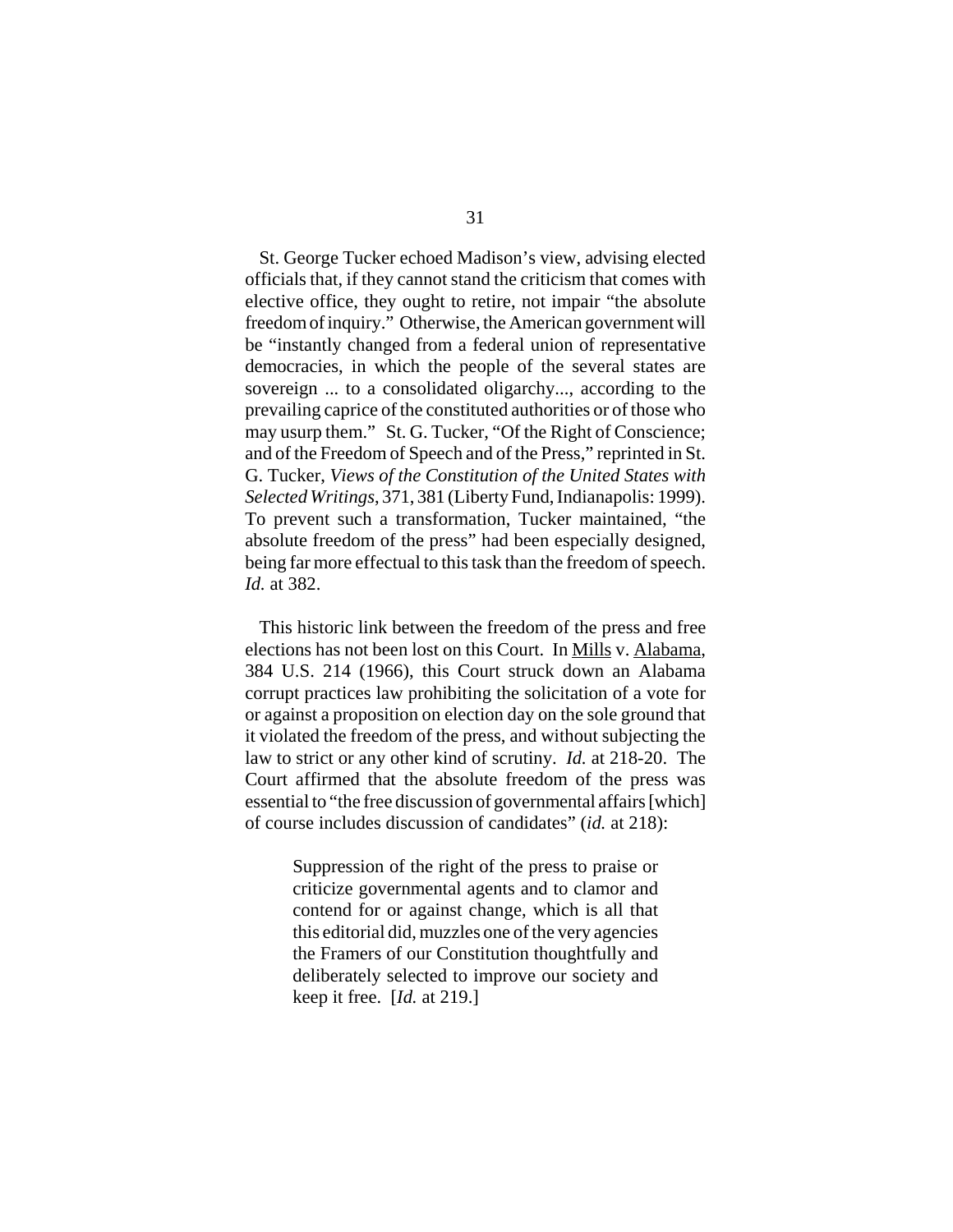It is the freedom of the press, then, not free speech and association, that America's founders declared to be "one of the great bulwarks [against] despotic governments." *See* Section 12, Virginia Constitution (1776), reprinted in *Sources* 312. Indeed, it was the "absolute" freedom of the press unconstrained by government licensing, previous restraints, editorial control, forced disclosures, and discriminatory economic burdens, not contained by licensing, limitations, controls, disclosures, and burdens such as are imposed by BCRA/FECA — that was deliberately designed by America's founders to protect the people from government corruption.

### **III. BCRA TITLE II VIOLATES THE PAUL PLAINTIFFS' FREEDOM OF THE PRESS.**

Coining a new term, "electioneering communications," Congress has, by BCRA Title II, extended the reach of FECA beyond communications that meet the formulaic test of "express advocacy" as defined in Buckley v. Valeo, 424 U.S. at 44, n.52. Claiming that federal candidates and their supporters were "evading" the law by "sham issue" advertising on radio and television, Congress enacted Title II, to place under FEC control "any broadcast, cable, or satellite communication which ... **refers** to a clearly identified candidate for Federal office," and which is broadcast within a specified period leading up to an election, or in the alternative — should this Court find the regulation unconstitutional — any such communication "which **promotes** or **supports** a candidate for [Federal] office, or **attacks or opposes** [such] a candidate." New FECA § 304(f)(3)(A)(i) and (ii), Jur. St. App. at 38a-39a (emphasis added). In a split decision, the court below found the primary definition of electioneering communication unconstitutional, but the "backup" definition constitutional. Supp. App. at 12sa (*Per curiam* op.). Had the court below applied the freedom of the press standard of review, it should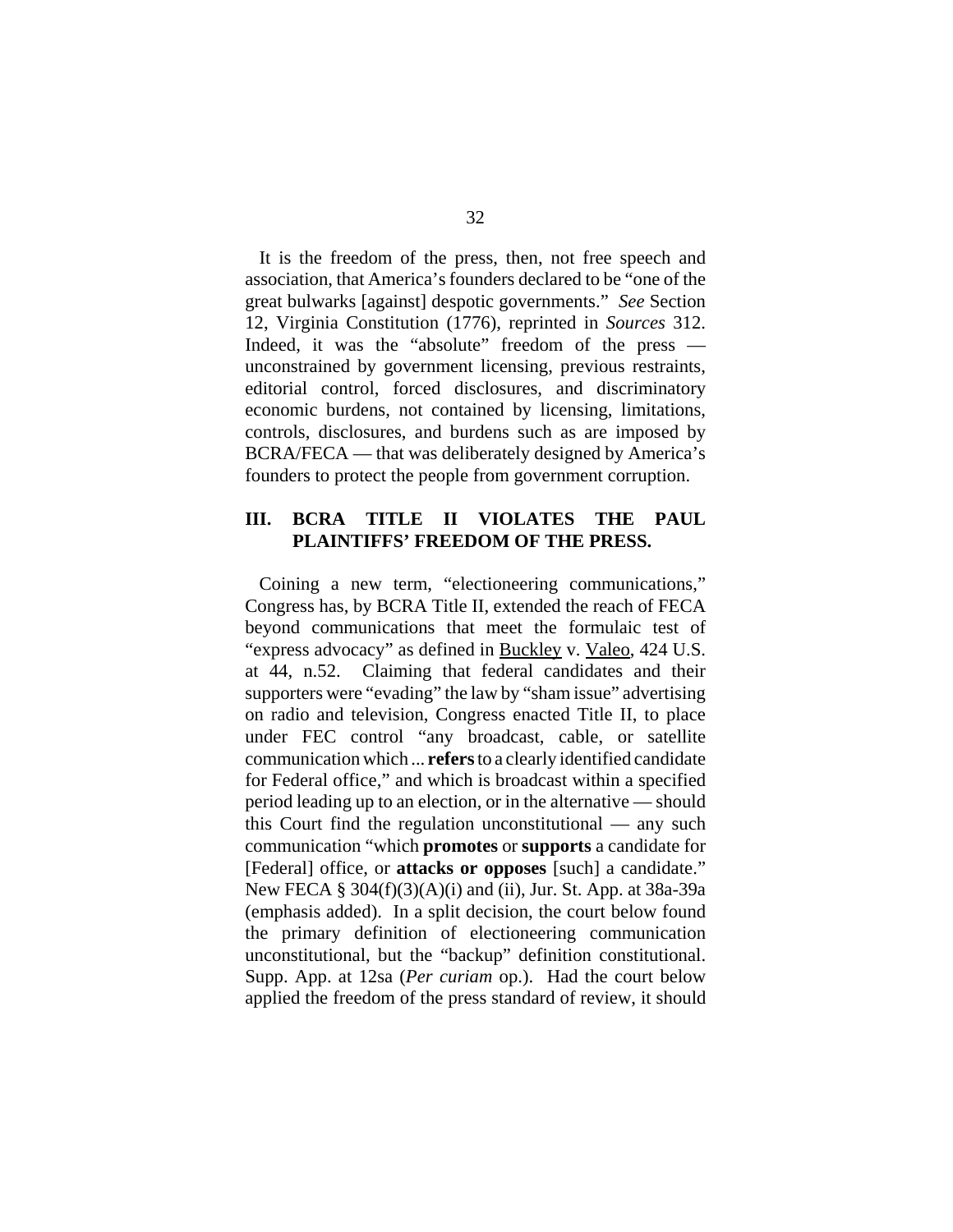have found the entire BCRA Title II regulatory scheme unconstitutional.

#### **A. Title II Is an Unconstitutional Licensing System.**

BCRA § 203(a) (Jur. St. App. at 42a-44a) purports to impose a broad and absolute ban on all corporate and labor union disbursements for "electioneering communications." In fact, it does not. Rather, by its definitions of "electioneering communications" including its statutory and regulatory exemptions thereto, Title II functions as a comprehensive licensing system permitting some corporate and labor union expenditures of funds that influence federal elections, while denying that same privilege to others, including plaintiffs Citizens United, Gun Owners of America, Inc., and RealCampaignReform.org.

As Judge Henderson pointed out in dissent below, BCRA Title II does not ban all communications that refer to a federal candidate within the statutory specified periods, nor all communications that either promote or support the election or defeat of a federal candidate. Supp. App. at 364sa. Indeed, as the FEC has expressly provided, Title II does not apply to "a newspaper or magazine, handbill, brochure, bumper sticker, yard sign, poster, billboard, and other written materials, including mailings; communications over the Internet, including electronic mail; or telephone communications." 11 C.F.R.  $§$  100.29 $(c)(1)$ . Second, as Judge Henderson also observed, Title II does not even apply to all such communications that are broadcast by radio and television. Supp. App. at 365sa-66sa.

Third, Title II does not apply to "a candidate debate or forum" approved by the FEC or "to any other communication exempted under such regulations as the [FEC] may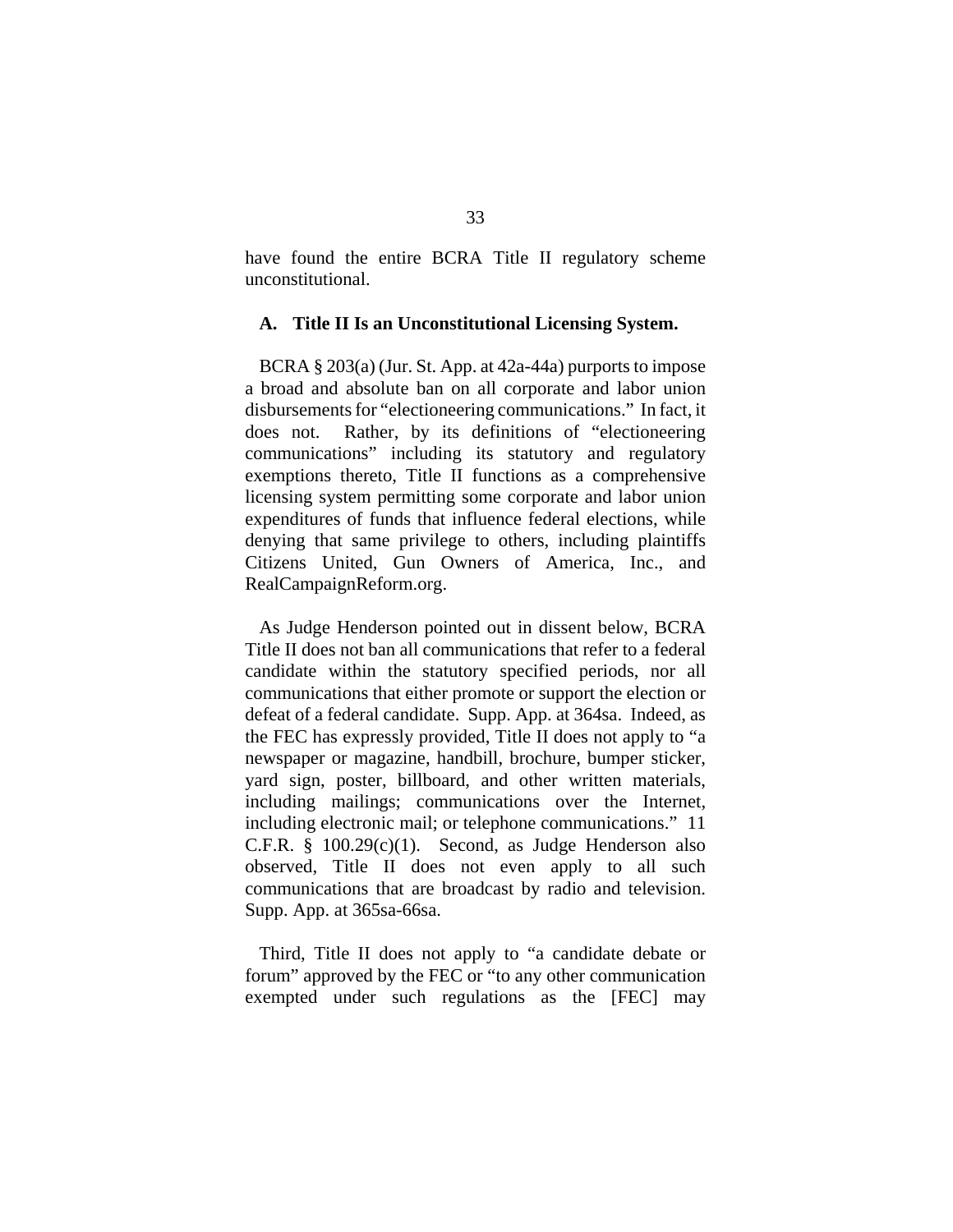promulgate" so long as such exemption is consistent with Title II. New FECA  $\S 304(f)(3)(B)(iii)$  and (iv), Jur. St. App. at 40a. Fourth, according to the court below, some nonprofit and political advocacy corporations are exempted from Title II's ban on electioneering communications under FEC v. Massachusetts Citizens for Life (MCFL), 479 U.S. 238 (1986). *See* Supp. App. at 13sa, 368sa-70sa, and 1166sa-69sa (Leon Op.). Accordingly, the FEC has extended its regulations governing the MCFL exception to electioneering communications, by which the FEC exercises enormous discretionary power over whether a nonprofit corporation qualifies. 11 C.F.R. § 114.10.

By absolutely exempting some publications (11 C.F.R. §  $100.29(c)(1)$  and (2)), qualifiedly excepting others (11 C.F.R. §§ 100.29(c), 114.10), and permitting still others so long as they meet the registration and reporting requirements of FECA/BCRA (11 C.F.R. § 104.20), Title II "strikes at the very foundation of the freedom of the press by subjecting it to license and censorship." Lovell, 303 U.S. at 451. By conferring special privileges upon some to publish and disseminate their ideas in ways not permitted to others, $17$  Title II engages in the kind of discrimination that is "reminiscent of the abhorred licensing system of Tudor and Stuart England a system the [freedom of the press] was intended to ban from this country." Bellotti, 435 U.S. at 801 (Burger, C.J., concurring).

#### **B. Title II Is an Unconstitutional Prior Restraint.**

 $17$  For example, any incorporated television or radio broadcasting outlet may publish without restriction a news story, editorial or commentary containing an electioneering communication, but plaintiffs Citizens United, Gun Owners of America, Inc., and RealCampaignReform.org may not broadcast any electioneering communication unless they fit within the MCFL exception set forth in 11 C.F.R.§ 114.10.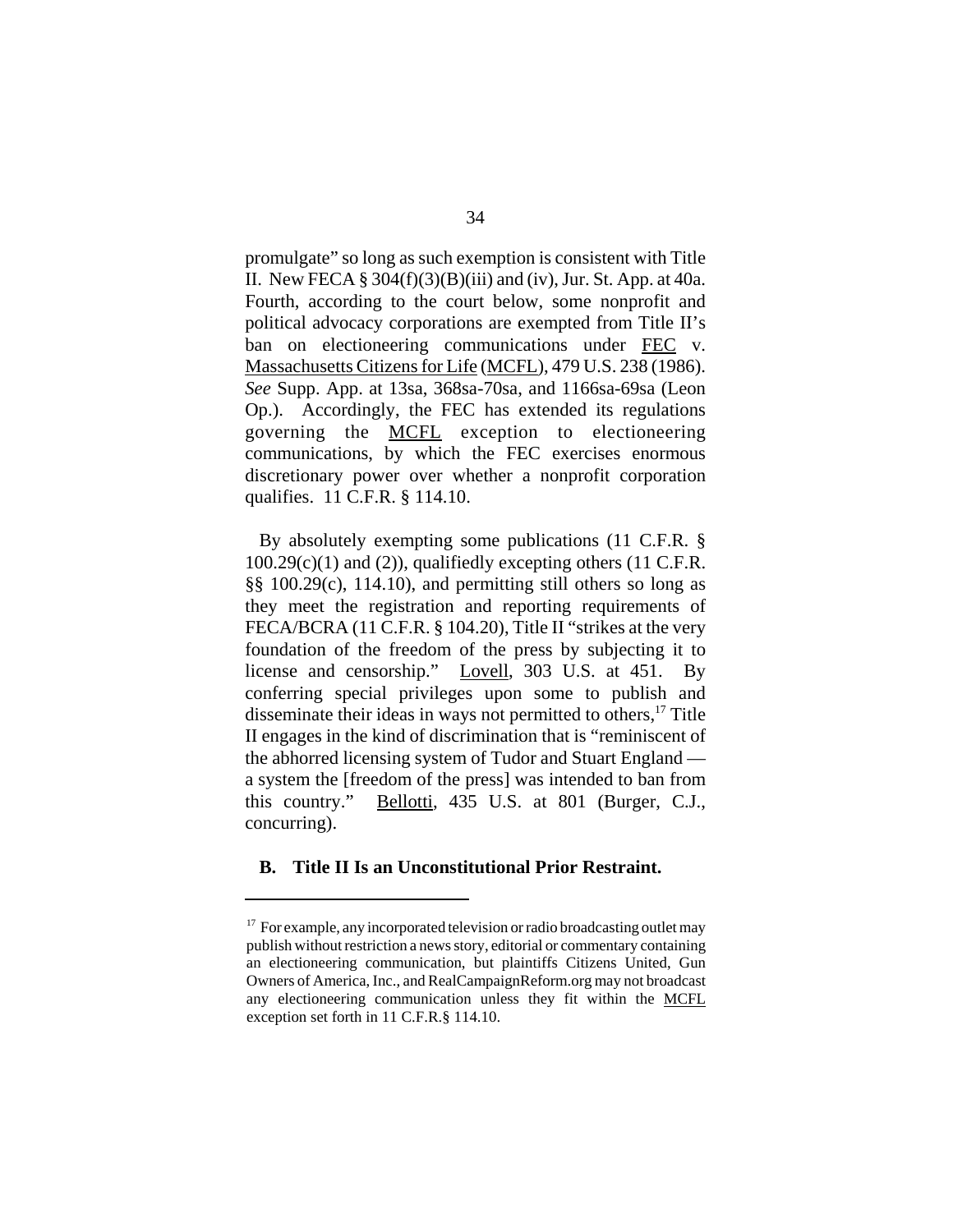Title II imposes a prior restraint not only upon those corporations and labor unions banned by § 203(a) (Jur. St. App. at 42a) from expending money for "electioneering communications," but upon those like the plaintiffs Gun Owners of America Political Victory Fund ("GOAPVF") and Citizens United Political Victory Fund ("CUPVF") who are permitted by Title II to engage in electioneering communications, but are not exempted from the onerous reporting, disclosure, and financial burdens imposed upon them as political committees. *See* new FECA § 304(f)(1) and (2), Jur. St. App. at 37a-38a.

There is no question that the ban on plaintiffs Gun Owners of America, Inc., Citizens United, and RealCampaignReform.org operates as a prior restraint. Not only does the statute, on its face, prohibit such organizations from making any expenditures towards certain press activities, which are now defined as electioneering communications, but, by 11 C.F.R. § 114.10(a) and (e), the FEC requires such organizations to "demonstrat[e] qualified nonprofit corporation status" under MCFL by certification to the FEC. And the FEC is empowered to seek a court injunction against them should they fail to meet the certification requirement, or otherwise to evade the ban on electioneering communications. *See* 2 U.S.C. §  $437g(a)(6)(A)$ <sup>18</sup> Such an injunctive action would also be available to the FEC to enforce the reporting requirements of Title II, as applied to GOAPVF and CUPVF should either

<sup>&</sup>lt;sup>18</sup> Such restraints cannot be characterized as "time, place and manner" restrictions, as the *per curiam* opinion below maintained. Supp. App. at 107sa, n.69. The ban on electioneering communications by corporate entities, coupled with the administrative regulations requiring certification meeting the MCFL exception, are designed "to prevent the dissemination of ideas or opinions thought dangerous or offensive" and, therefore, are well within the definition of "prior restraint." *See* Blue Canary Corp. v. City of Milwaukee, 251 F.3d 1121, 1123 (7th Cir. 2001).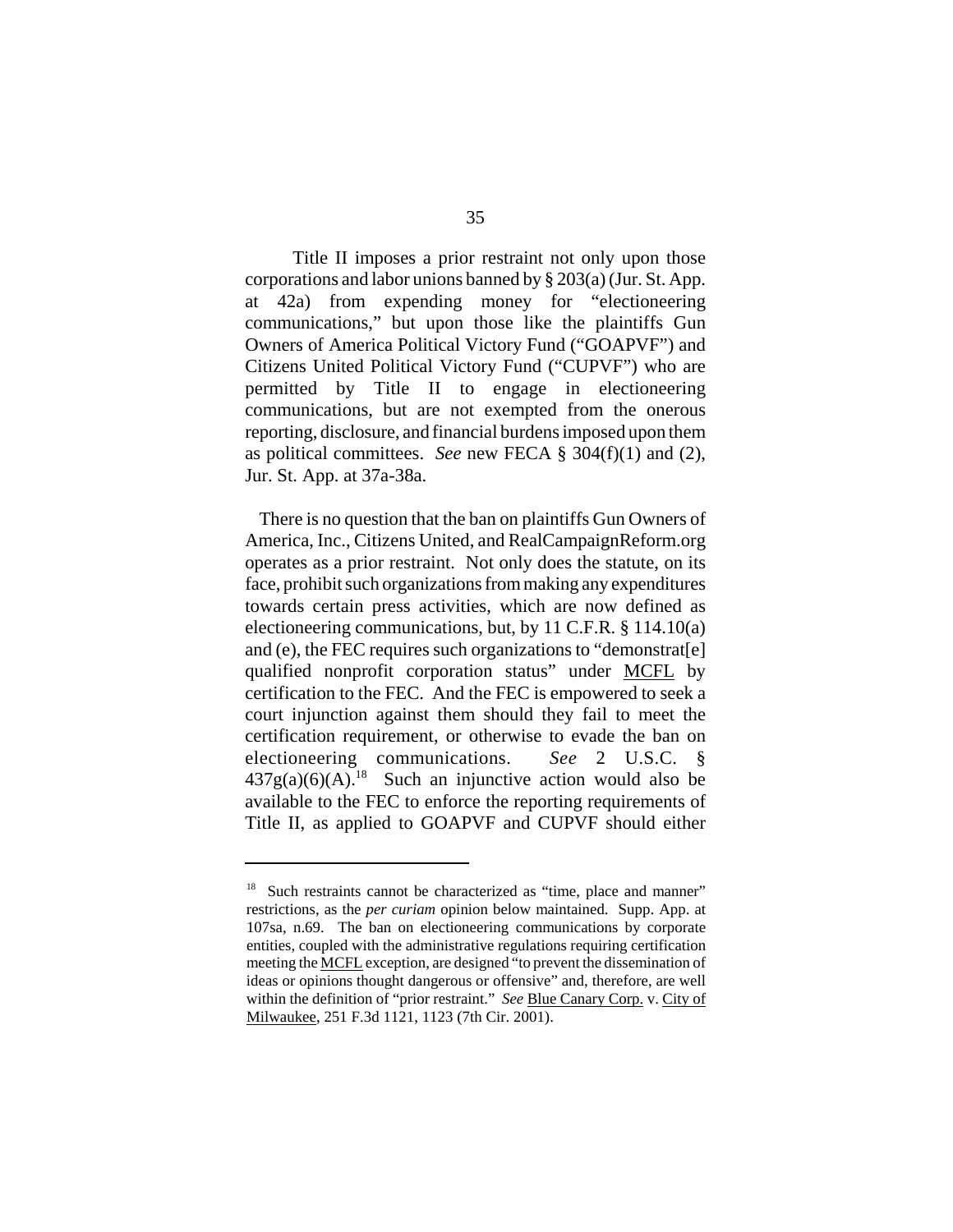disburse funds "for the direct costs of producing and airing electioneering communications in an aggregate amount in excess of \$10,000 during any calendar year." New FECA § 304(f)(1), Jur. St. App. at 37a. Indeed, such reports are due within 24 hours after the first and each subsequent aggregation of any excess over \$10,000 during each calendar year. *See*  Supp. App. at 66sa. While such reports need not be made "until after the advertisements have been publicly distributed" (*id.* at 108sa), there is no question that they are a significant factor in the making of any decision to "produce," much less "air," an electioneering communication as defined by Title II. As Judge Henderson observed in her dissent on this point, the reporting and disclosure requirements laid down in Title II are "intrusive," "inhibiting," and "cumbersome." *Id.* at 372sa-73sa, 375sa.

As prior restraints, BCRA § 201's reporting and disclosure requirements (Jur. St. App. at 37a-38a) must be justified, if at all, by the kind of imminent and serious danger to the survival of the nation as was required in the publication of the Pentagon Papers. *See* New York Times v. United States, 403 U.S. at 714, 718, 725-27, 730. The government has made no such showing here, nor has it even attempted such a showing. *See* Supp. App. at 112sa-13sa, 823sa-30sa, 835sa-40sa.

### **C. Title II Unconstitutionally Establishes Government Editorial Control.**

In the political marketplace, the First Amendment, particularly the freedom of the press, demands a wide berth for speakers and their audience, writers and their readers. Not only must governments refrain from paternalistic suppression of truthful information, but they also cannot suppress ideas on the ground that they may be misleading, or even "false." *See* New York Times v. Sullivan, 376 U.S. at 271-73. Otherwise, the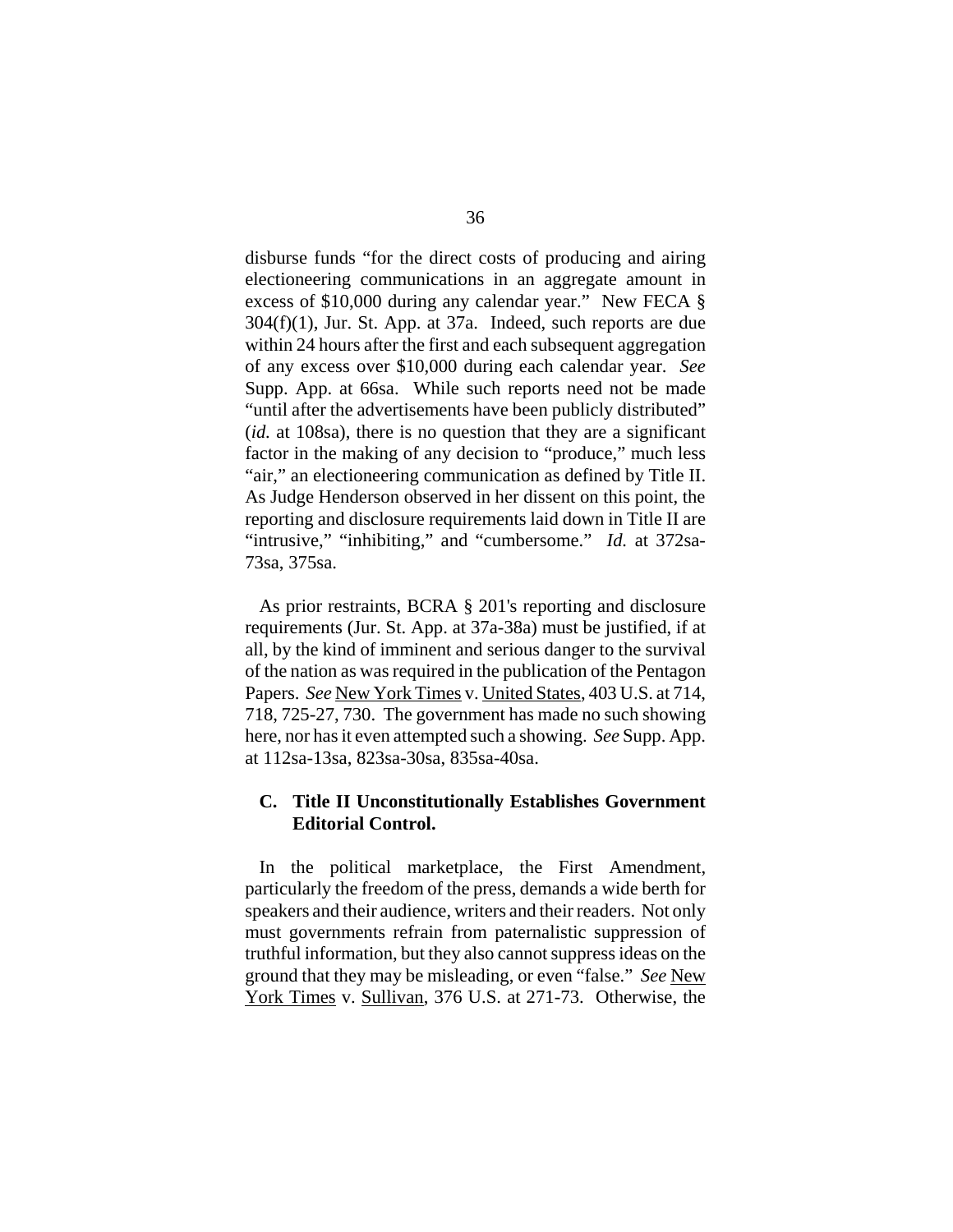government would intrude upon the constitutional right of private editorial control of both the publisher and his reader, the speaker and his listener. *See* Martin v. City of Struthers, 319 U.S. 141, 141-44, 147-49 (1943). Thus, governments may not generally force a speaker or writer to disclose his or her identity as a deterrent against the dissemination of misleading, false, or even fraudulent ideas. *See, e.g.,* McIntyre v. Ohio Elections Comm., 514 U.S. 334, 349-53 (1995).

The court below, however, assumed the opposite. The *per curiam* opinion chided some plaintiffs for having run television and radio issue ads "while hiding under dubious and misleading names," claiming that the First Amendment's commitment to "uninhibited, robust, and wide-open" debate justified indeed, compelled — government-enforced disclosure of speaker and publisher identities, lest such "organizations hide themselves from the scrutiny of the voting public." Supp. App. at 106sa. Such a paternalistic view of the role of government in the marketplace of political ideas, as Judge Henderson amply demonstrated, is totally foreign to the First Amendment. *Id.* at 346sa-47sa, 378sa-80sa. Indeed, forcing the disclosure of the names of the major publishers (the \$1,000 contributors) and publishers is a direct abridgment of the editorial discretion guaranteed to the people by the freedom of the press. *See*  McIntyre, 514 U.S. at 348.

But the forced disclosure of publisher identities is not the only unconstitutional intrusion that BCRA Title II makes upon the people's editorial prerogatives. By imposing its view on whether a political ad that "refers" to a clearly identified candidate for Federal office, or one that "supports" or "promotes" the election of a candidate or "attacks" or "opposes" such a candidate, is a "sham issue" ad, the government has robbed both the producer of the ad, and the viewer thereof, of their editorial powers secured by the freedom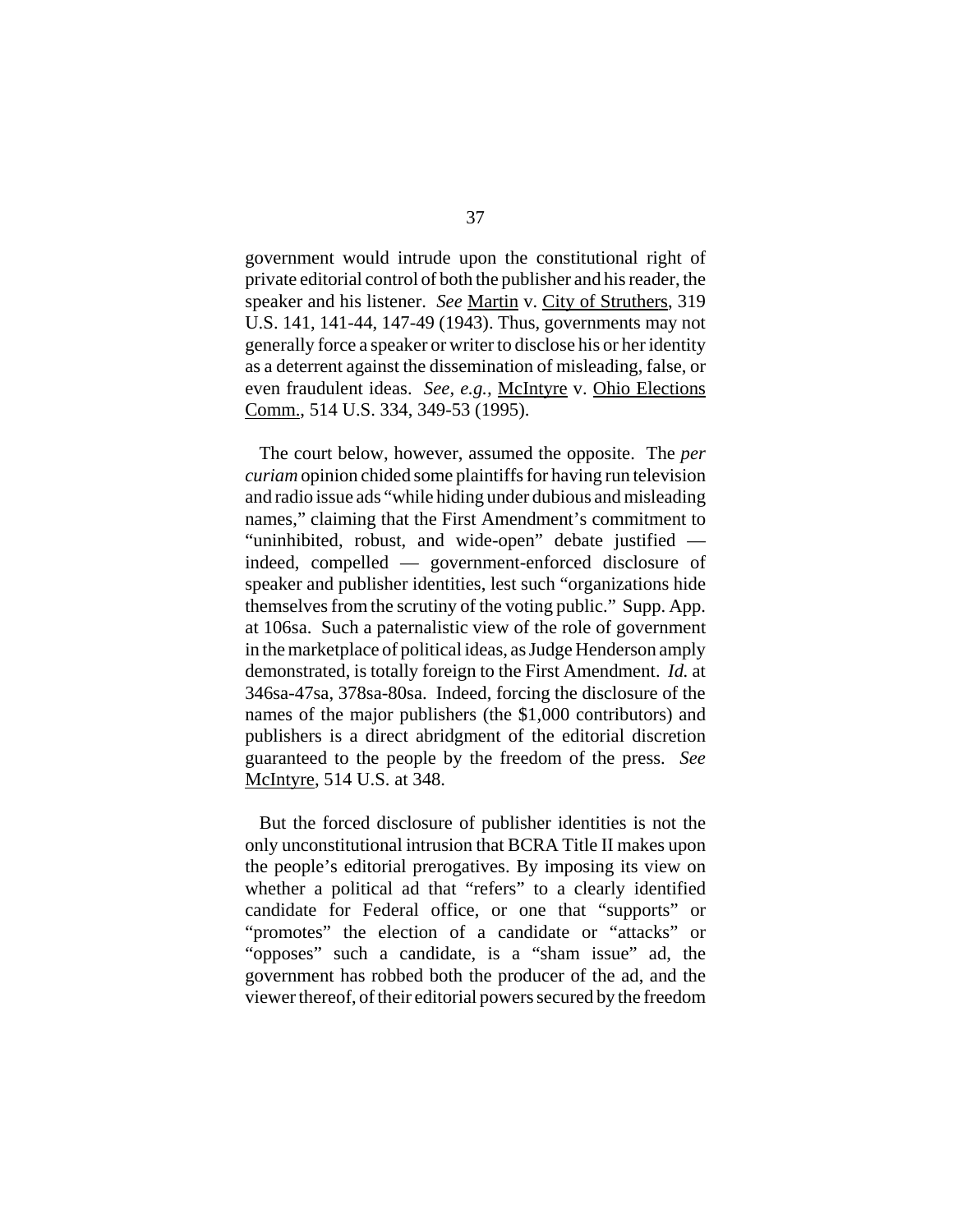of the press. *See* Martin, 319 U.S. at 143-44. The freedom of the press secures to the people the right to make such editorial judgments for themselves. *See* Miami Herald, 418 U.S. at 247- 54, 256, 258.

Additionally, Congress has conferred upon the FEC significant editorial judgment, through the issuance of advisory opinions, to determine whether an "issue ad" is a regulated "electioneering communication." According to Judge Leon, such editorial discretion "saves" the back-up definition from a constitutional challenge of vagueness. *See* Supp. App. at 1166sa. Judge Leon has overlooked, however, that the grant of such power is the very essence of censorship, wresting from the people the right to draw the line between "candidacy advocacy" and genuine issue advocacy. *See id.* at 1138sa-39sa.19 The exercise of such editorial control is *per se* an unconstitutional abridgment of the freedom of the press. *See* Miami Herald, 418 U.S. at 258.

#### **D. Title II Imposes Discriminatory Economic Burdens.**

There is no question that Title II discriminates. The statute expressly exempts altogether "a news story, commentary, or

 $19$  The exercise of such editorial discretion by means of advisory opinions, under the threat of civil penalties and injunctive relief, would be even more pronounced under Title II's primary definition of "electioneering communications." As Judge Henderson observed, the statutory definition which turns on whether a communication "refers to a clearly identified candidate for Federal office" is open-ended. Supp. App. at 358sa-59sa. She is right. The FEC has already exercised its editorial powers, promulgating a regulation containing examples of what meets the statutory definition, which, unsurprisingly, is open-ended. *See* 11 C.F.R. § 100.29(b)(2). Under the Buckley regime, this Court put a tight rein on the FEC, requiring the "magic words" of express candidate advocacy. Under the new BCRA regime, the FEC is loosed as editor-at-large of political advertising related to federal election campaigns.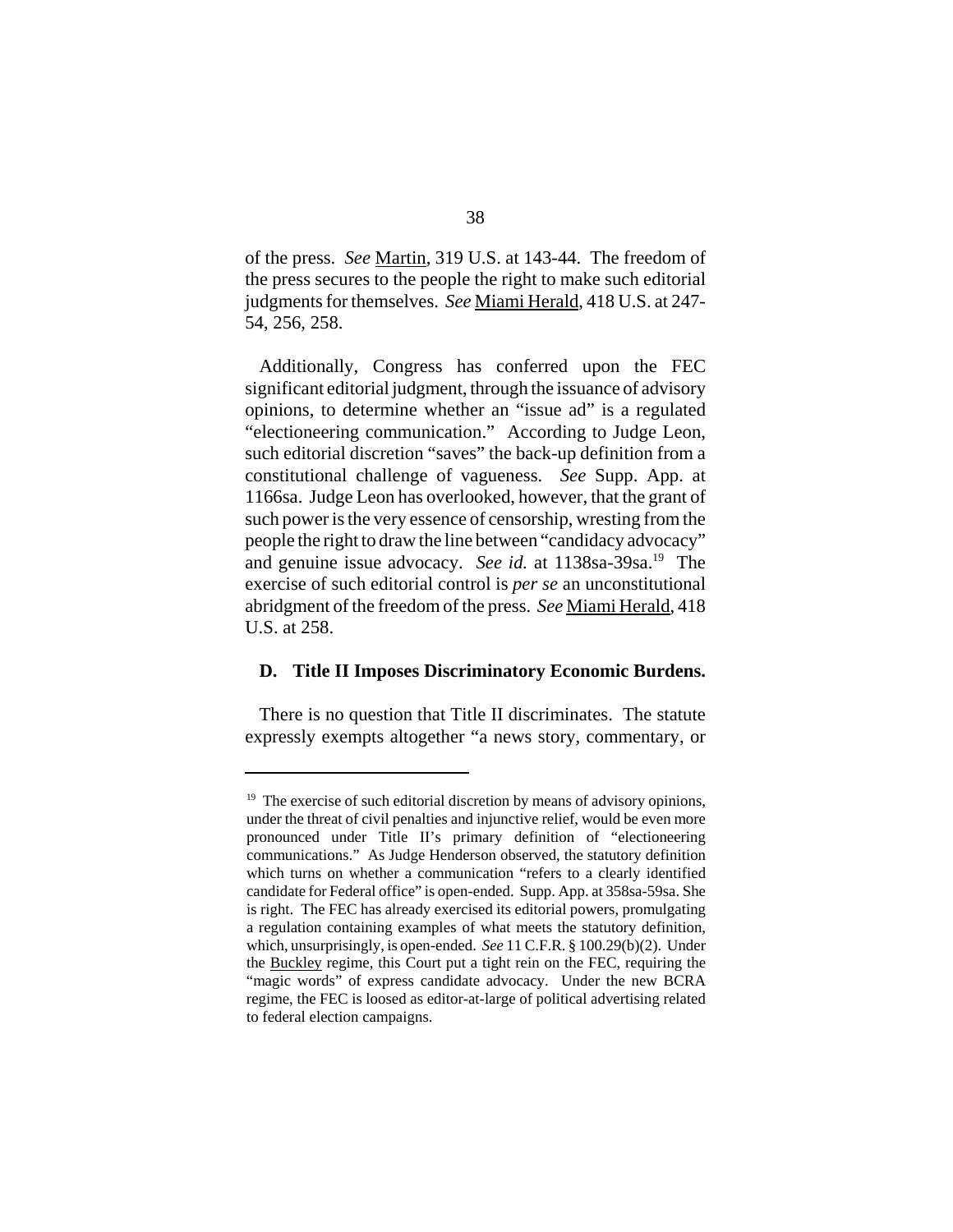editorial distributed through the facilities of any broadcasting station, unless such facilities are owned or controlled by any political party, political committee, or candidate." New FECA § 304(f)(3)(B)(i), Jur. St. App. at 39a. Thus, media corporations that own television and radio stations "need not make separably identifiable expenditures to communicate their views" on the issues; rather, "[t]hey accomplish the same objective each day within the framework of their usual protected communications." *See Bellotti*, 435 U.S. at 783, n.17. As Judge Henderson observed, BCRA exempts a "class of privileged speakers" from having to comply with the reporting and disclosure requirements of Title II. Supp. App. at 365sa-366sa.

Such discriminatory treatment is an unconstitutional violation of the Paul Plaintiffs' freedom of the press. The increased costs of compliance with the reporting and disclosure requirements of Title II are obvious. *See* MCFL, 479 U.S. at 254-55. Such costs operate like a "tax on knowledge," imposing economic burdens that adversely impact the quality and quantity of communications on the issues related to campaigns for election to federal office. *See* Cloud Decl. ¶¶ 7, 10, 14, App. 83a-85a, 89a. *See also* Willis Rep. ¶¶ 13c, 14, App. 60a-62a; Miller Rep. at 22-24, App. 33a-36a; Olson Rep. ¶ 116, App. 68a. By imposing these costs on some, and not on others, BCRA Title II crosses a fixed line of unconstitutionality. *See* Grosjean, 297 U.S. at 251.

- **IV. BCRA TITLE I, CREATING NEW FECA § 323(e) AND § 323(f) RESTRICTIONS, VIOLATES THE FREEDOM OF THE PRESS.** 
	- **A. New FECA § 323(e) Imposes Unconstitutional Editorial Controls.**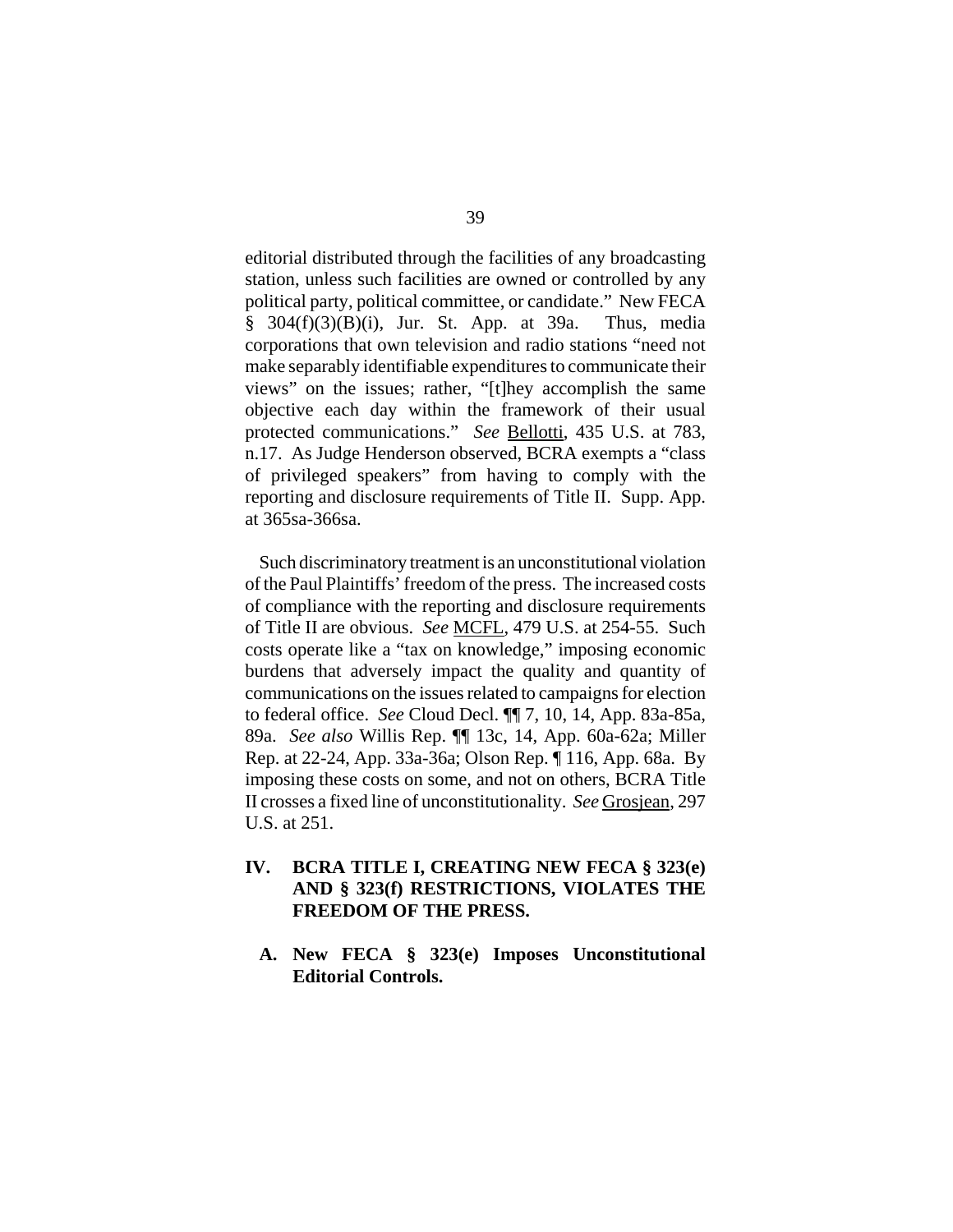New FECA § 323(e) (Jur. St. App. 30a-32a.) singles out for special limitations the political activities of somewhat more than 1,100 Americans each biennium — federal office holders and their challengers — whether they act directly or through agents and organizations. Under BCRA, Congressman Paul, a federal office holder, could be sentenced for up to five years in federal prison if he were to knowingly and wilfully sign a letter for Gun Owners of America, Inc. soliciting funds to pay for radio ads criticizing identified Congressmen who voted against a bill sponsored by Congressman Paul.<sup>20</sup> Congressman Paul testified that such limits adversely impact his "ability as a federal office holder and candidate for election to federal office to help raise money for organizations that promote [his] positions on policy issues." Paul Decl. ¶ 16, App. 75a. If Congressman Paul is so restricted, then he is obviously handicapped in his ability to legislate. Also harmed is Gun Owners of America, Inc., which has used congressional signers for solicitation letters in the past, intends to do so in the future, and uses the funds for "issue advocacy" which BCRA classifies as "federal election activity." Pratt Decl. ¶ 10, Rec. No. 60. *See also* Bossie Decl. ¶ 9, Rec. No. 60, as to the activities of Citizens United, and Babka Decl. ¶¶ 7-9, Rec. No. 60, as to the activities of RealCampaignReform.org.

 $20$  How these rules actually operate could not be more confusing. The statute clearly permits some solicitations to be made for I.R.C.  $\S$  501(c) organizations, subject only to the requirement that the "solicitation does not specify how the funds will or should be spent." Section  $323(e)(4)$ , Jur. St. App. 32a. However, the FEC implemented rules that allow solicitations that are "not to obtain funds for activities in connection with an election," which could be read to require that the solicited funds not be used for activities in connection with an election rather than the statutory requirement that the solicitation not make reference to such an intended use. 11 C.F.R. § 300.65(a)(2).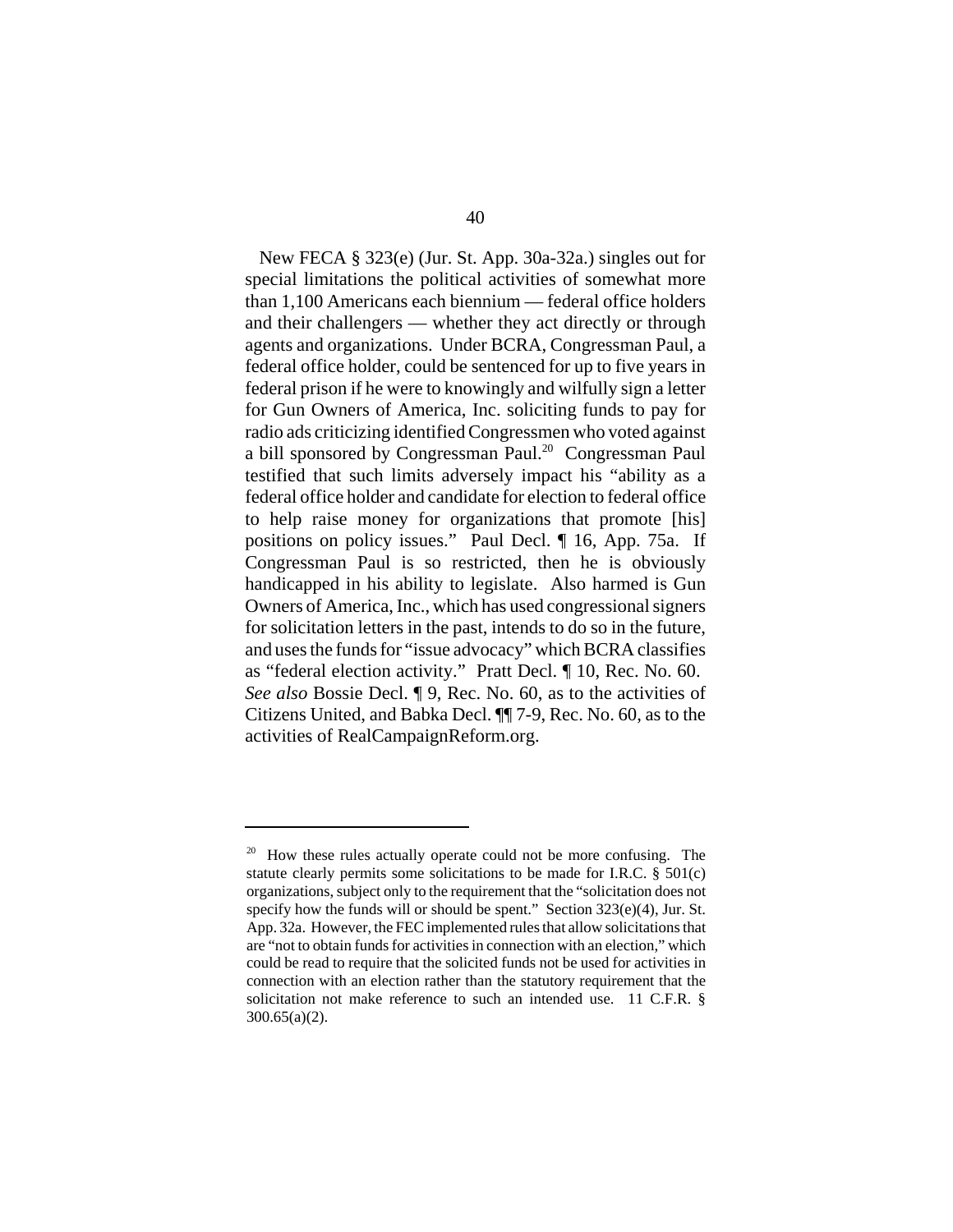These restrictions are not limited to uses of funds which affect only federal elections, but rather extend to "any election." Section 323(e)(1)(B), Jur. St. App. at 31a. If BCRA had been in effect in 2002, Michael Cloud, the Libertarian candidate for U.S. Senate from Massachusetts, could have been fined up to \$50,000 for a knowing and wilful solicitation of contributions to the campaign committees of his Libertarian colleagues who were candidates for statewide office in Virginia, where unlimited individual contributions are lawful for state races. Virginia State Board of Elections, *Campaign Finance in Virginia* (rev. July 2003), 18.

In an opinion by Judge Henderson, the court below dismissed the claims of the Paul Plaintiffs on the ground that such restrictions on federal officeholders "do ... not exert 'editorial control' on anyone's press activities." Supp. App. at 460sa, n.175. This is not correct. Although Judge Henderson has conceded that "solicitation" of funds to support the dissemination of ideas is constitutionally protected (Supp. App. at 459sa), she has failed to recognize that a "cap" on such solicitation, however "moderate," impairs the editorial function that the freedom of the press confers upon federal office holders and candidates. *See* Miami Herald, 418 U.S. at 254-58. Furthermore, she ignored  $\S$  323(e)(1)'s limit on "spend[ing] funds," notwithstanding this Court's affirmation in New York Times v. Sullivan that such expenditures are crucial to the free press guarantee of "'the widest possible dissemination of information from diverse and antagonistic sources.'" New York Times, 376 U.S. at 266.

It is difficult even to understand the Congressional purpose of such a limitation. According to Judge Henderson, "a federal candidate's solicitation of large donations from wealthy individuals, corporations, and labor organizations — whether or not the funds are used 'for the purpose of influencing' a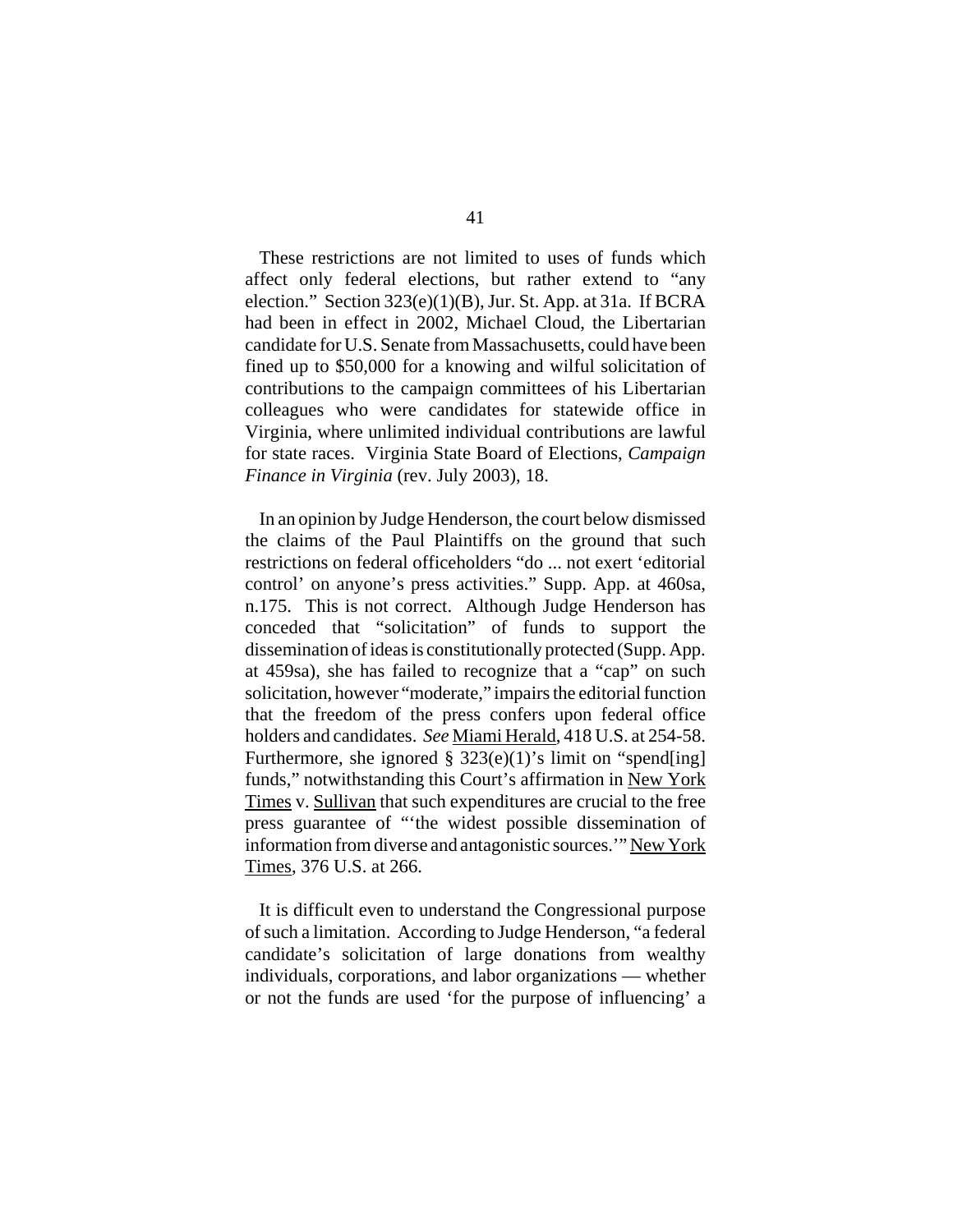federal election — can raise an appearance of corruption of the candidate." Judge Henderson relied on the defense testimony of two corporate CEO's who resent being asked for contributions, two senators who resent asking, and a witness who testified that the public perceived candidate fundraising to be corrupt. Supp. App. at 456sa-57sa. If testimony such as this is the basis for § 323(e), it undermines the very purpose of the freedom of the press. The free press guarantee posits editorial control and accountability in the people, not in the government. *See* Miami Herald, 418 U.S. at 254-58. Just because the senators and businessmen would rather that the government make their editorial decisions for them does not mean that they can enlist Congress to deny that press right to others.<sup>21</sup> To the contrary, the freedom of the press was designed to ban such paternalistic legislation to ensure that the people remained the censors of the government, not the other way around. *See* Arg. II, *supra*, at 30-32.

Actually, § 323(e) operates to protect incumbents by placing a discriminatory economic burden upon their challengers. By denying to challengers the freedom to solicit, it will make it more difficult for interest groups, such as Gun Owners of America, Inc. and Citizens United, to raise funds necessary to attack incumbents for how they have voted, and will encumber greatly minor party federal candidates like Michael Cloud to

<sup>&</sup>lt;sup>21</sup> Indeed, the exclusive focus of  $\S 323(e)$  appears to have been incumbents, not their challengers, yet the prohibitions apply equally to both. Never discussed in the legislative history, the record below, or any of the court opinions was how the BCRA ban on fundraising by challengers — who have neither power to pressure potential donors nor valuable access to buy — could be justified. Senator McCain's justification that this provision prevents "Federal officeholders from using their offices or positions of power to solicit money" as being analogous to "federal laws and ethical rules" simply does not apply to challengers. Statement of Sen. McCain, 148 Cong. Rec. S2138 (Mar. 20, 2002).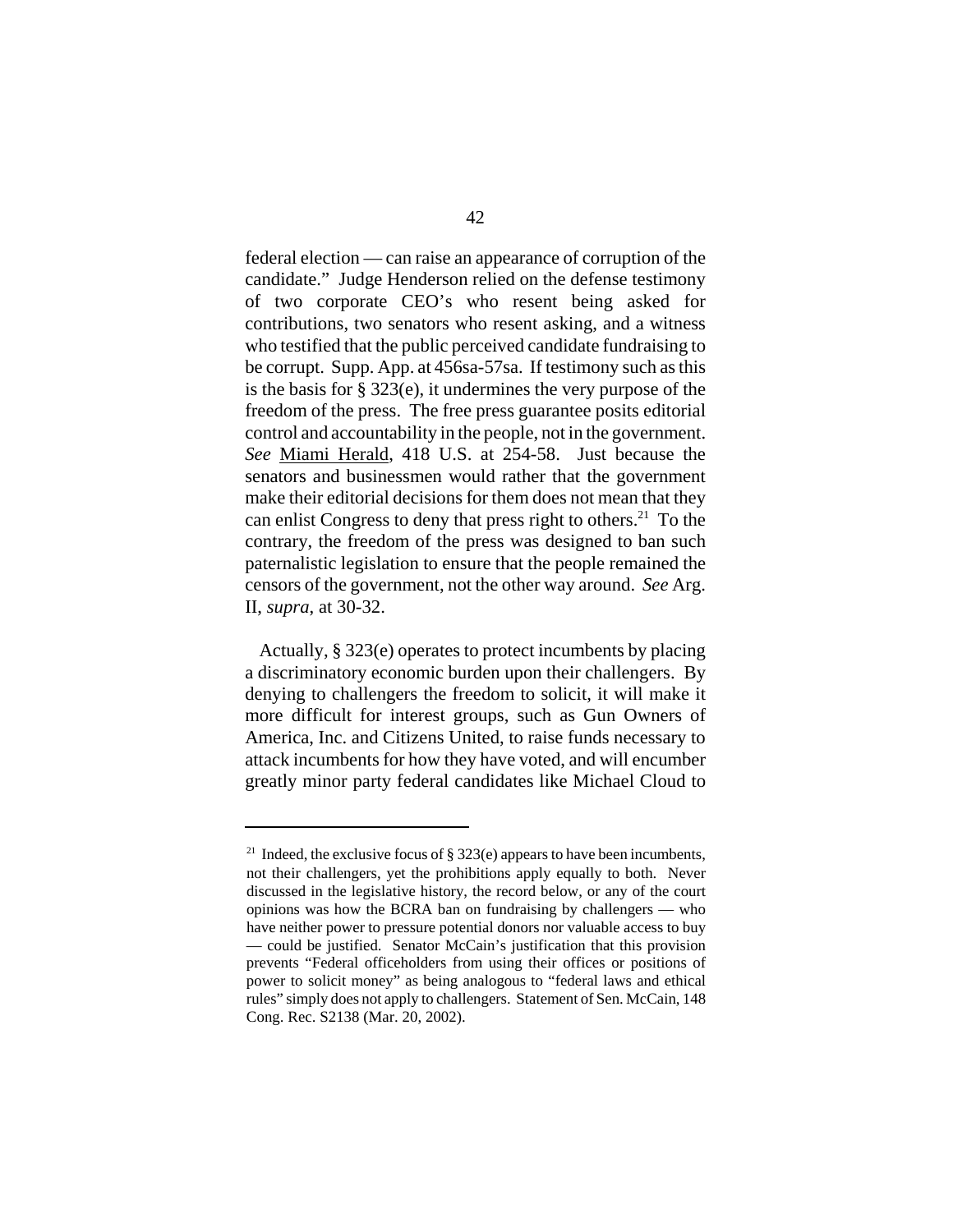pool their resources with candidates of that same party seeking election to state office.

### **B. New FECA § 323(f) Imposes Unconstitutional Editorial Controls.**

New FECA § 323(f) (Jur. St. App. at 32a) precludes state and local officeholders, or candidates therefor, from spending any funds except FECA/BCRA-regulated "funds" for a "public communication that refers to a clearly identified candidate for Federal office ... and that promotes or supports a candidate for that office, or attacks or opposes a candidate for that office (regardless of whether the communication expressly advocates a vote for or against a candidate)." Jur. St. App. at 32a-33a. According to 11 C.F.R. § 100.26, a "public communication," means "a communication by means of any broadcast, cable or satellite communication, newspaper, magazine, outdoor advertising facility, mass mailing or telephone bank to the general public, or any other form of general public political advertising [but not] communications over the Internet."22

According to Judges Kollar-Kotelly and Leon, § 323(f)'s restrictions on state and local officeholders and candidates are permissible as limits on "the use of soft money ... for the purpose of directly influencing a federal election." Supp. App. 1146sa, 993sa. If § 323(f) had been in effect for the last election cycle, plaintiff Carla Howell, the 2002 Libertarian candidate for Governor of Massachusetts, would likely have been financially precluded from promoting plaintiff Michael Cloud, the 2002 Libertarian candidate for U.S. Senate from

 $22$  The legislative record is devoid of any debate on this provision, except for a brief reference in the section-by-section analysis of BCRA entered into the Congressional Record by Sen. Feingold, 148 Cong. Rec. S1992 (Mar. 18, 2002).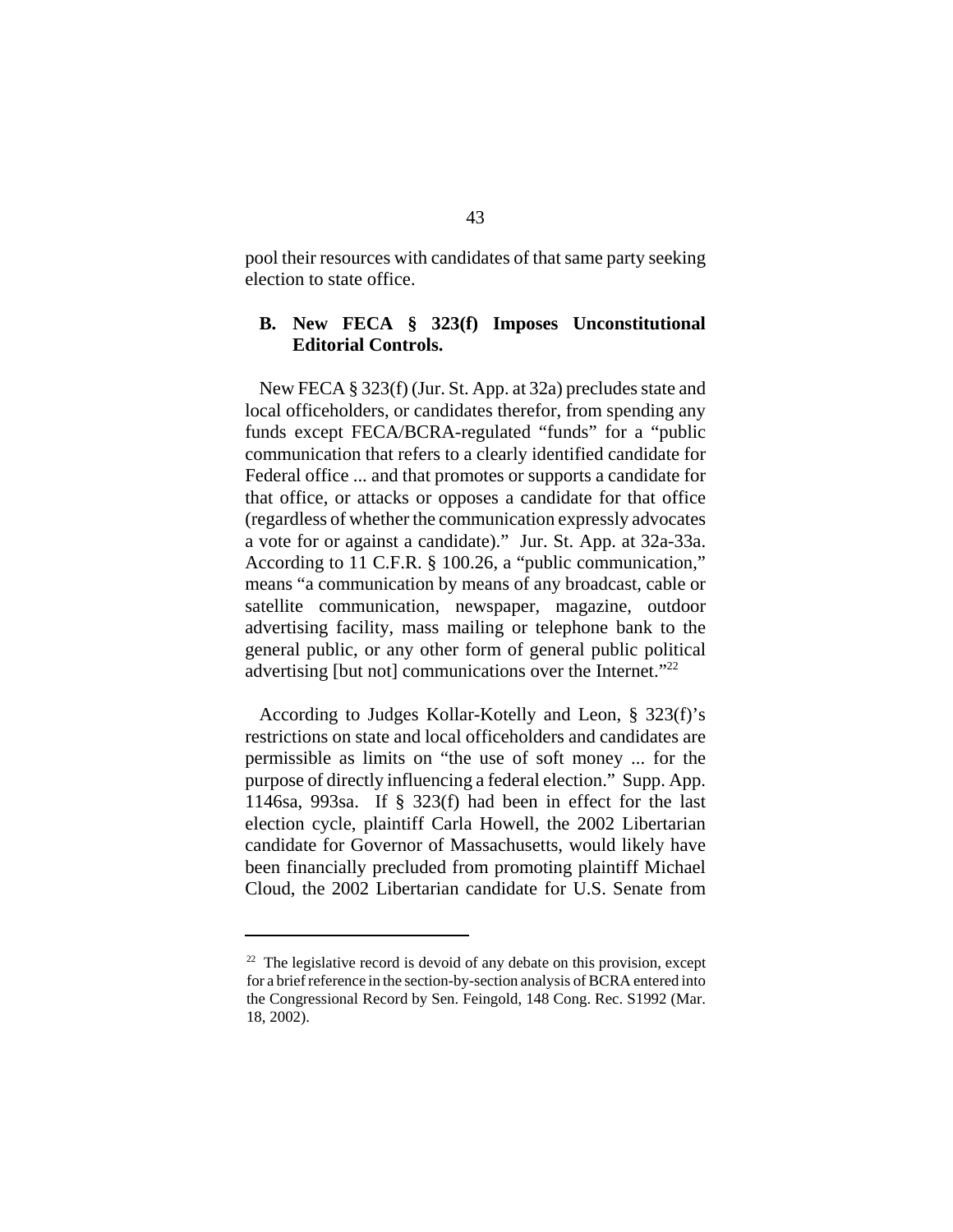Massachusetts, in her campaign literature or her media advertisements, or cooperative mailings supporting their joint candidacies. Cloud Decl. ¶ 20, App. 90a-91a; Howell Decl. ¶ 7, App. 97a-98a; Paul Decl. ¶ 16, App. 75a. Further, Ms. Howell could not reasonably have afforded to air an endorsement of her candidacy by a member of Congress (who was a candidate for federal office) with a supportive reference to any such congressman, even one from another state, even though his constituents would never see the communication. Amazingly, in a Presidential election year, Ms. Howell, for example, could not, for lack of funding necessary to comply with § 323(f) attack a President running for reelection as a big spender of the type that she would not be if elected.

A more comprehensive effort by Congress to ensconce the FEC as editor-in-chief of American election campaigns is difficult to imagine. By placing upon state and local officeholders and state and local candidates the onerous FECA contribution limits and reporting burdens, Congress has imposed an unconstitutional penalty upon such officeholders and candidates in their exercise of editorial discretion. *See*  Miami Herald, 418 U.S. at 254-58. This burden falls especially hard upon minor party candidates, such as Mr. Cloud and Ms. Howell, because the pooling of scarce resources is essential if minor party state, local, and federal candidates are to get their message to the electorate. *See* Cloud Decl. ¶ 20, App. 90a.

- **V. THE FECA/BCRA CONTRIBUTION LIMITS AND DISCLOSURE REQ UI REMENTS ARE UNCONSTITUTIONAL.** 
	- **A. The Paul Plaintiffs Have Standing to Challenge the Constitutionality of BCRA § 307.**

The district court held that the Paul Plaintiffs lacked standing to challenge the constitutionality of BCRA § 307. Supp. App.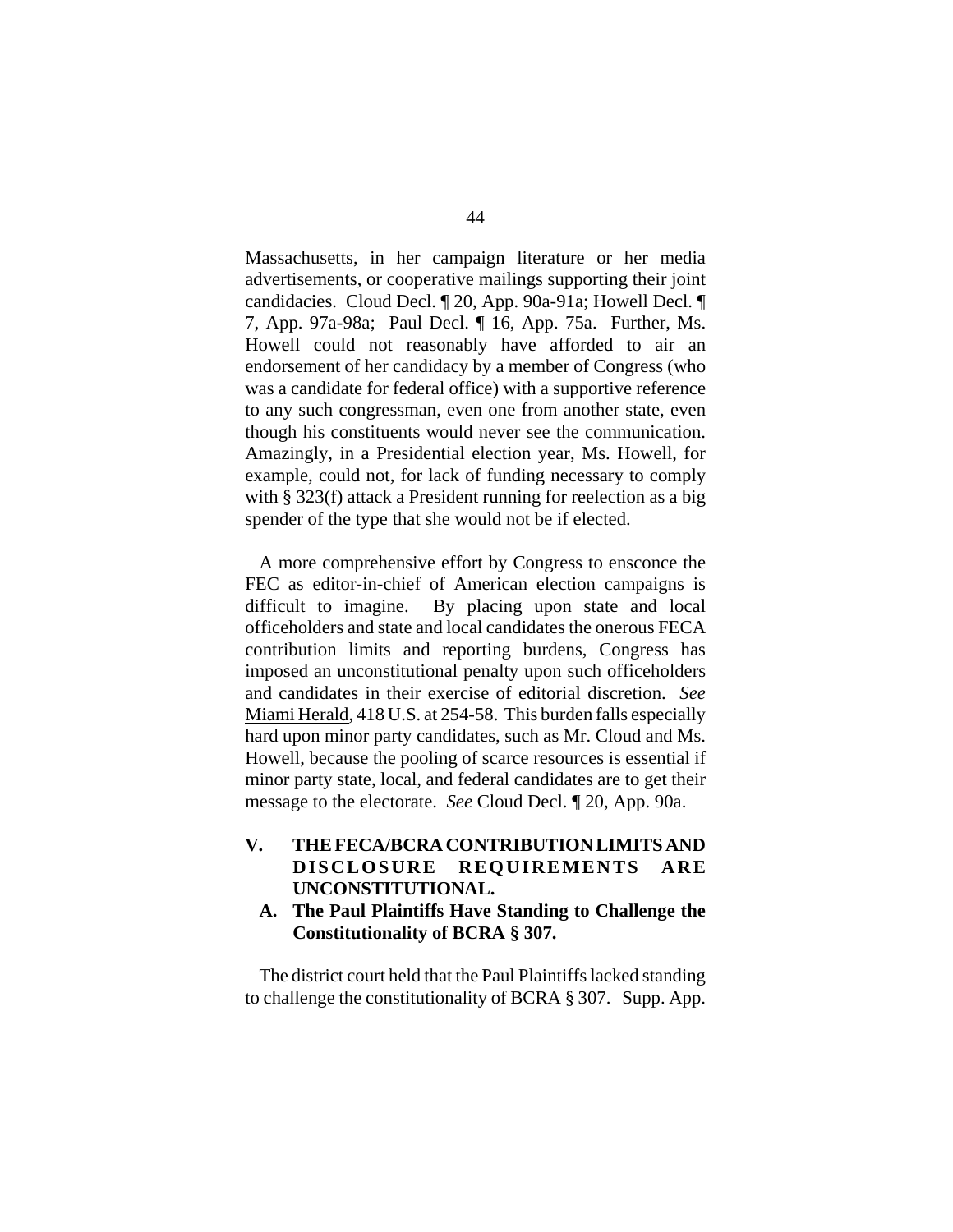at 8sa. Judge Henderson opined that "no person who challenges either set of provisions" in BCRA increasing the FECA contribution limits "has standing to do so" (*id.* at 472sa), and specifically, that the "Paul plaintiffs lack standing to challenge BCRA's failure to index certain contribution limits for inflation," because the Paul Plaintiffs' evidence constituted "mere allegations." *Id.* at 475sa. This ruling is erroneous.

First, it mistakenly assumes that the Paul Plaintiffs' complaint was limited to the failure of BCRA to raise and index the contribution limits for PACs. 2 U.S.C. §  $441a(a)(1)(C)$ , Jur. St. App. at 19a. The Paul Plaintiffs' constitutional attack upon BCRA § 307 also contained the claim that the administration of the BCRA-amended FECA individual contribution limits violates the freedom of the press rights of candidates Ron Paul, Michael Cloud, and Carla Howell. *See* Paul Plaintiffs' Amended Complaint ¶¶ 11(b), 13(a)-(b), 16(a)-(b), 41, 43, 44, 53, and 57, App. 1a-4a, 6a. *See also* Paul Plaintiffs' Initial Brief at 27-30, Rec. No. 65; Opposition Brief at 15, Rec. No. 74; and Reply Brief at 7-10.

Second, the court below disregarded the more than ample evidence proffered by the Paul Plaintiffs in support of their claims. Addressing first their challenge to the contribution limits with respect to political committees, there is concrete evidence of injury in fact in the record. Both CUPVF's Michael Boos and GOAPVF's Lawrence Pratt represented that their respective political committees were injured by virtue of the FECA/BCRA \$5,000 per-election maximum contribution the committees were permitted to make to federal candidates and committees. 2 U.S.C. § 441a(a)(2)(A), Jur. St. App. at 19a. Pratt Decl. ¶¶ 18-19, App. 105a-06a, Boos Decl. ¶¶ 13-14, App. 107a-08a. Those unrebutted declarations were supported by testimony that their respective committees likely would receive more contributions if the contribution limit had been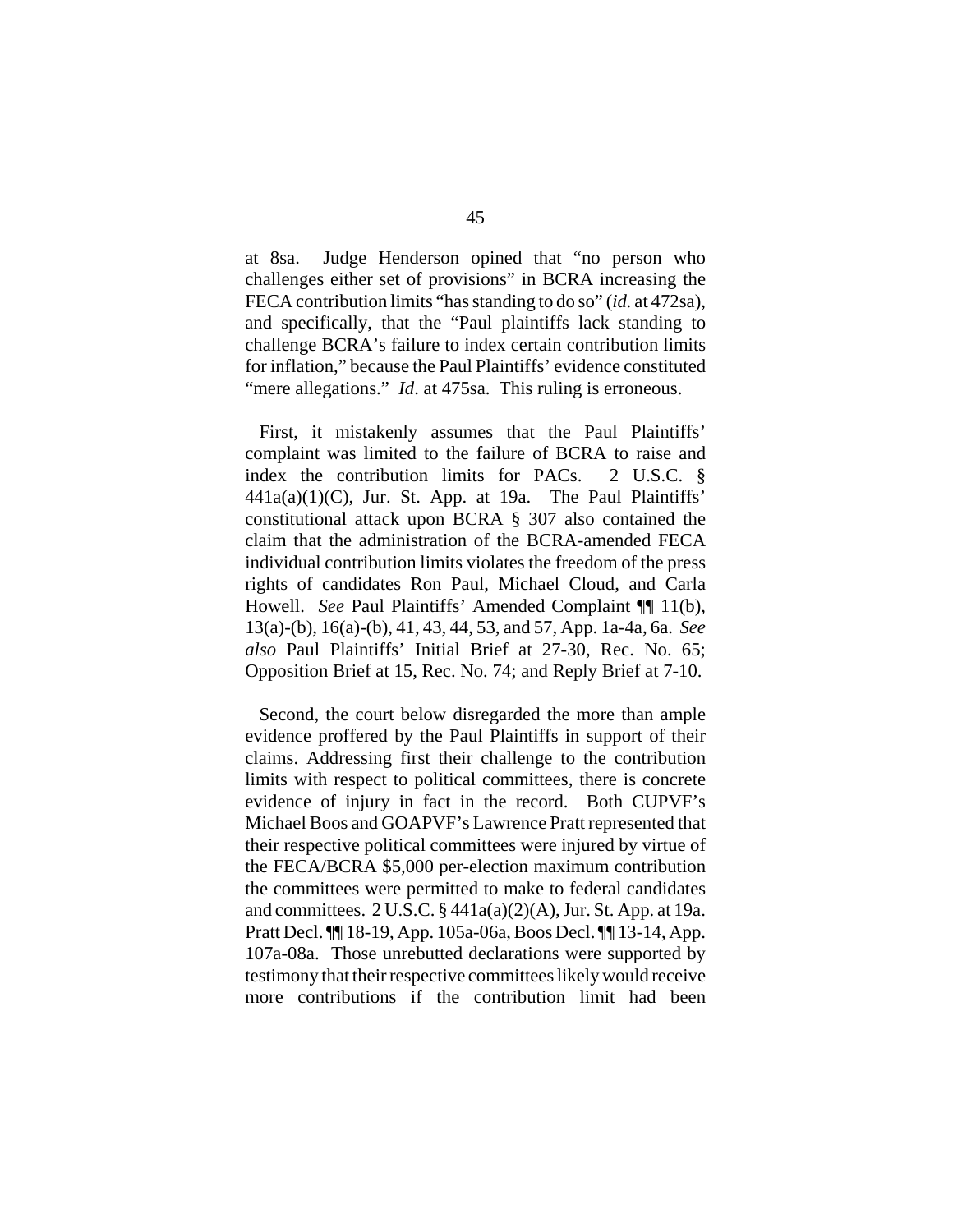raised/indexed for inflation, or simply did not exist at all. *See*  Pratt Decl. ¶¶ 12, 18, App. 105a; Pratt Dep. at 22-25; Boos Decl. ¶ 14; Boos Dep. at 32-33, Rec. No. 60. The plaintiff committees' FEC reports, demonstrating a history of maximum contributions under FECA in certain years, supported the testimony that higher contributions would have been made if allowed. Pratt Decl. ¶¶ 18-19, App. 105a-06a, and Exhibit A (Rec. No. 60); Boos Decl. ¶¶ 13-14, App. 107a-08a, and Exhibit B (Rec. No. 60). These ongoing, active multicandidate political committees clearly were impacted adversely by FECA, which limited contributions to such PACs per calendar year, as well as by such PACs per candidate, per election, to \$5,000, and by BCRA, which failed to raise such contribution limits or to index such contributions for inflation. Such fact-based testimony is clearly sufficient to meet the "injury in fact" requirement for standing. *See* Lujan v. National Wildlife Federation, 504 U.S. 555, 561-62 (1992).

As for the impact of BCRA § 307 upon the Paul Plaintiff candidates and their committees, Congressman Paul and Mr. Cloud both testified that their press activities were impaired by the BCRA/FECA individual and PAC contribution limits. *See*  Paul Plaintiffs' Proposed Findings of Fact ¶¶ 12-13, 19-20, 37- 39, 41-42 and 48-49, App. 109a-110a, and 113a-120a; Paul Decl. ¶¶ 12-16, App. 72a-75a; Lizardo Decl. ¶¶ 3-5, App. 77a-78a; Anonymous Witness No. 1 Decl. ¶¶ 3-5, App. 79a-80a; Cloud Decl. ¶¶ 13-15, App. 87a-89a. Without question, such evidence that the individual contribution limits adversely impact on the quantity and quality of their campaign communication meets the Lujan standing test.

In sum, the Paul Plaintiffs submitted unrebutted testimony that establishes, concretely and with particularity, the invasion of a legally protected interest, which is actual (under FECA) and imminent (under BCRA), there being no doubt about either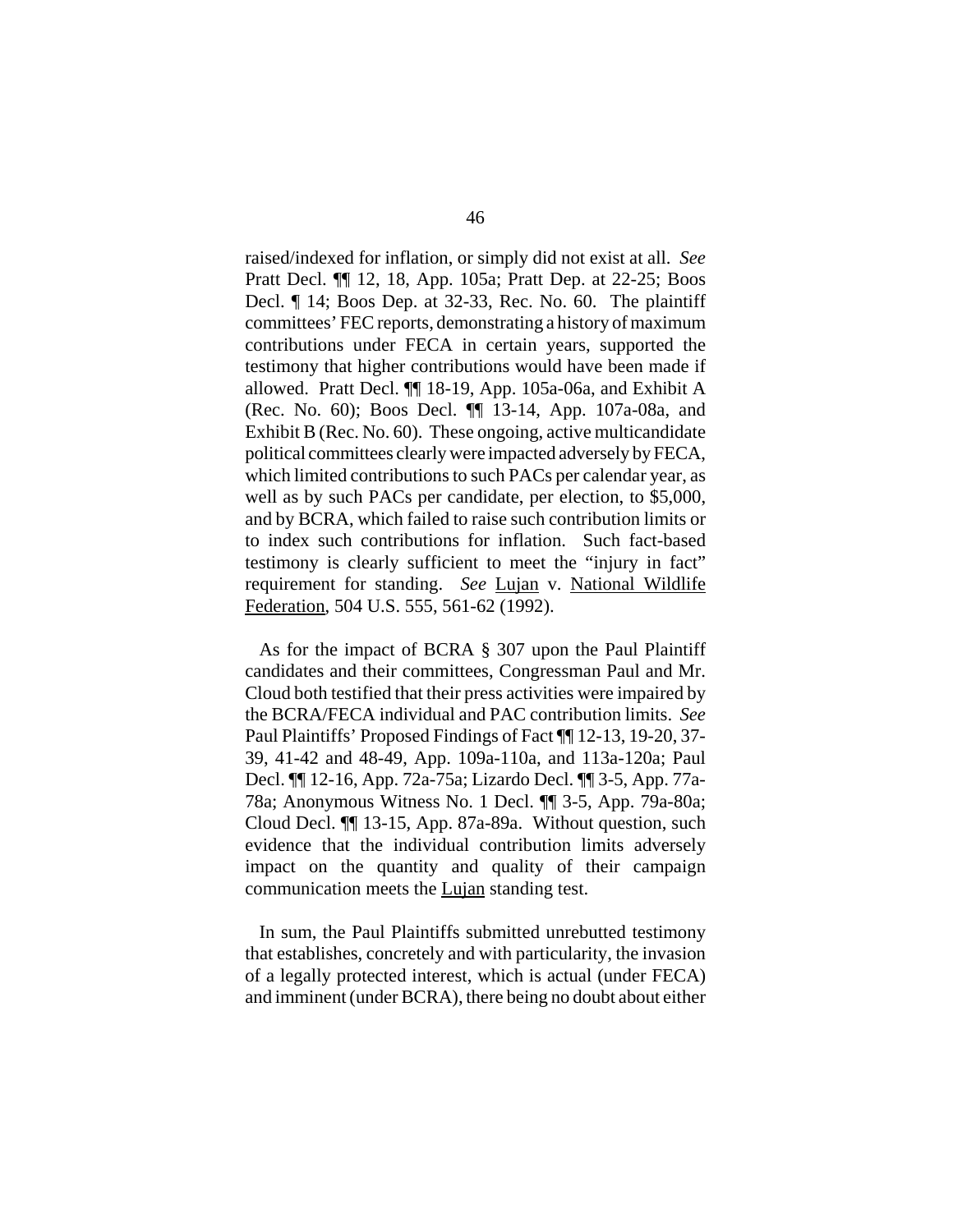a causal connection between those injuries and the limitations imposed by the statutes complained of or the fact that future injury will be redressed by a favorable decision.

## **B. The BCRA/FECA Contribution Limits and Disclosure Requirements Unconstitutionally Abridge the Paul Plaintiffs' Rights under the Freedom of the Press.**

Heretofore, limits upon individual contributions have been sustained upon the factual assumption that "contribution limitations in themselves do not undermine to any material degree the potential for robust and effective discussion of candidates and campaign issues by individual citizens, associations, the institutional press, candidates, and political parties." Buckley, 424 U.S. at 29. Thus, constitutional orthodoxy holds that limits on contributions, constituting only a "marginal restriction ... upon free communication," are constitutional and to be measured solely by the First Amendment guarantees of free speech and free association. Buckley, 424 at 20-22. The evidence adduced by the Paul Plaintiffs, however, shatters both the factual and legal assumptions in Buckley, particularly when contribution limits are measured by the freedom of the press.

Unrebutted testimony has established that Congressman Paul has labored through several campaigns hampered by limits on individuals who desire to contribute beyond the maximum, cutting into the quantity and quality of his efforts to reach the public to support his candidacy and his position on the issues. Paul Decl. ¶¶ 14-15, App. 73a-74a; Elam Decl. ¶ 5, Rec. No. 60. In like manner, plaintiffs Cloud and Howell have been hampered in their recent campaigns for federal office. Cloud Decl. ¶ 15, App. 89a; Howell Decl. ¶ 15, App. 101a. In each of his races, plaintiff Paul has faced opposition from the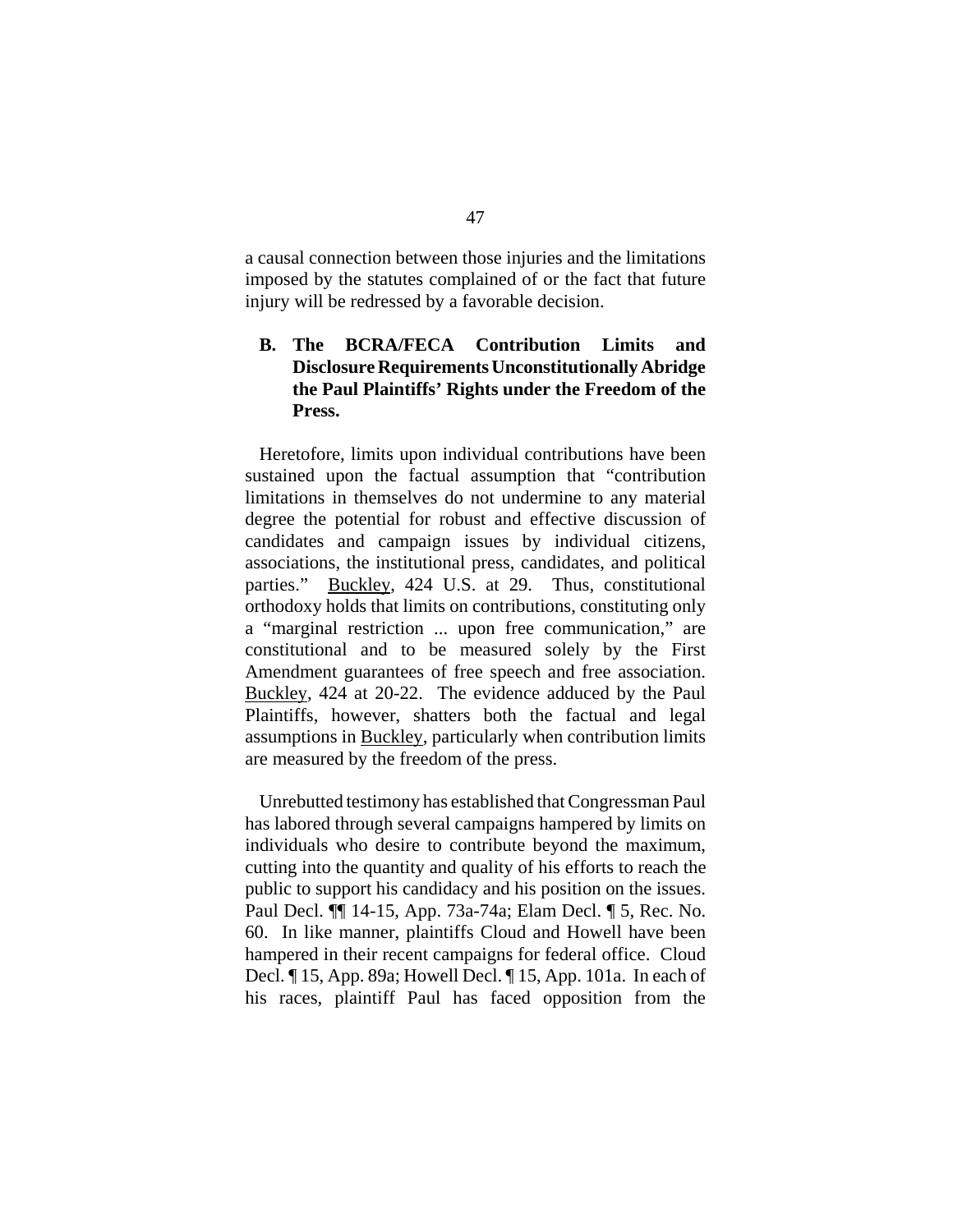"institutional press" in the major markets of his congressional district (Paul Decl. ¶ 13, App. 72a-73a) and plaintiffs Cloud and Howell have been virtually ignored by the press. Cloud Decl. ¶¶ 25-28, App. 92a-94a; Howell Decl. ¶ 8, App. 98a. *See also* Willis Rep. ¶ 5, App. 46a-48a. Under FECA the Paul Plaintiffs have been, and continue to be, subject to the contribution limits imposed by 2 U.S.C. § 441a(a). Yet, the institutional press is exempted from the BCRA/FECA contribution limits for expenditures for news stories, commentaries, and editorials attacking candidates, or supporting the opposition. 2 U.S.C. § 431(9)(B)(i). *See*  Bellotti, 435 U.S. at 781, n.17.

Such disparate treatment of the "institutional press" and the Paul, Cloud, and Howell candidacies has resulted directly from the press exemption enjoyed by the former, first established by FECA (2 U.S.C. § 431(9)(B)(i)), and extended by BCRA Title II (new FECA  $\S$  304(f)(3)(B)(i), Jur. St. App. at 39a). By imposing economic burdens upon the Paul Plaintiffs, but not upon the institutional media, BCRA/FECA violates the freedom of the press which commands equal treatment of all forms of communicative activity:

> Freedom of the press is a "fundamental personal right" which "is not confined to newspapers and periodicals.... The press in its historic connotation comprehends **every sort of publication which affords a vehicle of information and opinion."**  [Branzburg v. Hayes, 408 U.S. 665, 704 (1972), quoting Lovell v. Griffin (emphasis added).]

Additionally, the enforcement mechanism employed by FECA/BCRA to assure compliance with individual contribution limits intrude upon the editorial function of candidates and their campaign committees, requiring disclosure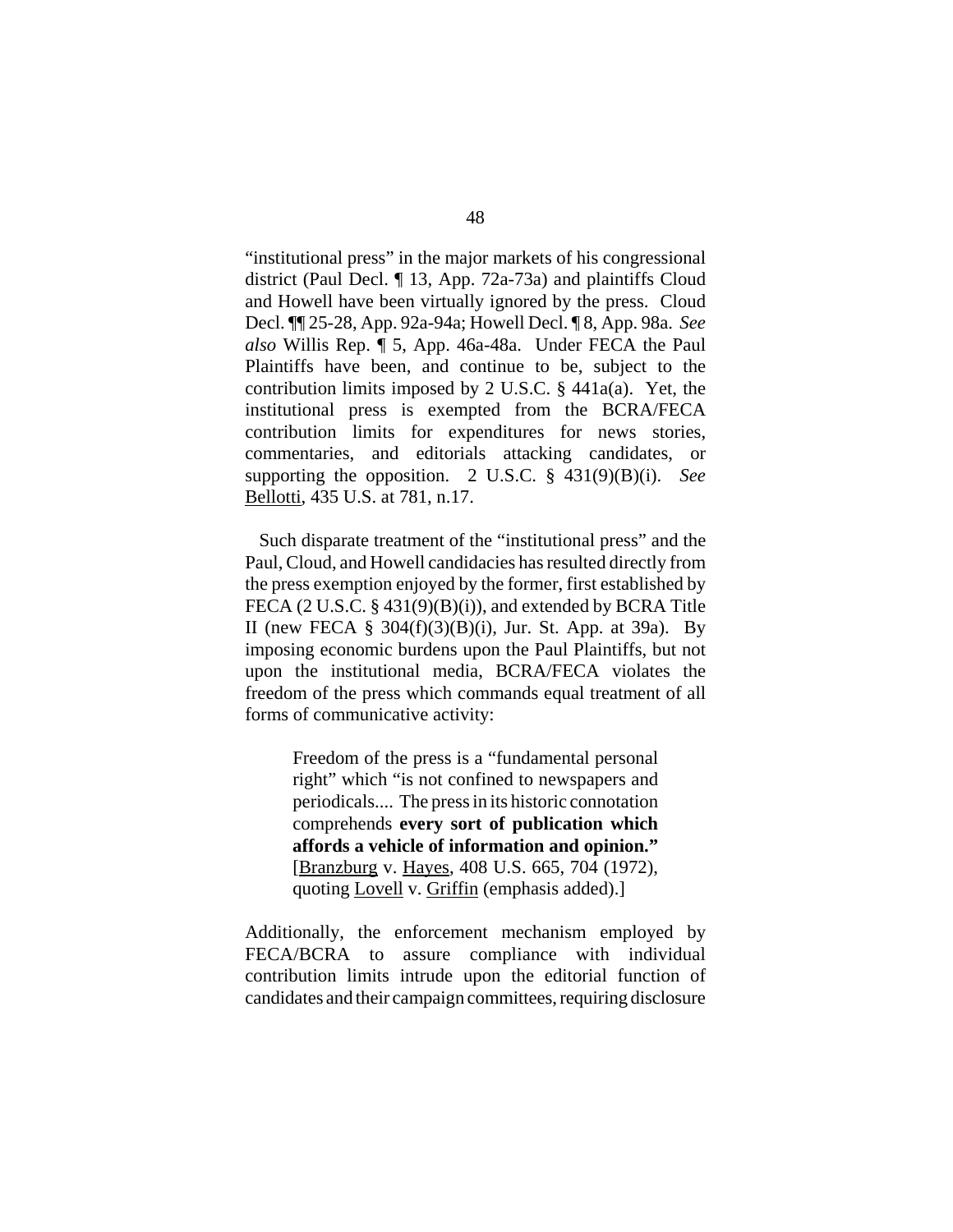of the identities of their major "publishers," *i.e.*, their individual contributors of more than \$200. *See* 2 U.S.C. §§ 434(b)(3), 431(13). Over 50 percent of Americans believe that politicians want disclosure requirements so they can see who is giving money to their challengers. By a two-to-one margin, Americans believe that incumbents use agencies to harass the supporters of challengers. J. Miller, *Monopoly Politics* 104-  $05.<sup>23</sup>$  As noted in Part II above, the protective shield of anonymity provided by the First Amendment is not limited to freedom of association. Indeed, since Buckley, this Court has applied the anonymity principle where the claim of "privacy" was clearly attenuated, demonstrating that forced disclosure of the identities of publishers, editors, and disseminators is based upon the freedom of the press, not just free association. *See, e.g.,* McIntyre, 514 U.S. at 341-44; Watchtower, 536 U.S. at 166-68.

In Watchtower, this Court noted that Talley and McIntyre stand for the proposition that the principle of anonymity applies to "persons who **support** causes," as well as to persons who engage in the actual communicative activity promoting such causes. Watchtower, 536 U.S. at 166 (emphasis added). Indeed, those who contribute money to enable the writers and editors, the circulators and the speakers are their "publishers." All alike are equally protected by the freedom of the press from forced disclosure of their identities. *See* McIntyre, 514 U.S. at 360-67 (Thomas, J., concurring). To allow the government, in

<sup>&</sup>lt;sup>23</sup> Moreover, incumbents have an advantage in fundraising because they are in a position to intimidate prospective donors once their identities are disclosed. They "often remind major contributors that even if they lose, they will be around long enough to help them or hurt them." J. Miller, *Monopoly Politics* 79-80. As a result, some groups have a blanket policy of never contributing to non-incumbents in primaries and some PACs feel compelled to give money to candidates who hold views in direct opposition to their founding principles. *Id.*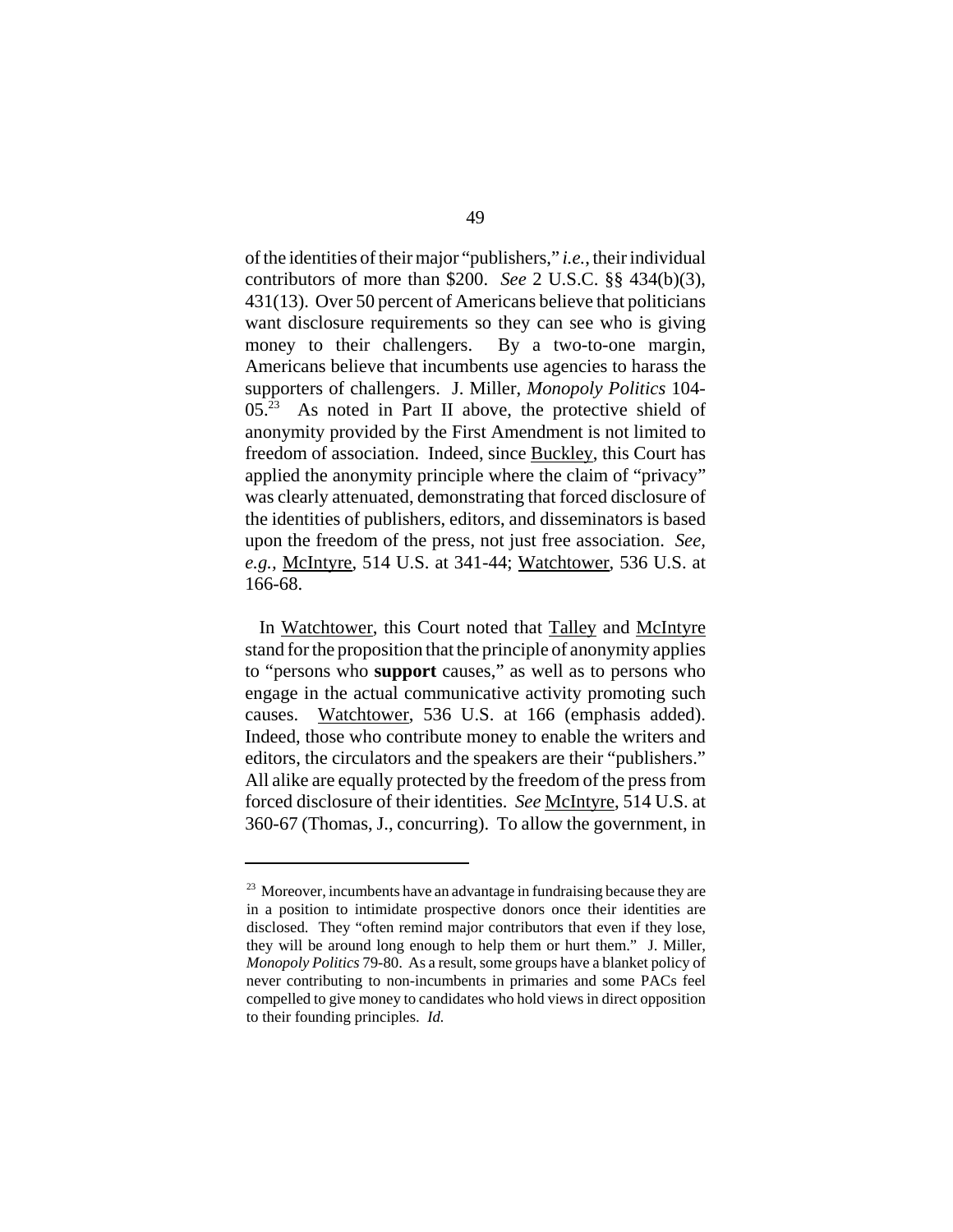the name of "corruption and the appearance of corruption," to sacrifice this time-honored principle of anonymity is to disregard the central purpose of the freedom of the press, as articulated by Sir William Blackstone: "Every freeman has an undoubted right to lay **what sentiments he [ not the government] pleases before the public**: to forbid this, is to destroy the freedom of the press." IV W. Blackstone's *Commentaries* 151-52 (emphasis added).

#### **CONCLUSION**

For the reasons stated, the judgment of the district court should be reversed, Buckley v. Valeo should be either overturned or set aside, freedom of the press be established as the governing constitutional principle for evaluation of campaign finance legislation, and the challenged sections of BCRA/FECA should be stricken.

Respectfully submitted,

HERBERT W. TITUS TROY A. TITUS, P.C. 5221 Indian River Road Virginia Beach, VA 23464 (757) 467-0616

WILLIAM J. OLSON\* JOHN S. MILES WILLIAM J. OLSON, P.C. Suite 1070 8180 Greensboro Drive McLean, VA 22102 (703) 356-5070

RICHARD WOLF MOORE & LEE, LLP 1750 Tysons Boulevard Suite 1450

GARY G. KREEP U.S.JUSTICE FOUNDATION Suite 1-C 2091 E. Valley Parkway